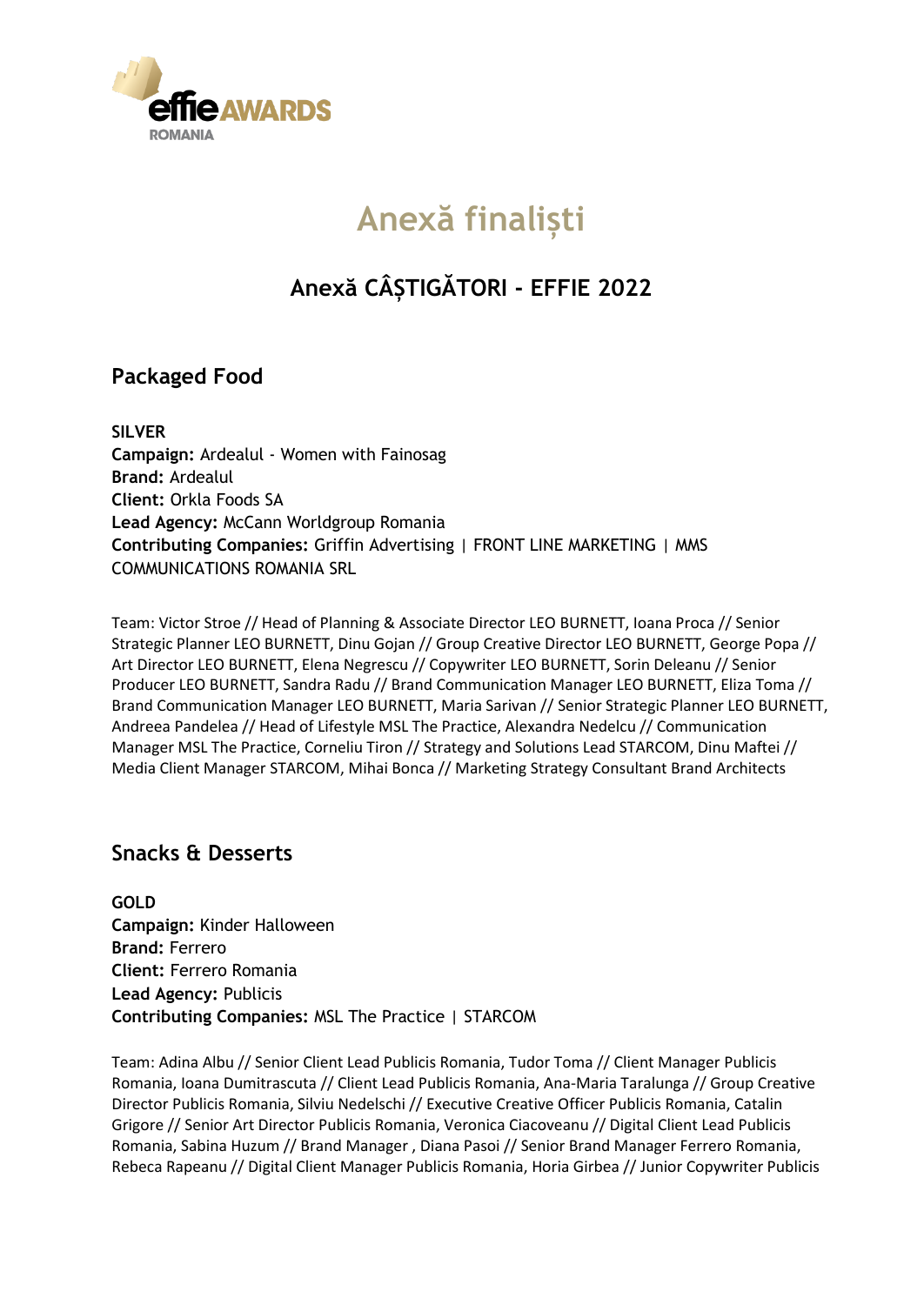

Romania, Diana Maftei // Junior Art Director Publicis Romania, Mirela Iordache // Client Manager Publicis Romania, Andrei Purecel // Client Executive Publicis Romania, Andreea Ivanciu // Senior Performance Media Specialist STARCOM, Emil Mititelu // Digital Client Manager STARCOM, Roxana Stratulat // Communication Manager, Iulia Ioncescu // Project Manager MSL The Practice, Elis Iaia // Associate Planning Director Publicis Romania, Camelia Efrimov // A/V Production Lead Publicis Romania

### **Personal Care Products & Services**

**SILVER Campaign:** TO WASH OR NOT TO WASH MY HAIR? **Brand:** Head & Shoulders **Client:** Procter & Gamble Romania **Lead Agency:** LEO BURNETT **Contributing Companies:** Graffiti PR | MediaCom

Team: Irina Becher // Creative Director LEO BURNETT, Alexandru Savescu // Art Director LEO BURNETT, Silvia Gradinaru // Copywriter LEO BURNETT, Andreia Anghel // Brand Communication Director LEO BURNETT, Nicoleta Pena // Brand Communication Manager LEO BURNETT, Bianca Naumovici-Bella // AV Producer LEO BURNETT, Laura Moisiu // Communication Director Graffiti PR, Ioana Ciobanu // PR Consultant Graffiti PR, Teodora Cirstea // PR Specialist Graffiti PR, Delia Sucher // Digital Content Consultant Graffiti PR, Denisa Dumitru // Jr. Digital Content Specialist Graffiti PR, Monica Petricica // Strategic & Activation Planning Lead MediaCom, Mihaela Neagoe // Digital Media Specialist MediaCom, Elena Teodorescu // Campaign Manager MediaCom, Giulia Tudor // Digital Content Specialist Graffiti PR, Valentin Olteanu // Hair Care Brand Manager Procter & Gamble Romania, Evangelos Tselentis // Hair Care Brand Director South East Europe Procter & Gamble Romania

**BRONZE Campaign:** SHOW WHO YOU KNOW YOU TRULY ARE #FACETHEPRESSURE **Brand:** GILETTE **Client:** Procter & Gamble Romania **Lead Agency:** LEO BURNETT **Contributing Companies:** Graffiti PR & MediaCom **BRONZE Campaign:** TRUST THE SPECIALISTS **Brand:** PAMPERS **Client:** Procter and Gamble **Lead Agency:** LEO BURNETT & Graffiti PR **Contributing Companies:** MediaCom

Team: Bogdan Vintila // Group Creative Director LEO BURNETT, Ionut Moscu // Sr Art Director LEO BURNETT, Adrian Bujenita // Sr Copywriter LEO BURNETT, Andreia Anghel // Brand Communication Director LEO BURNETT, Vera Cocis // Brand Communication Manager LEO BURNETT, Corina Bratu //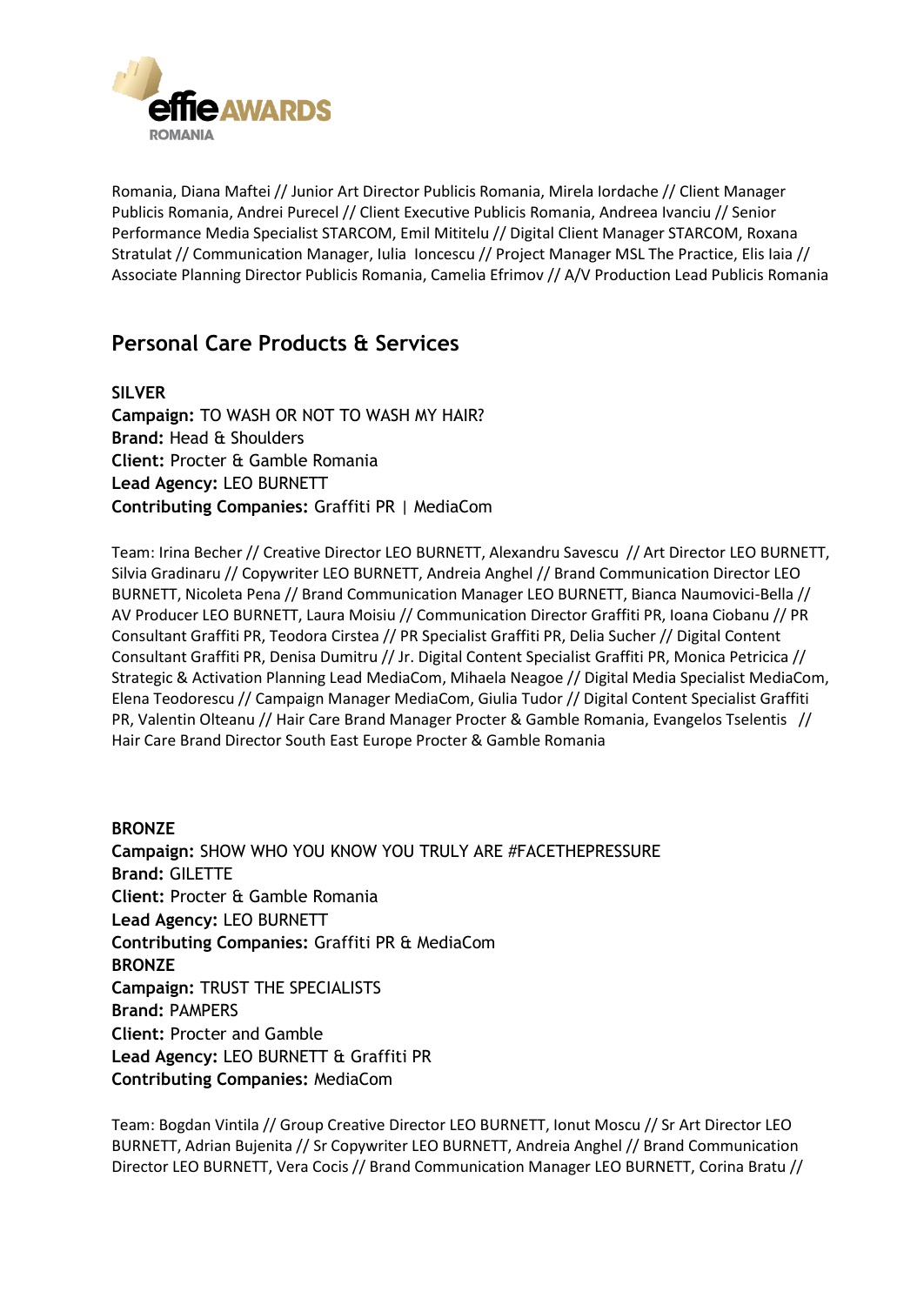

Planning Director LEO BURNETT, Victor Stroe // Head of Planning & Associate Director LEO BURNETT, Irina Szellelki // Copywriter LEO BURNETT, Madalina Dobre // Shave Care Brand Manager Procter & Gamble Romania, Cvetkovic Nikola // Shave Care Brand Director South East Europe Procter & Gamble Romania, Laura Moisiu // Communication Director Graffiti PR, Adela Stoicescu // PR Consultant Graffiti PR, Iuliana Nechifor // Strategic & Activation Planning Lead MediaCom, Mihaela Neagoe // Digital Media Specialist MediaCom, Anca Vrabiescu // Digital Account & Planning Manager Performance MediaCom, Adriana Pascan // Executive Creative Director LEO BURNETT

### **Household supplies & services**

**BRONZE Campaign:** Elfi Corn Cob. The Romanian Wipe. **Brand:** ELFI **Client:** HARTIA ELFI **Lead Agency:** Mainstage | The Agency **Contributing Companies:** Sector 7 HUB

**FINALIST Campaign:** WASHING THE BAD AWAY | #CeleRele să se spele **Brand:** ARIEL **Client:** Procter & Gamble Romania **Lead Agency:** LEO BURNETT **Contributing Companies:** Graffiti PR | MediaCom

Team: Irina Becher // Creative Director LEO BURNETT, Corina Bratu // Planning Director LEO BURNETT, Andreia Anghel // Brand Communication Director LEO BURNETT, Irina Constantin // Brand Communication Manager LEO BURNETT, Bianca Naumovici-Bella // AV Producer LEO BURNETT, Barna Nemethi // Producer LEO BURNETT, Ruxandra Staneci // Laundry Senior Brand Manager SEE Procter & Gamble Romania, Elia Cazanbulacu // Fabric Care Brand Director SEE Procter & Gamble Romania, Razvan Resmerita // Communication Director Procter & Gamble Romania, Mariuca Tiron // Planning Lead for P&G Laundry category MediaCom, Mihaela Neagoe // Digital Media Specialist MediaCom, Liviu Radu // Digital Biddable Specialist MediaCom, Madalina Savulescu // Head of Digital Graffiti PR, Roxana Diaconescu // Digital Content Consultant Graffiti PR, Iulia Stoicanea // Digital Content Assistant Graffiti PR, Laura Moisiu // Communication Director Graffiti PR, Geanina Iamandi // PR Consultant Graffiti PR, Madalina Ghebaru // PR Specialist Graffiti PR, Oana Samit // Jr PR Specialist Graffiti PR

#### **FINALIST**

**Campaign:** When there is a GOSPODINA, there also needs to be a GOSPODIN **Brand:** Fairy, Procter & Gamble **Client:** Procter & Gamble Romania **Lead Agency:** Graffiti PR **Contributing Companies:** MediaCom | Cult Market Research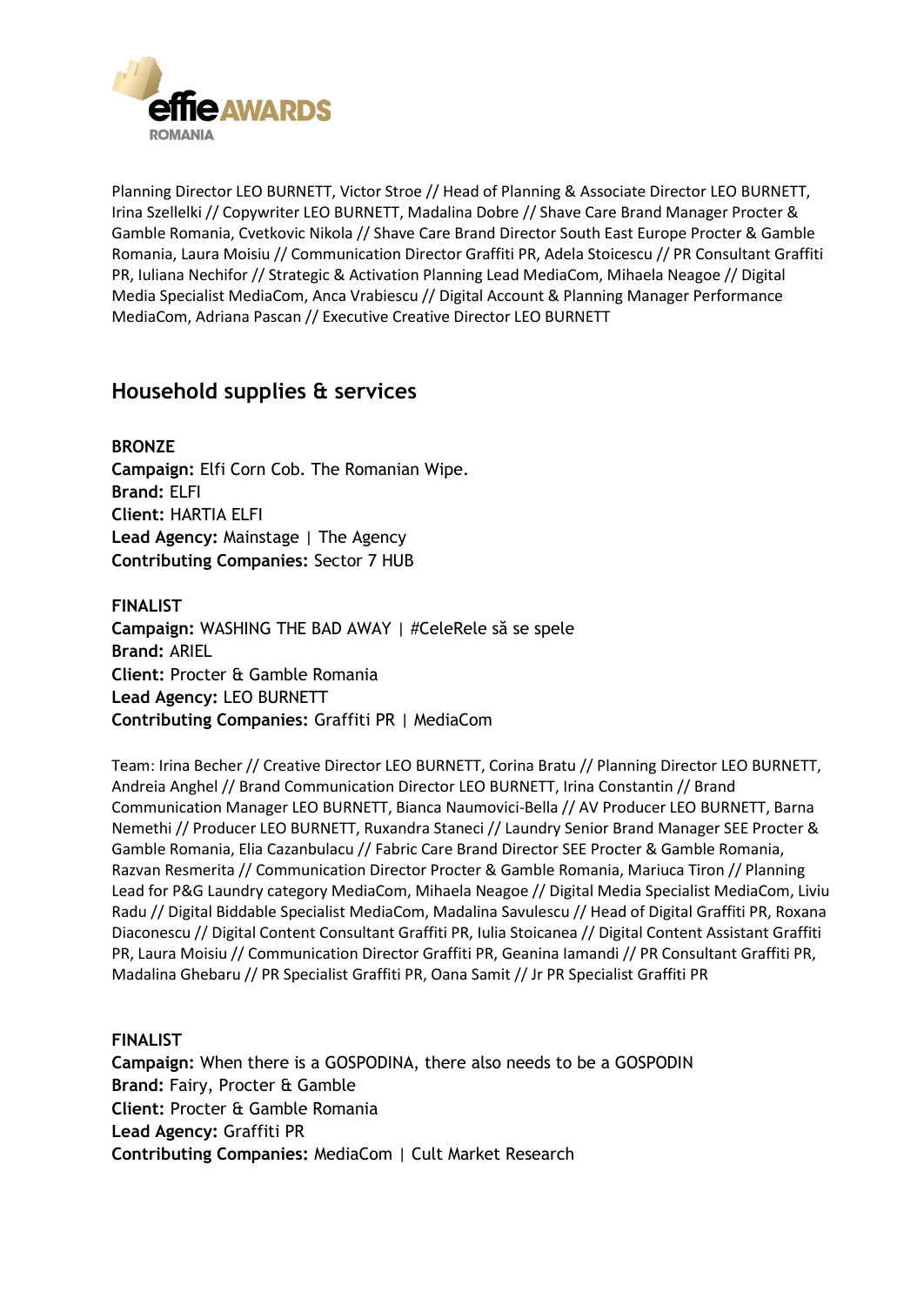

Team: Elida Pantea // Senior Brand Manager Home Care, P&G SEE Procter & Gamble Romania, Razvan Resmerita // Communications Director Fabric, Home, Baby and Fem Care, P&G SEE Procter & Gamble Romania, Alhassan Alkuhlani // Brand Director Home Care, P&G SEE Procter & Gamble Romania, Laura Moisiu // Integrated Communications Director Graffiti PR, Geanina Iamandi // PR Consultant Graffiti PR, Madalina Ghebaru // PR Specialist Graffiti PR, Oana Samit // Jr PR Specialist Graffiti PR, Stefana Lepadatu // Jr PR Specialist Graffiti PR, Paul Kasprovschi // Researcher and Brand Strategist Graffiti PR, Mihai Gitu // Head of Video Graffiti PR, Madalina Savulescu // Head of Digital Graffiti PR, Roxana Diaconescu // Senior Digital Content Consultant Graffiti PR, Madalina Radu // Digital Content Specialist Graffiti PR, Iulia Stoicanea // Digital Content Assistant Graffiti PR, Bogdan Ionita // Graphic Designer Graffiti PR, Mihaela Neagoe // Digital Media Specialist MediaCom, Paul Acatrini // Research Manager Cult Market Research

### **Beverages - Alcohol**

**BRONZE**

**Campaign:** LISTEN TO YOUR INNER BEAR **Brand:** URSUS **Client:** Ursus Breweries **Lead Agency:** LEO BURNETT & Media Investment **Contributing Companies:** MSL Practice

Team: Ana Miculescu // Business Director LEO BURNETT, Victor Bratu // Head of Planning & Associate Director LEO BURNETT, Corina Bratu // Strategy Director LEO BURNETT, Vasilije Corluka // Chief Creative Officer LEO BURNETT, Adriana Pascan // Executive Creative Director LEO BURNETT, Cristina Calota // Group Creative Director LEO BURNETT, Laura Moisa // Sr Digital Account Manager LEO BURNETT, Ana Stefan // Account Manager LEO BURNETT, Oana Nastase // Sr Digital Planner LEO BURNETT, Anca Calugaritoiu // Senior Brand Manager Ursus Breweries, Victor Teiosanu // Head of Premium Brands Ursus Breweries, Andrei Uta // Brand Manager Ursus Breweries, Virginia Nutuloiu // Media Director Media Investment, Zoltan Barti // Digital Media Manager Media Investment, Vanda Clain-Stratulat // Brand Manager Ursus Breweries, Ana-Maria Popa // Consumer Insights Manager Ursus Breweries, Victor Popa // Head of Integrated Communications Ursus Breweries, Alina Jijau // Communication Director MSL Practice, Dora Parfene // Media Manager Media Investment, Corina Zamfir // Digital Media Specialist Media Investment

**FINALIST Campaign:** Beck's Beginnings **Brand:** Beck's **Client:** Bergenbier SA **Lead Agency:** VMLY&R **Contributing Companies:** Optimum Media Direction Plan & Buy SRL | GOOD VIBES

Team: Alex Petrescu // Creative Director VMLY&R, Mina Ionescu // Business Director VMLY&R, Mihai Titirig // Group Creative Director VMLY&R, Victor Trifan // Senior Art Director, Laura Gheorghiu // Group Account Director VMLY&R, Elena Grigore // Account Manager , Cristina Airinei // Digital Account Manager , Andreea Nistor // Brand Manager Bergenbier SA, Andrei Constantin // Group Brand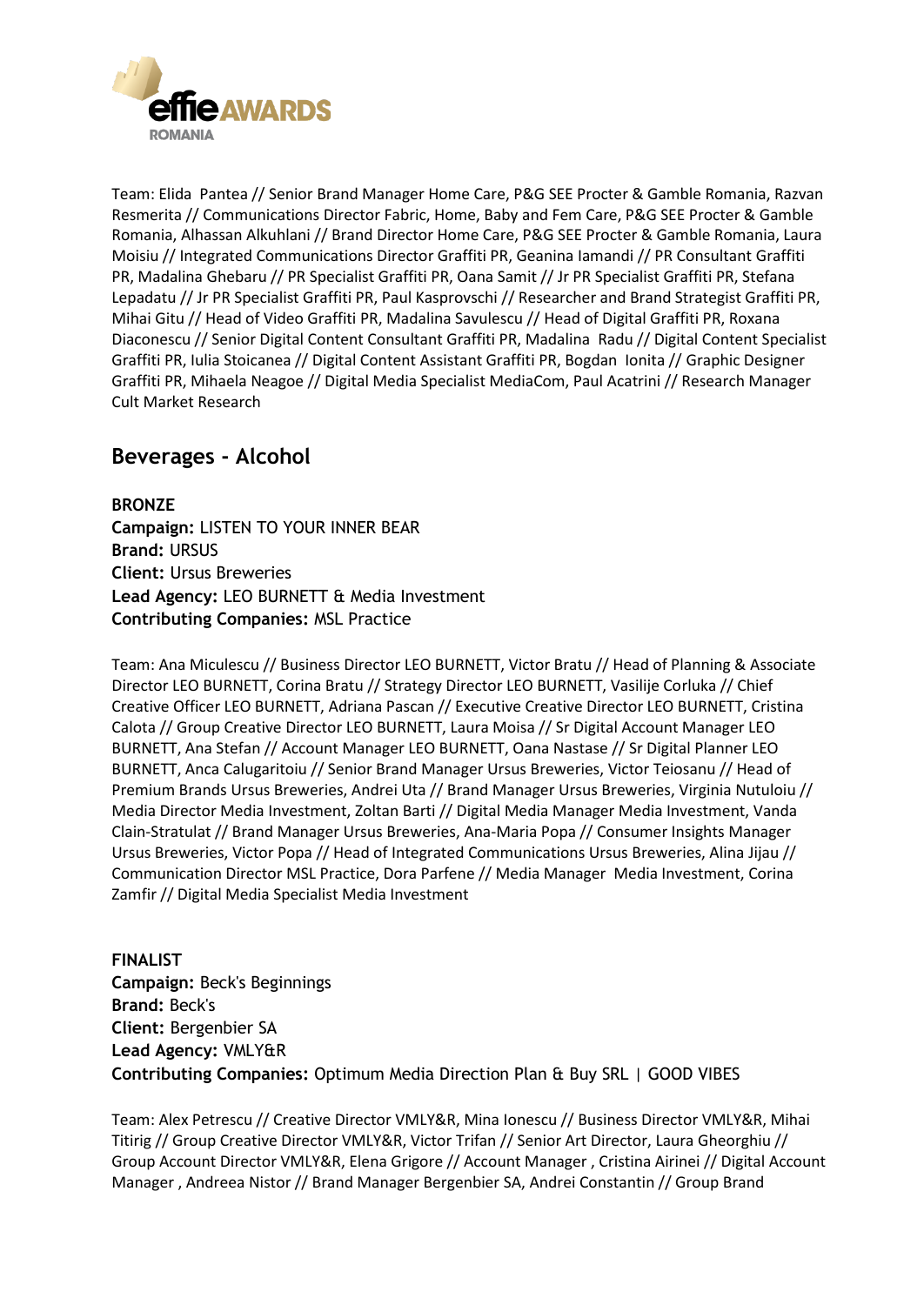

Manager, Ramona Radu // Marketing Director, Octavian Aftanasa // Social Media Manager VMLY&R, Madalina Tanase // Account Director , Ioana Albu // Media & Digital Manager Bergenbier SA, Craita Curteanu // Senior Insight & Innovation Manager Bergenbier SA, Mihaela Craciunescu // Strategy Director VMLY&R, Georgiana Nica // Strategic Planner , Cristian Nichita // Senior Graphic Designer VMLY&R

**FINALIST Campaign:** The Barbecue Beast **Brand:** Neumarkt **Client:** Heineken Romania **Lead Agency:** McCann Worldgroup Romania **Contributing Companies:** MRM // McCann Romania | Dentsu Romania

Team: Flavia Marin Ionescu // Business Lead McCann Worldgroup Romania, Mihai Fetcu // Executive Creative Director McCann Worldgroup Romania, Anne Schepp // Senior Strategic Planner McCann Worldgroup Romania, Mihai Paduraru // Grup Brand Manager Heineken Romania, Simona Sarbu // Brand Manager Heineken Romania, Maria Guseth // Senior Art Director McCann Worldgroup Romania, Diana Voinea // Copywriter McCann Worldgroup Romania, Stefan Chiritescu // Chief Strategy Officer McCann Worldgroup Romania, Sonia Duta // Brand Manager , Sharon Annette // Marketing Director Heineken Romania, Alexandra Slotea // Jr.Account Manager , Nicoleta Moise // Marketing & Sales Assistant , Sorin Liurea // Special projects&insights Manager Dentsu Romania, Ioana Teodorescu // Chief Growth Officer MRM Romania

#### **Beverages – Non-Alcohol**

**FINALIST Campaign:** THE BEST OF BOTH WORLD? BEERSODA, OF COURSE. **Brand:** COOLER **Client:** Ursus Breweries **Lead Agency:** LEO BURNET **Contributing Companies:** Screen Native | Media Investment Romania

Team: Vasilije Corluka // Chief Commercial Officer LEO BURNETT, Andrei Nica // Group Creative Director LEO BURNETT, Silvana Frinculescu // Art Director LEO BURNETT, Miruna Potop // Copywriter LEO BURNETT, Corina Bratu // Planning Director LEO BURNETT, Ana Miculescu // Business Director LEO BURNETT, Andreea Sava // Brand Communication Manager LEO BURNETT, Victor Stroe // Head of Planning & Associate Director LEO BURNETT, Marian-Lucian Olteanu // Head of New Categories Ursus Breweries, Catalin Cirstea // Senior Brand Manager Ursus Breweries, Anca Voicu // Junior Brand Manager Ursus Breweries, Paul Cioc // Creative Director Screen Native, Ana Baraitareanu // Client Service Director Screen Native, Bogdan Petcu // Graphic Designer Screen Native, Alexandru Gheata // Art Director Screen Native, Mircea Musteata // Copywriter Screen Native, Maria Roncea // Social Media Officer Screen Native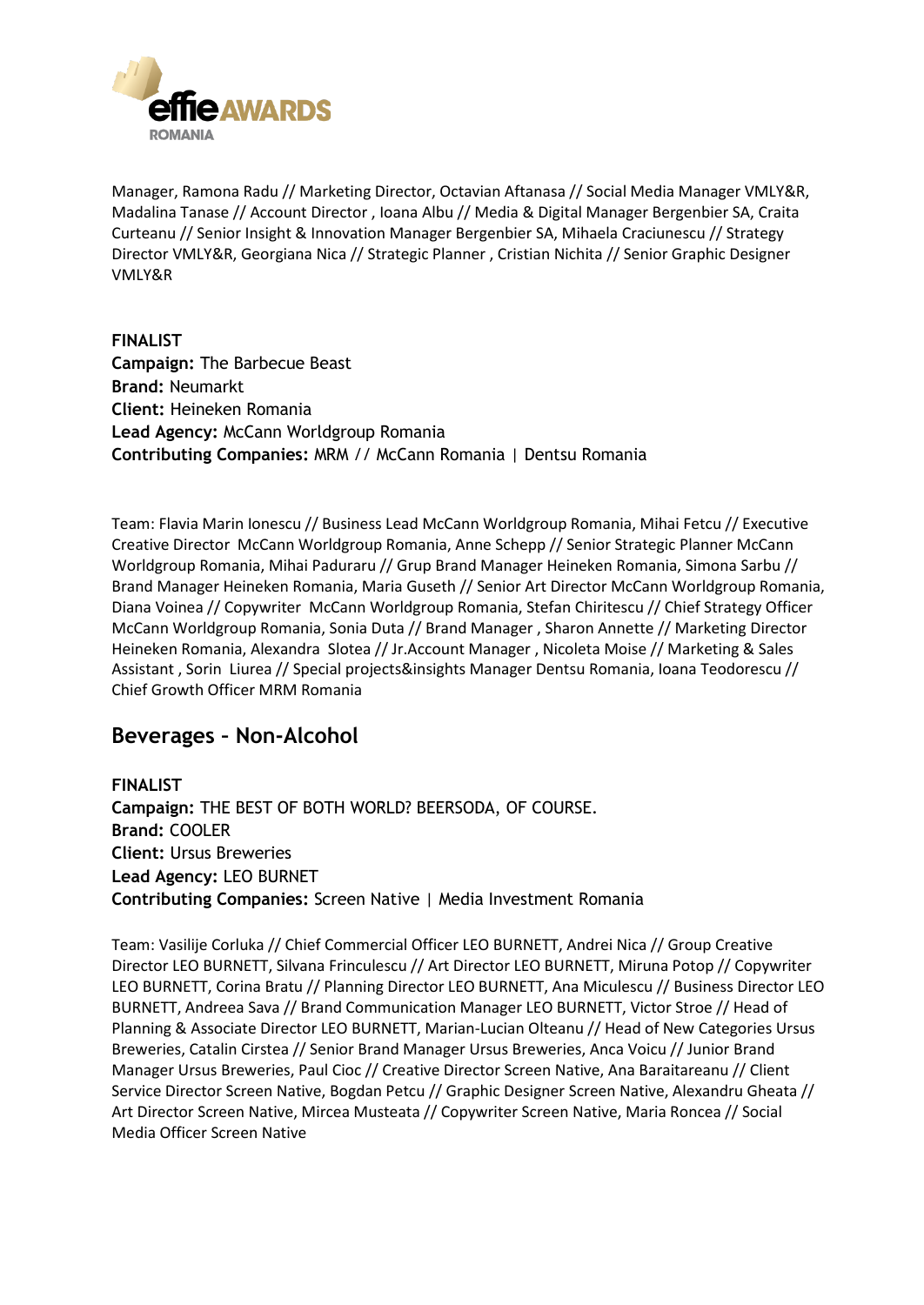

### **Durables**

**BRONZE Campaign:** PLAYON WITH SAMSUNG **Brand:** Samsung **Client:** SAMSUNG ROMANIA **Lead Agency:** Cheil Centrade **Contributing Companies:** MSL The Practice | Starcom Romania

Team: Simona Panait // Marketing & Online Director SAMSUNG ROMANIA, Ioana Mârzac Sigarteu // Corporate Communications Manager SAMSUNG ROMANIA, Corina Enache // Social Media Specialist SAMSUNG ROMANIA, Oana Mita // MX Campaign & Category Supervisor SAMSUNG ROMANIA, Amelia Rusu // Events Coordinator SAMSUNG ROMANIA, Mihai Gongu // Executive Creative Director Cheil Centrade, Roxana Niță // Creative Director Cheil Centrade, Ionuț Iordache // Senior Copywriter Cheil Centrade, Dragos Botcau // Senior Art Director Cheil Centrade, Ana Constantin // Jr. Graphic Designer Cheil Centrade, Diana Isabell Paduraru // Content Writer Cheil Centrade, Alina Miu // Account Manager Cheil Centrade, Petruța Ciuică // Social Media Manager , Camelia Cucu // Digital Account Manager Cheil Centrade, Ștefan Manole // Art Director Cheil Centrade, Robert Ghiță // Copywriter Cheil Centrade, Cătălin Ancoreanu // Art Director Cheil Centrade

### **Retail**

**BRONZE Campaign:** Act For Good **Brand:** Carrefour **Client:** Carrefour Romania **Lead Agency:** Publicis Romania **Contributing Companies:** Havas Worldwide Bucharest | Graffiti PR | Funnel Agency |Jam Session Agency

Team: Alin Badiu // Group Creative Director Publicis Romania, Sebastian Romano // Group Creative Director Publicis Romania, Casiana Horobeanu // Digital Copywriter Publicis Romania, Sherin Arabo // Art Director Publicis Romania, Elena Manolache // Account Manager Publicis Romania, Miruna Baias // Senior Strategic Planner Publicis Romania, Titus Dumitrescu // Executive Creative Director Publicis Romania, Ilinca Sandor // Senior Account Manager Publicis Romania, Corina Tudor // Group Account Director Publicis Romania, Andrei Antal // Copywriter Publicis Romania, Andrei Detesan // Art Director Publicis Romania, Diana Falan // Head of Brand Communication Carrefour Romania, Elena Pelmus // Social Media Responsable Carrefour Romania, Mirela Lupu // Marketing Responsable Carrefour Romania, Mihaela Dinu // Copywriter Publicis Romania, Irina Stoleru // Senior Art Director Publicis Romania, Otilia Coman // Senior Copywriter Publicis Romania, Stefana Grigoras // Junior Copywriter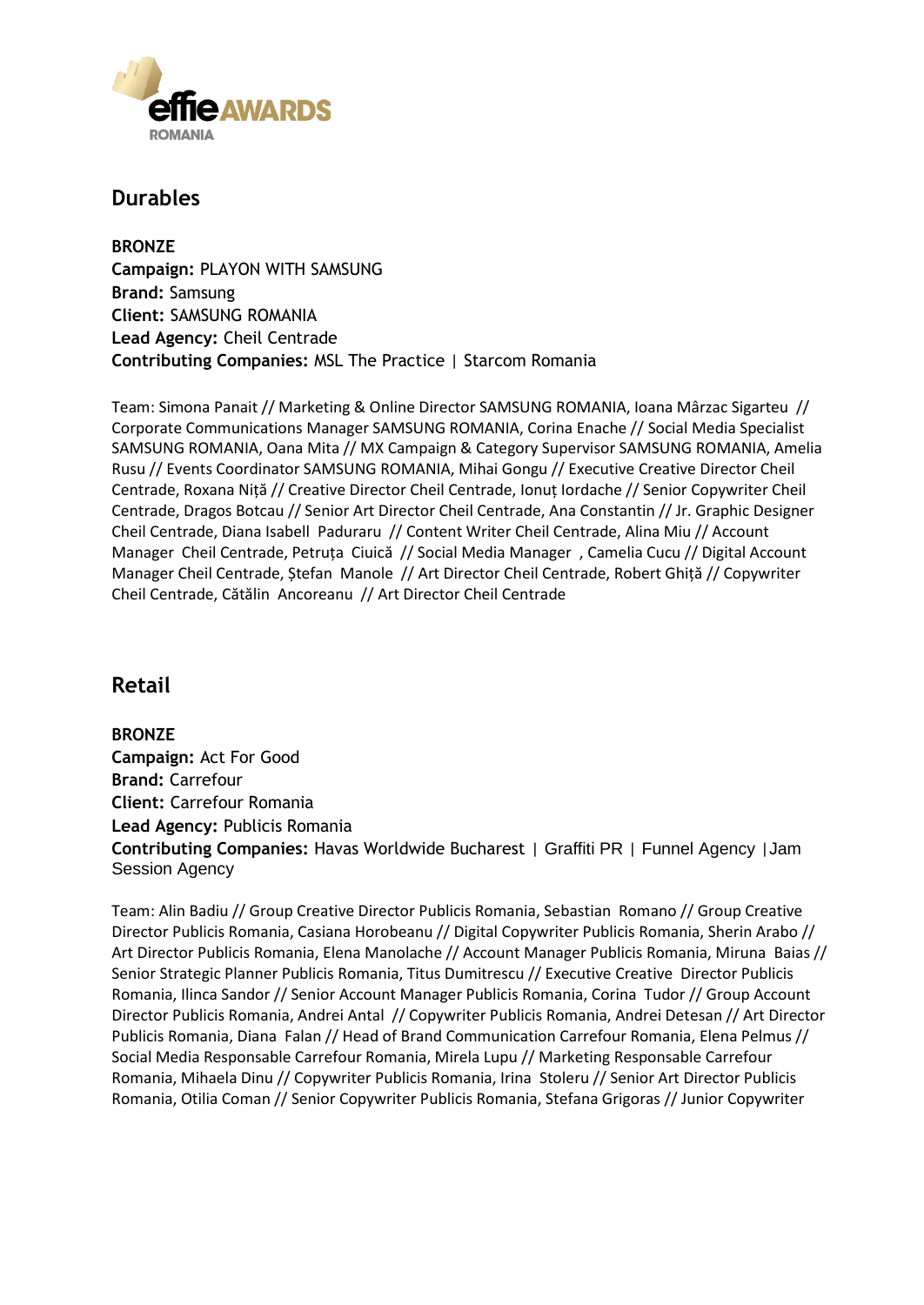

Publicis Romania, Carmina Pohontu // Digital Account Manager Publicis Romania, Corina Panait // Junior Digital Account Manager Publicis Romania

**BRONZE Campaign:** Reconquer your garden **Brand:** Brico Depot **Client:** BRICO DEPOT **Lead Agency:** Headvertising **Contributing Companies:** Wavemaker | Multi Media Est Romnaia | NPR Studio

Team: Vlad Lazar // Creative Director Headvertising, Laura Dragomir // Copywriter Headvertising, Ramona Damian // Art Director Headvertising, Cristina Lungu // Account Manager Headvertising, Cristina Micu // Digital, Marketing Communications & Customer Director BRICO DEPOT, Andreea Mitrea // Marketing Communication Strategy Director BRICO DEPOT, Raluca Mitroi // Category Marketing Manager BRICO DEPOT, Loredana Brumă // Social Media Specialist BRICO DEPOT, Laura Tanase // Ecommerce Performance Manager BRICO DEPOT, Claudia Banica // Social Media Manager Headvertising, Camelia Dragne // Desktop Publisher Headvertising, Cristian Matache // Desktop Publisher Headvertising, Mihaela Antonescu // COO Wavemaker, Dragos Vilcu // Producer Multi Media Est Romania, Adrian Smeu // Unit Production Manager Multi Media Est Romania, Alexandra David // Post Production Coordinator Multi Media Est Romania, Bogdan Lazar // VFX-CGI/3D Lead artist Multi Media Est Romania, Oana Toma // Group Account Director Wavemaker, Ana Udriste // Digital Strategy and New Business Director Wavemaker, Oana Padure // CEO Wavemaker

**FINALIST Campaign:** Origins **Brand:** Carrefour **Client:** Carrefour Romania **Lead Agency:** Publicis Romania **Contributing Companies:** Havas Worldwide Bucharest |Funnel Agency

Team: Alin Badiu // Group Creative Director Publicis Romania, Sebastian Romano // Group Creative Director Publicis Romania, Casiana Horobeanu // Digital Copywriter Publicis Romania, Sherin Arabo // Art Director Publicis Romania, Elena Manolache // Account Manager Publicis Romania, Miruna Baias // Senior Strategic Planner Publicis Romania, Titus Dumitrescu // Executive Creative Director Publicis Romania, Ilinca Sandor // Senior Account Manager Publicis Romania, Corina Tudor // Group Account Director Publicis Romania, Andrei Antal // Copywriter Publicis Romania, Andrei Detesan // Art Director Publicis Romania, Diana Falan // Head of Brand Communication Carrefour Romania, Elena Pelmus // Social Media Responsable Carrefour Romania, Mirela Lupu // Marketing Responsable Carrefour Romania, Mihaela Dinu // Copywriter Publicis Romania, Irina Stoleru // Senior Art Director Publicis Romania, Otilia Coman // Senior Copywriter Publicis Romania, Stefana Grigoras // Junior Copywriter Publicis Romania, Carmina Pohontu // Digital Account Manager Publicis Romania, Corina Panait // Junior Digital Account Manager Publicis Romania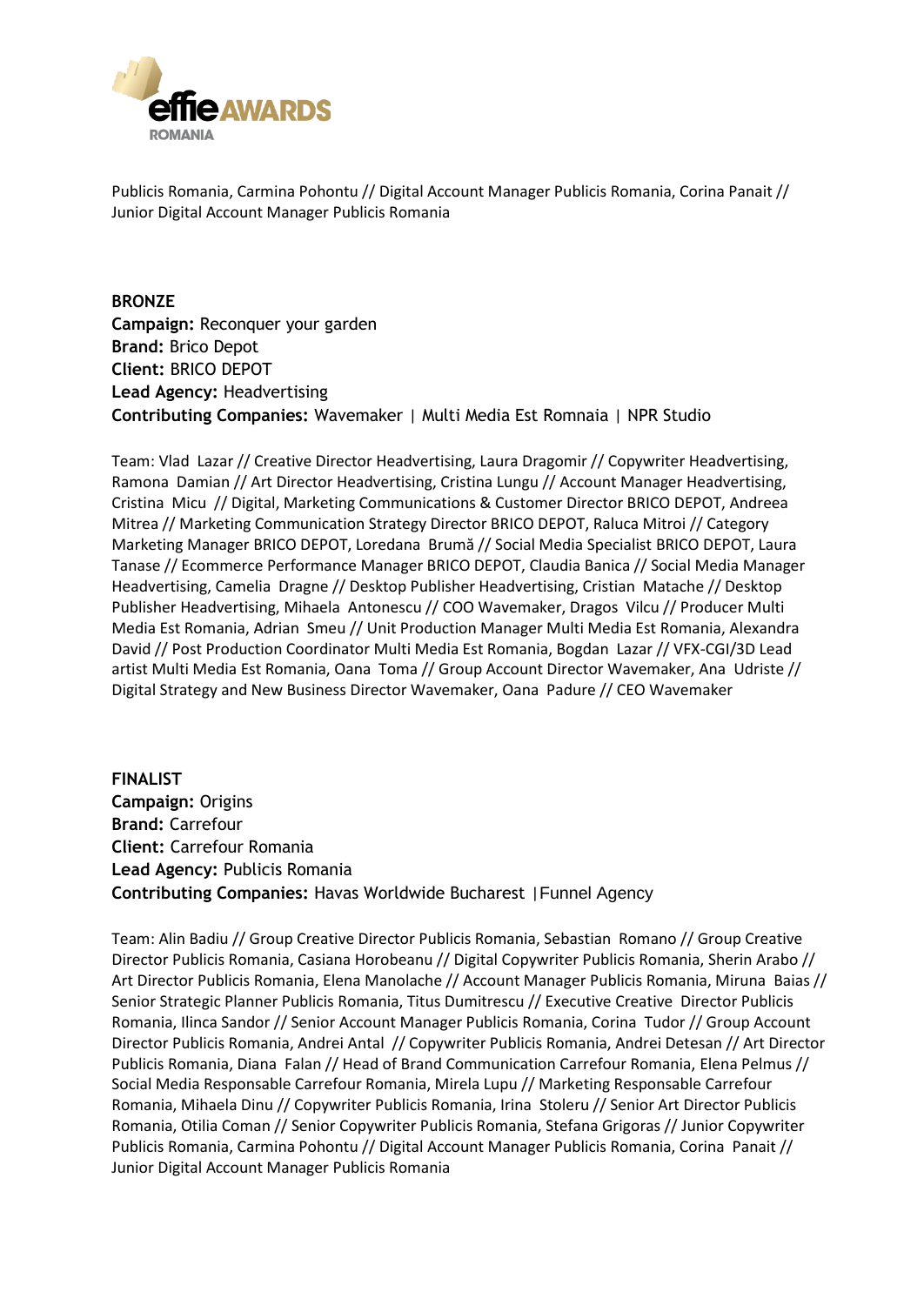

**FINALIST Campaign:** Open the Romanian Wine **Brand:** Carrefour Romania **Client:** Carrefour Romania **Lead Agency:** Jam Session Agency **Contributing Companies:** Graffiti PR | Funnel Agency | Havas Worldwide Bucharest | Publicis Romania

Team: Diana Falan // Head of Brand Communication Carrefour Romania, Mircea Tomescu // Director Brand Communication Carrefour Romania, Elena Pelmus // Social Media Manager Carrefour Romania, Marius Tudor // Group Creative Director Jam Session Agency, Razvan Raicu // Group Creative Director Jam Session Agency, Andreea Calarasu // Senior Creative Planner Jam Session Agency, Delia Chirila // Account Director Jam Session Agency, Alexandra Vestineanu // Business Unit Leader Jam Session Agency, Luca Costea // Senior Copywriter Jam Session Agency, Valentin Suciu // Creative Partner Jam Session Agency, Oana Pascu // Project Manager Corporate Causes Carrefour Romania, Irina Pencea // Head of Strategy Jam Session Agency, Andreea Ghenoiu // Creative Director Jam Session Agency, Carla Andrade // Senior Account Executive Jam Session Agency, Bogdan Apalaghiei // Art Director Jam Session Agency, Marinela Ardelean // Wine Expert Carrefour Romania, Emi Chitu // Account Manager Jam Session Agency, Cornelia Ghita // Head of Causes Carrefour Romania, Iulia Botar // Communications Director Graffiti PR, Mira Sfura // PR Consultant Graffiti PR

#### **Restaurants**

**FINALIST Campaign:** Non-Spicy Strips **Brand:** KFC **Client:** KFC **Lead Agency:** McCann Worldgroup Romania **Contributing Companies:** UM Romania | Golin Romania

Team: Costin Bogdan // Executive Creative Director McCann Worldgroup Romania, Lucian Cernat // Creative Director McCann Worldgroup Romania, Stefan Chiritescu // Chief Strategy Officer McCann Worldgroup Romania, Andrei Florian // Senior Planner McCann Worldgroup Romania, Paula Ionescu // Senior Copywritter McCann Worldgroup Romania, Mihai Constantinescu // Senior Art Director McCann Worldgroup Romania, Diana Patriche // Account Director McCann Worldgroup Romania, Cristina Olaru // Account Executive McCann Worldgroup Romania, Cristina David // Senior Account Manager McCann Worldgroup Romania, Dora Boldor // Account Director UM Romania, Oana Grigore // Media Planner UM Romania, Luana Paun // Media Planner UM Romania, Dany Dinu // Media Manager UM Romania, Ana Maria Stoica // Sr PR Manager Golin Romania, Bianca Ionescu // Sr Media Associate Golin Romania, Bianca Sava // Digital Associate Golin Romania, Adriana Georgescu // Digital Manager Golin Romania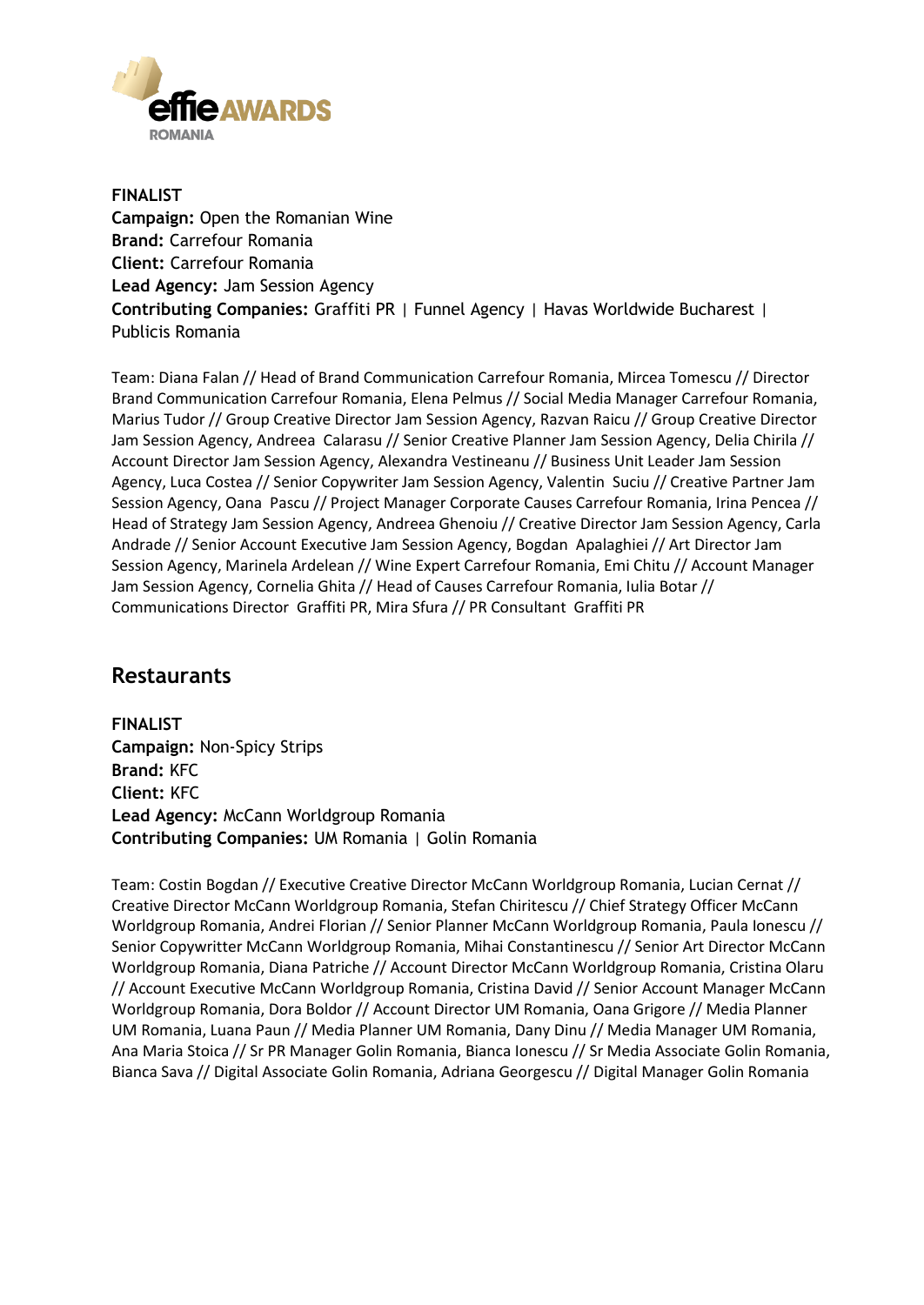

**FINALIST Campaign:** Smart Menu **Brand:** KFC

**Client:** KFC **Lead Agency:** McCann Worldgroup Romania **Contributing Companies:** UM Romania | Golin

Team: Costin Bogdan // Executive Creative Director McCann Worldgroup Romania, Lucian Cernat // Creative Director McCann Worldgroup Romania, Stefan Chiritescu // Chief Strategy Officer McCann Worldgroup Romania, Andrei Florian // Senior Planner McCann Worldgroup Romania, Paula Ionescu // Senior Copywritter McCann Worldgroup Romania, Mihai Constantinescu // Senior Art Director McCann Worldgroup Romania, Diana Patriche // Account Director McCann Worldgroup Romania, Cristina Olaru // Account Executive McCann Worldgroup Romania, Cristina David // Senior Account Manager McCann Worldgroup Romania, Dora Boldor // Account Director UM Romania, Oana Grigore // Media Planner UM Romania, Luana Paun // Media Planner UM Romania, Dany Dinu // Media Manager UM Romania, Ana Maria Stoica // Sr PR Manager Golin Romania, Bianca Ionescu // Sr Media Associate Golin Romania, Bianca Sava // Digital Associate Golin Romania, Adriana Georgescu // Digital Manager Golin Romania

**FINALIST Campaign:** Summer Campaign - Together but still apart **Brand:** KFC **Client:** KFC **Lead Agency:** McCann Worldgroup Romania **Contributing Companies:** UM Romania | Golin

Team: Costin Bogdan // Executive Creative Director McCann Worldgroup Romania, Lucian Cernat // Creative Director McCann Worldgroup Romania, Stefan Chiritescu // Chief Strategy Officer McCann Worldgroup Romania, Andrei Florian // Senior Planner McCann Worldgroup Romania, Paula Ionescu // Senior Copywritter McCann Worldgroup Romania, Mihai Constantinescu // Senior Art Director McCann Worldgroup Romania, Diana Patriche // Account Director McCann Worldgroup Romania, Cristina David // Account Manager , Cristina Olaru // Account Executive McCann Worldgroup Romania, Dora Boldor // Account Director UM Romania, Oana Grigore // Media Manager UM Romania, Luana Paun // Media Planner UM Romania, Dany Dinu // Digital Manager UM Romania, Ana Maria Stoica // Sr PR Manager Golin, Bianca Ionescu // Sr Media Associate Golin, Bianca Sava // Digital Associate Golin, Adriana Georgescu // Digital Manager Golin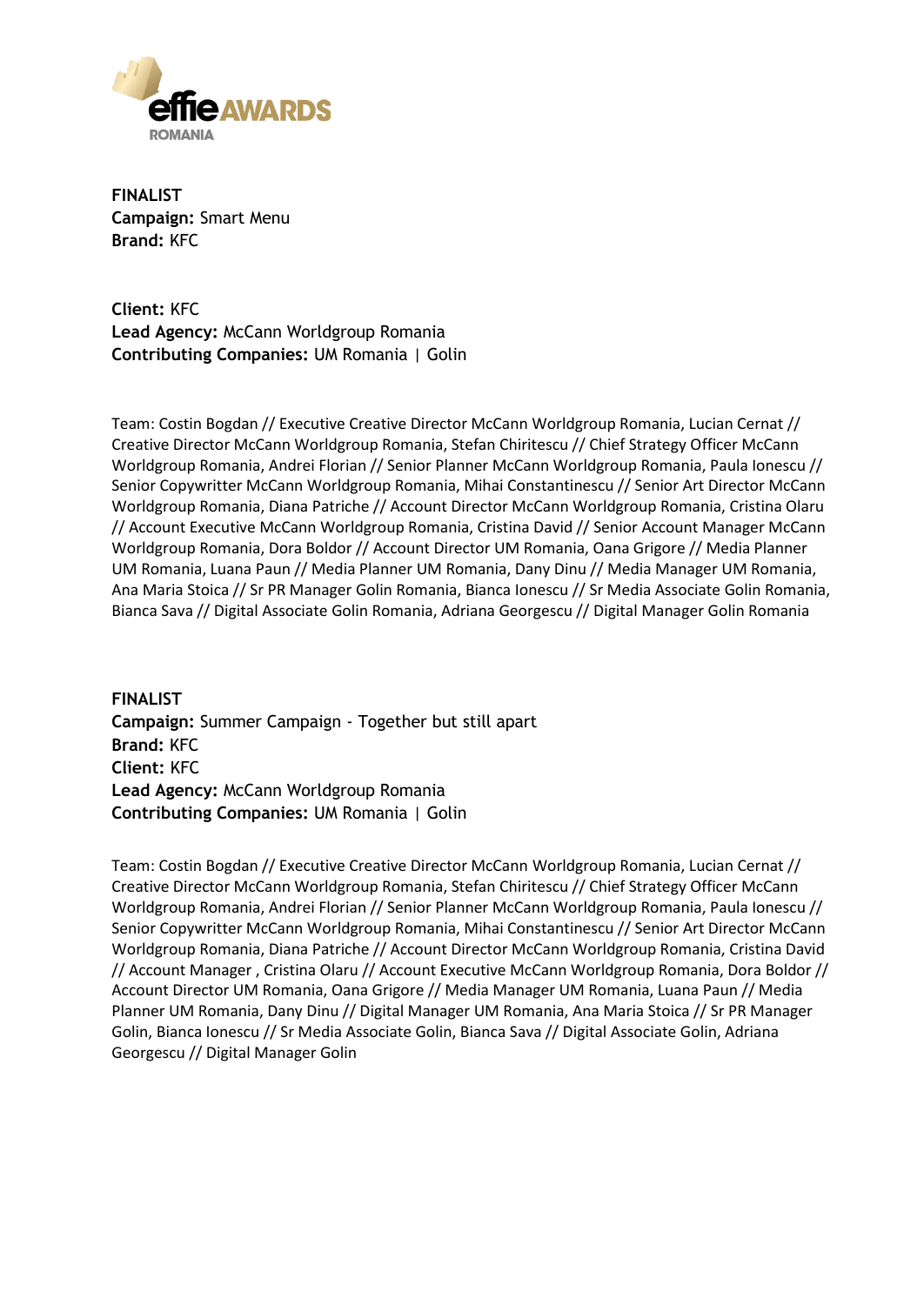

#### **E-commerce**

**GOLD**

**Campaign:** When cravings hit, Tazz delivers. **Brand:** Tazz **Client:** HCL Online Advertising **Lead Agency:** Jam Session Agency **Contributing Companies:** Conversion

Team: Valentin Suciu // Creative Partner & Founder Jam Session Agency, Andrei Ruxanda // Former team member Jam Session Agency, Serban Mocanu // Former team member Jam Session Agency, Alexandra Vestineanu // Co-Managing Partner Jam Session Agency, Oana Oprea // Head of Digital Planning Jam Session Agency, Emi Chitu // Account Manager Jam Session Agency, Razvan Acsente // Chief Marketing Officer HCL Online Advertising, Anca Nelersa // Senior Campaign Coordinator HCL Online Advertising, Alin Serban // CEO HCL Online Advertising, Mihai Brenda // Chief Business Development HCL Online Advertising, Mihnea Ursu // Media Manager HCL Online Advertising, Eva Cosa // Social Media Manager HCL Online Advertising, Andi Voicila // Art Director HCL Online Advertising, Irina Pencea // Co-Founder & CEO Jam Session Agency, Bogdan Apalaghiei // Art Director Jam Session Agency, Luca Costea // Copywriter Jam Session Agency, Maria Ilie // Social Media Manager Jam Session Agency

#### **SILVER**

**Campaign:** LOVE YOURSELF // BLACK FRIDAY CAMPAIGN **Brand:** FASHION DAYS **Client:** Fashion Days **Lead Agency:** Leo Burnett Romania **Contributing Companies:** MSL The Practice Romania | Conversion

Team: Fulvia Olaru // Deputy Brand Communication Director LEO BURNETT, Raluca Monac // Head of Brand Marketing Fashion Days, Raluca Acuculitei // Brand Communication Manager LEO BURNETT, Denisa Cojocariu // Brand Manager Fashion Days, Andrei Nica // Group Creative Director LEO BURNETT BUCHAREST, Oana Nastase // Senior Planner LEO BURNETT, Oana Sandru // Copywriter LEO BURNETT, Eduar Cirstea // Art Director LEO BURNETT, Laura Moisa // AV Producer LEO BURNETT, Maria Toma // Social Media Manager Fashion Days, Andrei Petrea // Art Director LEO BURNETT, Ionut Radu // Media Manager Conversion Media Romania, Andrei Chirila // Marketing Director Fashion Days, Alexandra Badita // Social Media Specialist Fashion Days, Alexandra Gabriela Mateescu // Visual Content Manager Fashion Days, Andra Pecingina // Copywriter Fashion Days, Diana Alexa // Managing Director LEO BURNETT, Robert Berza // General Manager Fashion Days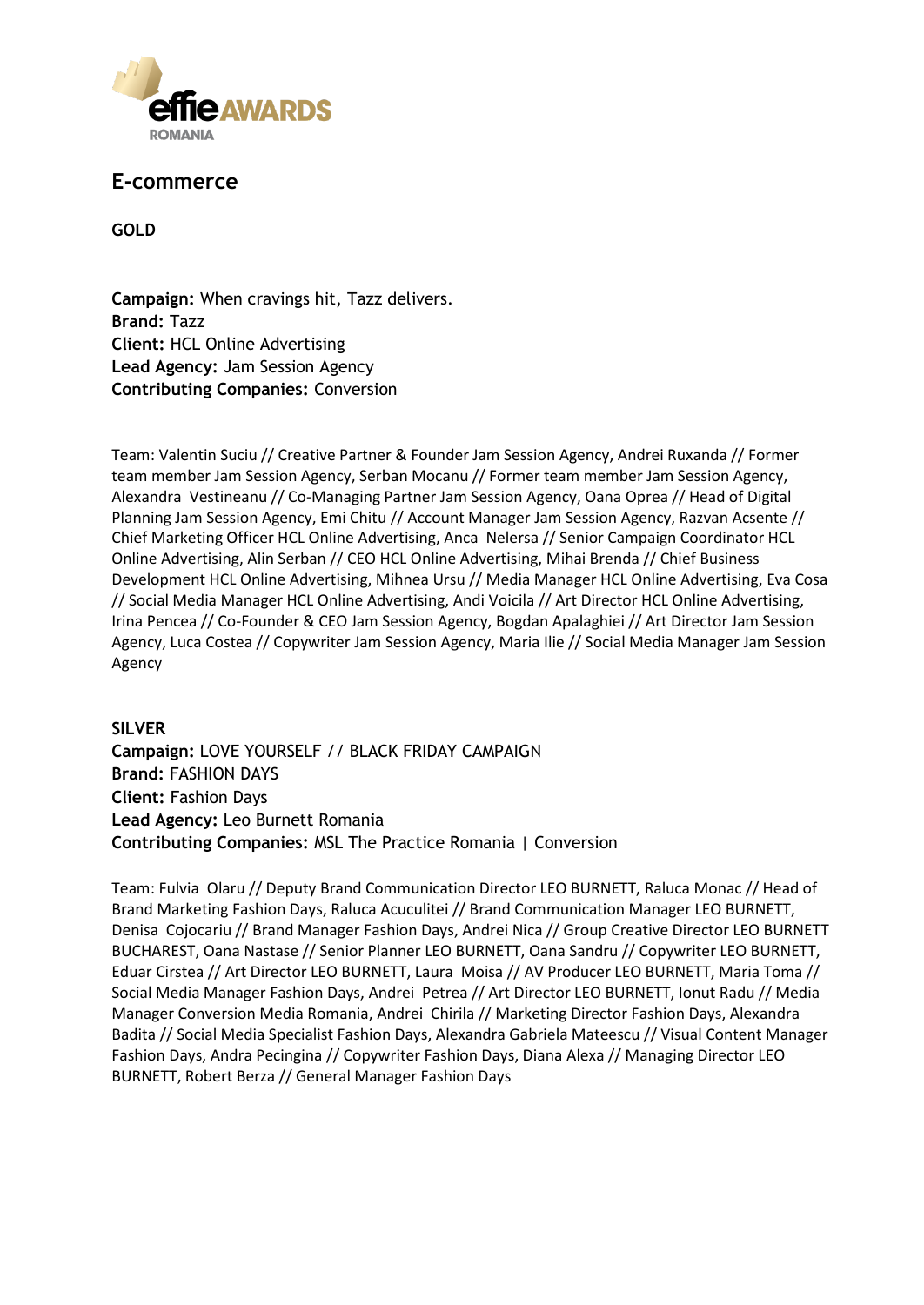

**BRONZE Campaign:** Halfway done **Brand:** Storia.ro **Client:** Storia.ro **Lead Agency:** Publicis Romania **Contributing Companies:** MSL The Practice Romania | Media Investment Romania

Team: Miruna Baias // Strategic Planner Publicis Romania, Miruna Dumitrescu // Group Creative Director Publicis Romania, Madlina Buhos // Copywriter Publicis Romania, Gabriel Miu // Art Director Publicis Romania, Emanuela Ionescu // Senior Client Lead Publicis Romania, Andreea Popescu // Digital Client Manager Publicis Romania, Camelia Efrimov // AV Production Director Publicis Romania, Monica Dudau // Marketing Manager Storia.ro Storia.ro, Diana Florea // Content Specialist OLX.ro OLX Group, Roxana Stratulat // Communication Manager MSL The Practice Romania, Raluca Kovacs // Head of

Strategy Publicis Romania, Liviu Efrimov // AV Producer Publicis Romania, Oana Bulexa // Managing Director MSL The Practice Romania, Loredana Hamza // Digital Media Manager Media Investment Romania, Sonia Ardelean // Marketing Specialist Storia.ro, Claudiu Masa // Performance Specialist Storia.ro

#### **BRONZE**

**Campaign:** It's good to be distrusting **Brand:** Autovit.ro **Client:** Autovit.ro **Lead Agency:** Publicis Romania **Contributing Companies:** MSL The Practice

Team: Miruna Baias // Strategic Planner Publicis Romania, Miruna Dumitrescu // Group Creative Director Publicis Romania, Alin Marghidanu // Digital Creative Director Publicis Romania, Cosmin Anghel // Copywriter Publicis Romania, Alexandru Deaconu // Art Director Publicis Romania, Gheorghe Iosif // Art Director Publicis Romania, Adrian Iota // Art Director Publicis Romania, Emanuela Ionescu // Senior Client Lead Publicis Romania, Roxana Niculae // Client Manager Publicis Romania, Andreea Puscoci // Brand Manager Autovit.ro & OLX cars Autovit.ro, Diana Florea // Digital marketing specialist OLX Autovit.ro, Andrei Dumuta // General Manager OLX Auto & Autovit.ro Autovit.ro, Raluca Kovacs // Head of strategy Publicis Romania, Titus Dumitrescu // Executive Creative Director Publicis Romania, Camelia Efrimov // AV Production Director Publicis Romania, Liviu Efrimov // AV Producer Publicis Romania, Daniel Calin // Senior Project Manager MSL The Practice Romania, Oana Bulexa // Managing Director MSL The Practice Romania

#### **BRONZE**

**Campaign:** eMAG - We also have clothes **Brand:** eMAG Romania **Client:** eMAG Romania **Lead Agency:** McCann Worldgroup Romania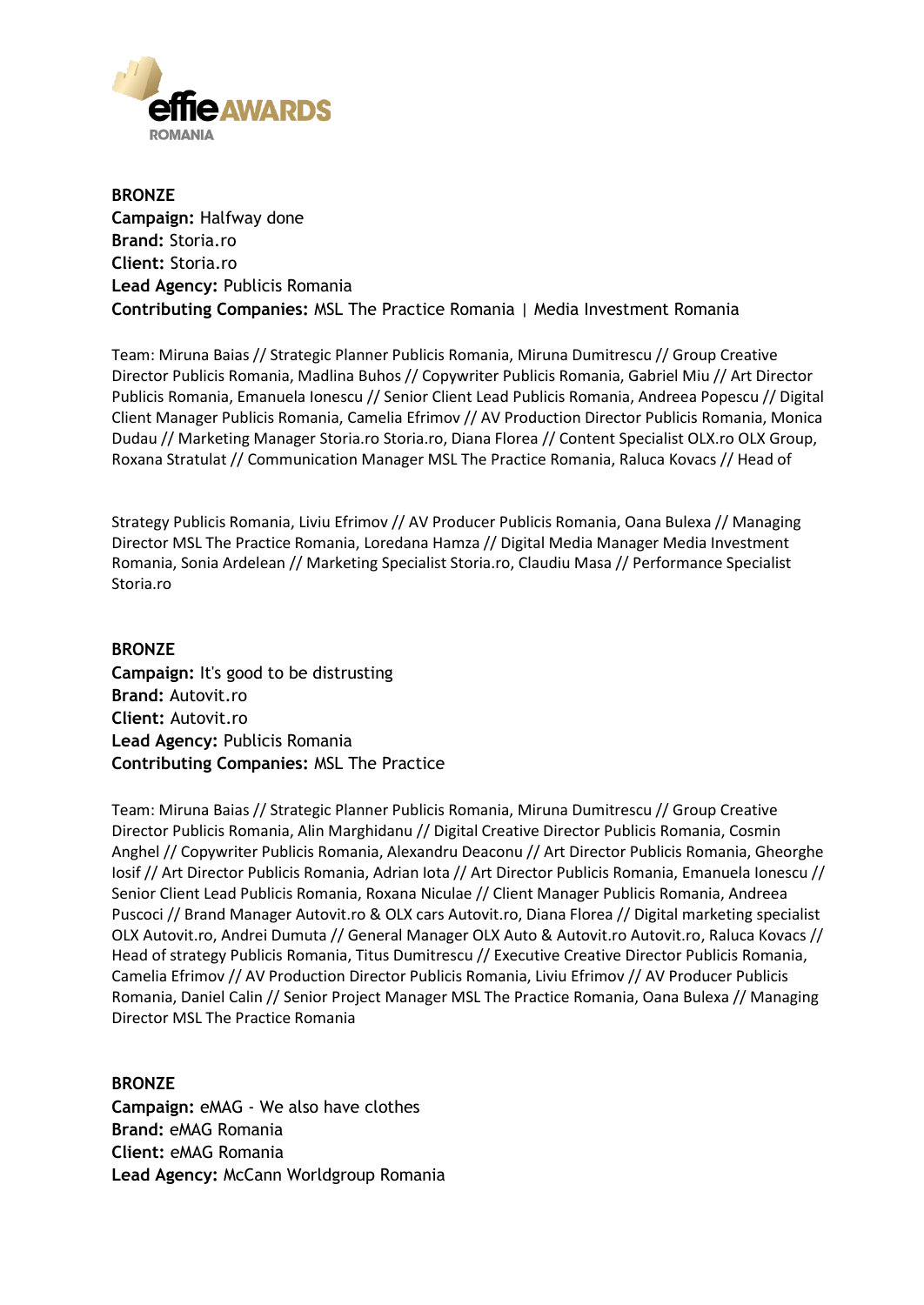

#### **Contributing Companies:** MRM Romania

Team: Mircea Tara // Copywriter McCann Romania, Iulia Bold // Art Director McCann Romania, Ruxandra Papuc // Executive Creative Director McCann Romania, Adrian Rusu // Group Creative Director McCann Romania, Ioana Zamfir // Executive Creative Director MRM // McCann Romania, Adina Ciocan // Art Director MRM // McCann Romania, Robert Eftenie // Copywriter MRM // McCann Romania, Ioana Teodorescu // Business Lead MRM // McCann Romania, Tiberiu Munteanu // Head of AV McCann Romania, Daniela Petrescu // Brand Communications Manager eMAG Romania, Ruxandra Ducu // Content Manager eMAG Romania, Radu Ilinof // Marketing Director eMAG Romania

#### **BRONZE Campaign:** Design Therapy **Brand:** The Home **Client:** The Home (SC PAS CONCEPT SRL)

#### **Lead Agency:** Jam Session Agency

Team: Adina Basag // Senior Copywriter Jam Session Agency, Iulia Strejan // Senior Art Director Jam Session Agency, Andreea Calarasu // Senior Creative Planner Jam Session Agency, Paula Matei // Senior Account Manager Jam Session Agency, Valentin Suciu // Creative Partner Jam Session Agency, Cristina Constantinescu // Marketing Manager The Home , Ioana Cadir // Co-Managing Partner Jam Session Agency

#### **FINALIST Campaign:** Alistotel **Brand:** Bringo **Client:** Carrefour Romania **Lead Agency:** Publicis Romania **Contributing Companies:** Havas Worldwide Bucharest

Team: Cosmin Anghel // Senior Copywriter Publicis Romania, Vlad Socianu // Senior Art Director Publicis Romania, Miruna Dumitrescu // Group Creative Director Publicis Romania, Alin Marghidanu // Digital Creative Director Publicis Romania, Titus Dumitrescu // Chief Creative Officer Publicis Romania, Sherin Arabo // Digital Art Director Publicis Romania, Ciprian Frunzeanu // Senior Art Director Publicis Romania, carmina Pohontu // Digital Client Manager Publicis Romania, Ilinca Sandor // Client Lead Publicis Romania, Miruna Baias // Strategic Planner Publicis Romania, Corina Tudor // Senior Client Lead Publicis Romania, Alina Silvestru // Inovation Manager Publicis Romania, Corina Seler // Brand Manager Carrefour Romania, Nicoleta Baicu // Modern Shopping Brand Manager Carrefour Romania, Evelina Albici // Marketing Responsible Carrefour Romania, Diana Falan // Brand Manager Carrefour Romania, Ana Trif // Head of PR Carrefour Romania, Theodor Sandu // Senior Art Director Publicis Romania, Amalia Nanu // Junior Copywriter Publicis Romania, Martha Ionescu // Digital Executive Publicis Romania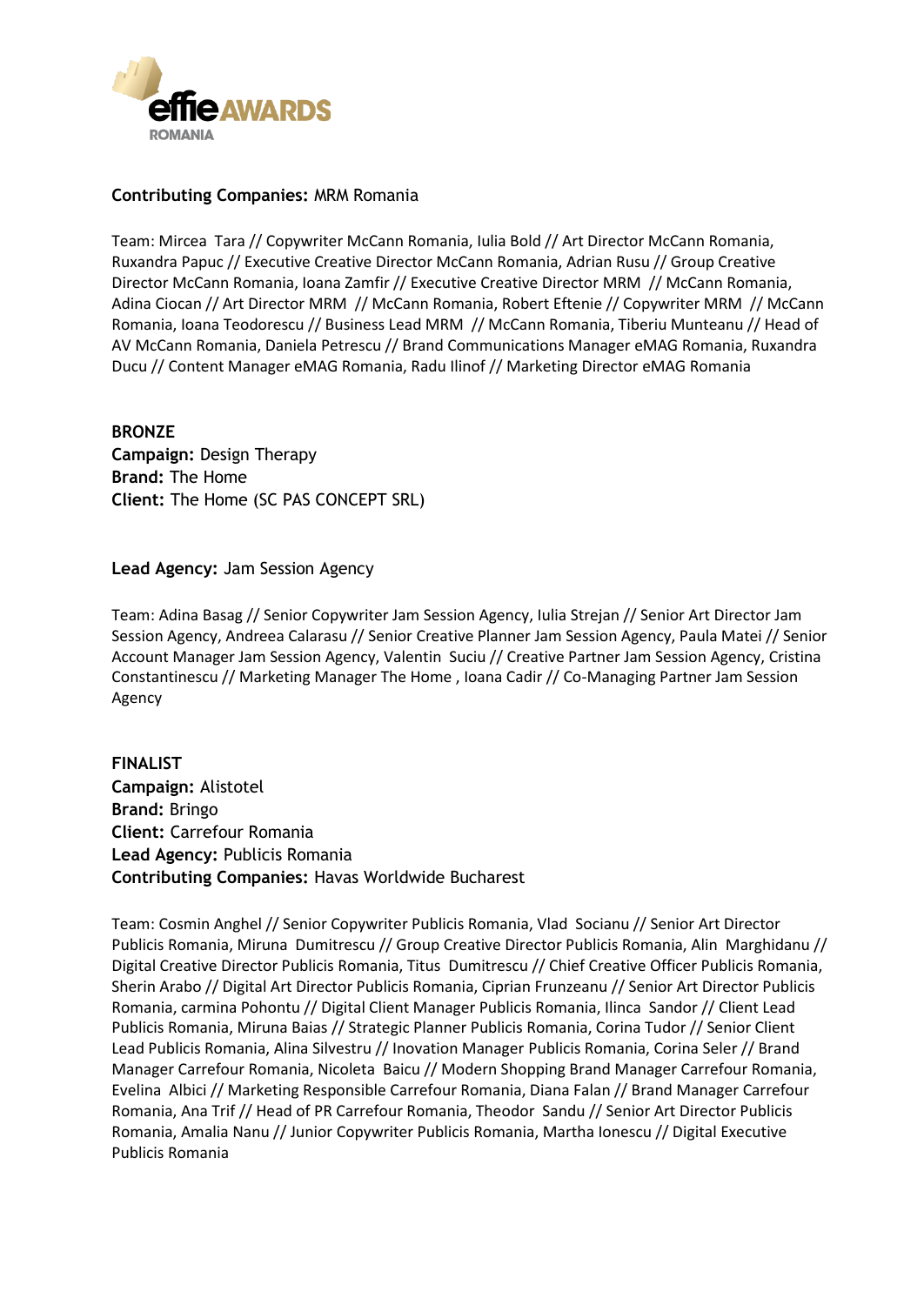

**FINALIST Campaign:** Move the world without moving at all **Brand:** OLX **Client:** OLX Group **Lead Agency:** Publicis Romania **Contributing Companies:** The Practice | Media Investment Romania | Asociatia de Tineret Impreuna pentru Barcani

Team: Miruna Baias // Strategic Planner Publicis Romania, Alin Marghidanu // Digital Creative Director Publicis Romania, Mihnea Gheorghita // Copywriter Publicis Romania, Alexandru Deaconu // Art Director Publicis Romania, Emanuela Ionescu // Senior Client Lead Publicis Romania, Andreea Popescu // Digital Client Manager Publicis Romania, Evan Waters // Head of Marketing for OLX Group OLX Group, Andreia Pacheco // Senior Brand Manager OLX Group for RPB OLX Group, Nora Kalionska // PR Manager for OLX RPB OLX Group, Alina Nechifor // Senior Communication Manager The Practice, Titus Dumitrescu // Executive Creative Director Publicis Romania, Raluca Kovacs // Head of Strategy Publicis Romania, Roxana Bularca // Digital Client Manager Publicis Romania, Camelia Efrimov // AV Production

Director Publicis Romania, Liviu Efrimov // AV Producer Publicis Romania, Oana Bulexa // Managing Director MSL The Practice, Maria Cojocariu // Media Director Media Investment, Alexandra Santos // Marketing Manager OLX Portugal OLX Group, Vanesa Panait // Social Media Manager Publicis Romania

**FINALIST Campaign:** Local ingredients for legendary cravings. **Brand:** Tazz **Client:** HCL Online Advertising **Lead Agency:** Jam Session Agency **Contributing Companies:** Conversion | Graffiti PR

Team: Valentin Suciu // Creative Partner & Founder Jam Session Agency, Maria Matei // Copywriter Jam Session Agency, Vio Pintilie // Art Director Jam Session Agency, Alexandra Vestineanu // Co-Managing Partner Jam Session Agency, Oana Oprea // Head of Digital Planning Jam Session Agency, Emi Chitu // Account Manager Jam Session Agency, Razvan Acsente // Chief Marketing Officer HCL Online Advertising, Cristina Sauciuc // Head of Brand & Communication HCL Online Advertising, Anca Nelersa // Senior Campaign Coordinator HCL Online Advertising, Eva Cosa // Social Media Manager HCL Online Advertising, Alin Serban // CEO HCL Online Advertising, Mihai Brenda // Chief Business Development HCL Online Advertising, Mihnea Ursu // Media Manager HCL Online Advertising, Andi Voicila // Art Director HCL Online Advertising, Catalina Manaila // Events Manager HCL Online Advertising, Irina Pencea // Co-Founder & CEO Jam Session Agency, Bogdan Apalaghiei // Art Director Jam Session Agency, Maria Ilie // Social Media Manager Jam Session Agency, Iulia Mirica // Copywriter HCL Online Advertising, Andrada Farcas // Copywriter HCL Online Advertising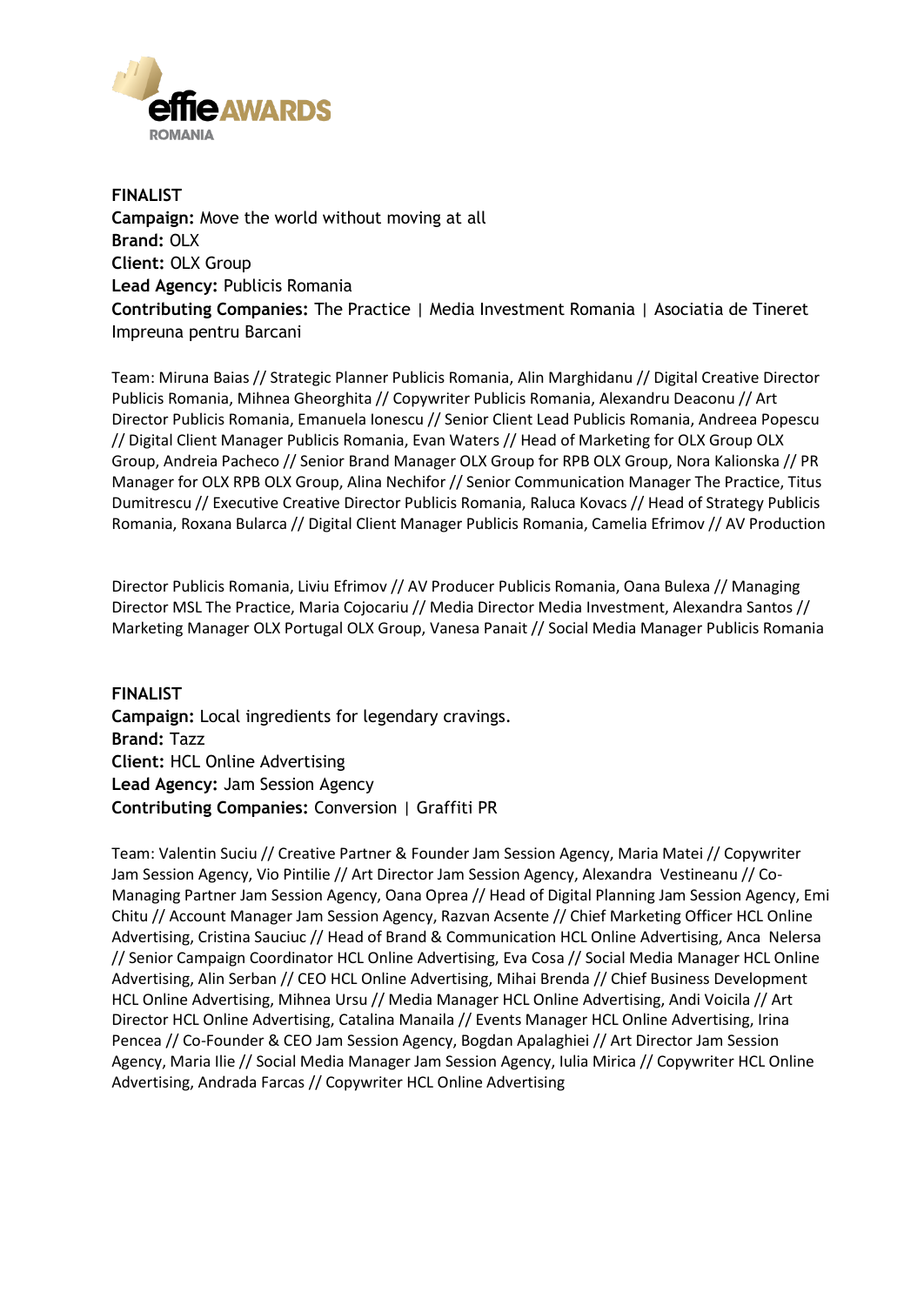

### **Financial Services**

**GOLD Campaign:** Financial intelligence **Brand:** BCR **Client:** BCR **Lead Agency:** COHN AND JANSEN CREATIVE NETWORK **Contributing Companies:** Wavemaker | W Talent Management Hub | Grapefruit | Graffiti PR

Team: Ionuț Stanimir // Executive Director of Marketing and Communication BCR, Laura Ștefania Mihăilă Andrei // Head of Marketing BCR, Bogdan Alexandru Lefter // Senior Brand Manager BCR, Gabriela Nicolae // Brand Manager BCR, Andrei Cohn // Creative Partner Cohn & Jansen Creative Network, Andrei Beșliu // Group Creative Director Cohn & Jansen Creative Network, Cătălina Ceparu // Senior Copywriter Cohn & Jansen Creative Network, Cristina Abdel // Strategic Planner Cohn & Jansen Creative Network, Arina Stoenică // Group Account Director Cohn & Jansen Creative Network, Oana Stirbu // Account Director Cohn & Jansen Creative Network, Ana Maria Ghiurcă // Head of Online Marketing BCR, Andreea Nicoleta Deliu-Pașol // Head of PR and Communication BCR, Cătălin Ioniță // Coordonator Comunicare Corporativă BCR, Andreea Cristina Blejan // Online Communication Expert BCR, Ovidiu Popa // Online Expert BCR, Alex Negoescu // Creative Director Cohn & Jansen Creative

Network, Francisc Zinz // Art Director Cohn & Jansen Creative Network, Delia Bîrsan // Account Manager Cohn & Jansen Creative Network, Diana Crâșmariu // Head of Strategy Cohn & Jansen Creative Network, Simina Leotescu // Head of Strategy Cohn & Jansen Creative Network

**SILVER Campaign:** The Very Personal Loan **Brand:** ING **Client:** ING BANK N.V. AMSTERDAM, Sucursala Bucuresti **Lead Agency:** Jam Session Agency **Contributing Companies:** MMS COMMUNICATIONS ROMANIA S.R.L. | Studioset

Team: Alexandra Buligescu // Group Creative Jam Session Agency, Diana Dalimon // Art Director Jam Session Agency, Corneliu Dobrea // Art Director Jam Session Agency, Roxana Ionita // Account Management Jam Session Agency, Dana Maria Ștefan // Sr. Marketing Manager ING BANK , Wenka Booij // Head of Marketing and Brand ING BANK , Mona Tufeanu // Senior Content Marketing Specialist ING BANK , Corneliu Aruxandei // Media Lead ING BANK , Oana Oprea // Creative Planner Jam Session Agency, Ioana Cadir // Account Management Jam Session Agency, Maria Ilie // Social Media Manager Jam Session Agency, Andreea Ghenoiu // Creative Director Jam Session Agency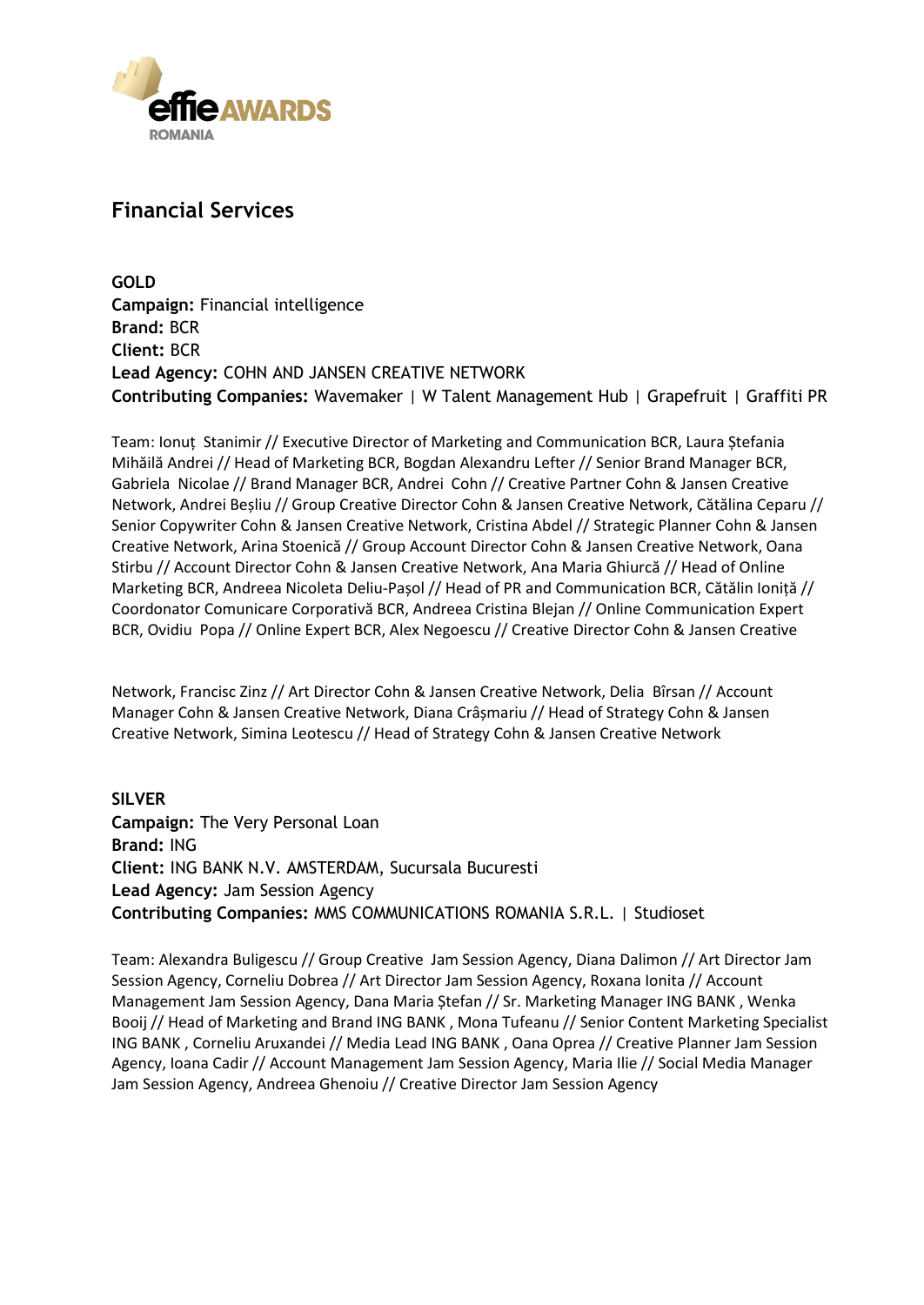

**BRONZE Campaign:** First Bank Studios **Brand:** First Bank **Client:** First Bank **Lead Agency:** CHEIL Worldwide **Contributing Companies:** Chainsaw Europe Studio | Static VFX | OMD Romania | Cyclops Films

Team: Viorel Ruse // Marketing & Communication Director First Bank, Mihail Tanase // Senior Marketing Specialist First Bank, Alina Petcu // Marketing Specialist First Bank, Mihai Gongu // Executive Creative Director SEE Cheil Centrade, Roxana Nita // Creative Director Cheil Centrade, Ana-Maria Tanasă // Art Director Cheil Centrade, Alexandru Iliescu // Copywriter Cheil Centrade, Monica Garbur // AV Producer Cheil Centrade, Carmen Miruță // Client Service Director Cheil Centrade, Bianca Cauc // Account Director Cheil Centrade, Mihai Terecoasă // BTL & Production First Bank, Cristina Drașovean-Oniceanu // Senior PR & CSR Specialist First Bank, Iulia Dăncilă // Producer Bread Content, George Gugulici // Director Cyclops Films, Goran Mihailov // Director Bread Content, Mircea Lăcătuș // Senior Video Editor Chainsaw Europe Studio, Hassan Nasser // Sound Engineer Chainsaw Europe Studio, Madalina Borcea // Media Director OMD Romania, Maria Tanasoff // Digital Manager OMD Romania

#### **FINALIST**

**Campaign:** Keep your close ones close **Brand:** Provident **Client:** Provident Financial **Lead Agency:** Saatchi & Saatchi + The Geeks

**Contributing Companies:** Canopy | Initiative Media Romania

Team: Teodora Ionica // Group Creative Director Saatchi & Saatchi + The Geeks, Bogdan Costin // Creative Director Saatchi & Saatchi + The Geeks, Andreea Moise // Senior Art Director Saatchi & Saatchi + The Geeks, Madalina Stoica // Account Director Saatchi & Saatchi + The Geeks, Emanuela Tudorache // Account Manager Saatchi & Saatchi + The Geeks, Eduard Gongonie // Marketing Director Provident Financial, Violeta Iliescu // Marketing Manager Provident Financial, Andreea Ene // Brand Communication Specialist Provident Financial, Anca Ionescu // Account Director Head of Unit Initiative Media Romania, Nicoleta Radu // Team Leader Canopy, Catalin Garbulet // Art Director Saatchi & Saatchi + The Geeks, Simona Sava // Copywriter Saatchi & Saatchi + The Geeks, Vlad Petre // Managing Director Saatchi & Saatchi + The Geeks, Alex Frimescu // PPC Specialist Canopy, Alina Sanda // Account Manager Initiative Media Romania, Ruxandra Stefan // Communication Design Director Initiative Media Romania, Emanuela Radu // Senior Account manager Saatchi & Saatchi + The Geeks, Catalin Florea // Head of Product Initiative Media Romania, Corina Burlan // Senior Researcher Initiative Media Romania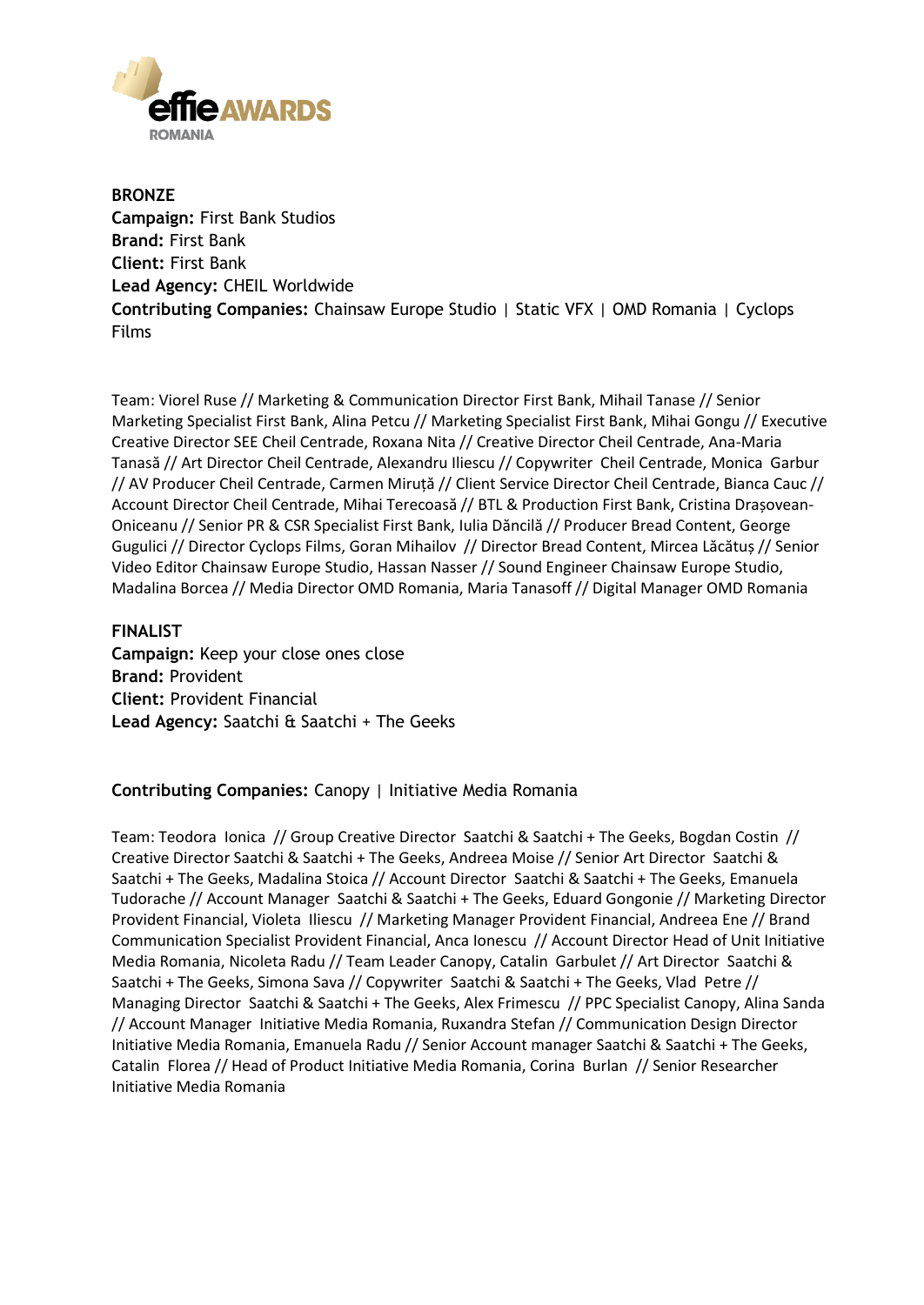

**FINALIST Campaign:** STOP PAYING LIKE IN THE MIDDLE AGES **Brand:** PAGO **Client:** Pago **Lead Agency:** Sector 7 HUB

Team: Alex Cotet // Creative Partner Sector 7 HUB, Raul Gheba // Creative Director Sector 7 HUB, Ileana Ghita // Account Director Sector 7 HUB, Adrian Cighi // Co-Founder Pago App Pago, Adriana Spulber // Marketing Manager Pago, Roxana Andrei // Head of Production Sector 7 HUB

**FINALIST Campaign:** Liberated Shopping **Brand:** ING **Client:** ING BANK N.V. AMSTERDAM, Sucursala Bucuresti **Lead Agency:** Jam Session Agency **Contributing Companies:** MMS COMMUNICATIONS ROMANIA S.R.L. | 2029 production

Team: Wenka Booij // Head of Marketing and Brand ING BANK , Bogdan Puștea // Sr. Marketing Officer ING BANK , Dana Maria Ștefan // Sr. Marketing Officer ING BANK , Corneliu Aruxandei // Media Lead ING BANK , Alexandra Buligescu // Group Creative Jam Session Agency, Corneliu Dobrea // Art Director Jam Session Agency, Andreea Ghenoiu // Creative Director Jam Session Agency, Nicoleta Dumitru // Account Management Jam Session Agency, Maria Ilie // Social Media Manager Jam Session Agency, Ioana Cadir // Account Management Jam Session Agency

### **Media & Entertainment**

**FINALIST**

**Campaign:** 100 for 100 **Brand:** Opera Română **Client:** Opera Națională București **Lead Agency:** Publicis **Contributing Companies:** MSL The Practice Romania

Team: Ioana Mihai // Senior Strategy Planner Publicis Romania, Miruna Dumitrescu // Groupe Creative Director Publicis Romania, Mihnea Gheorghita // Senior Copywriter Publicis Romania, Ciprian Frunzeanu // Senior Art Director Publicis Romania, Lorena Enache // Junior Copywriter Publicis Romania, Andreea Grigorean // PR Manager Publicis Romania, Anamaria Ionita // Client Lead Publicis Romania, Eugen Alexe // Print Production Lead Publicis Romania, Raluca Kovacs // Chief Strategy Officer Publicis Romania, Daniel Jinga // Director ONB Opera Nationala Bucuresti, Oana Voiculet //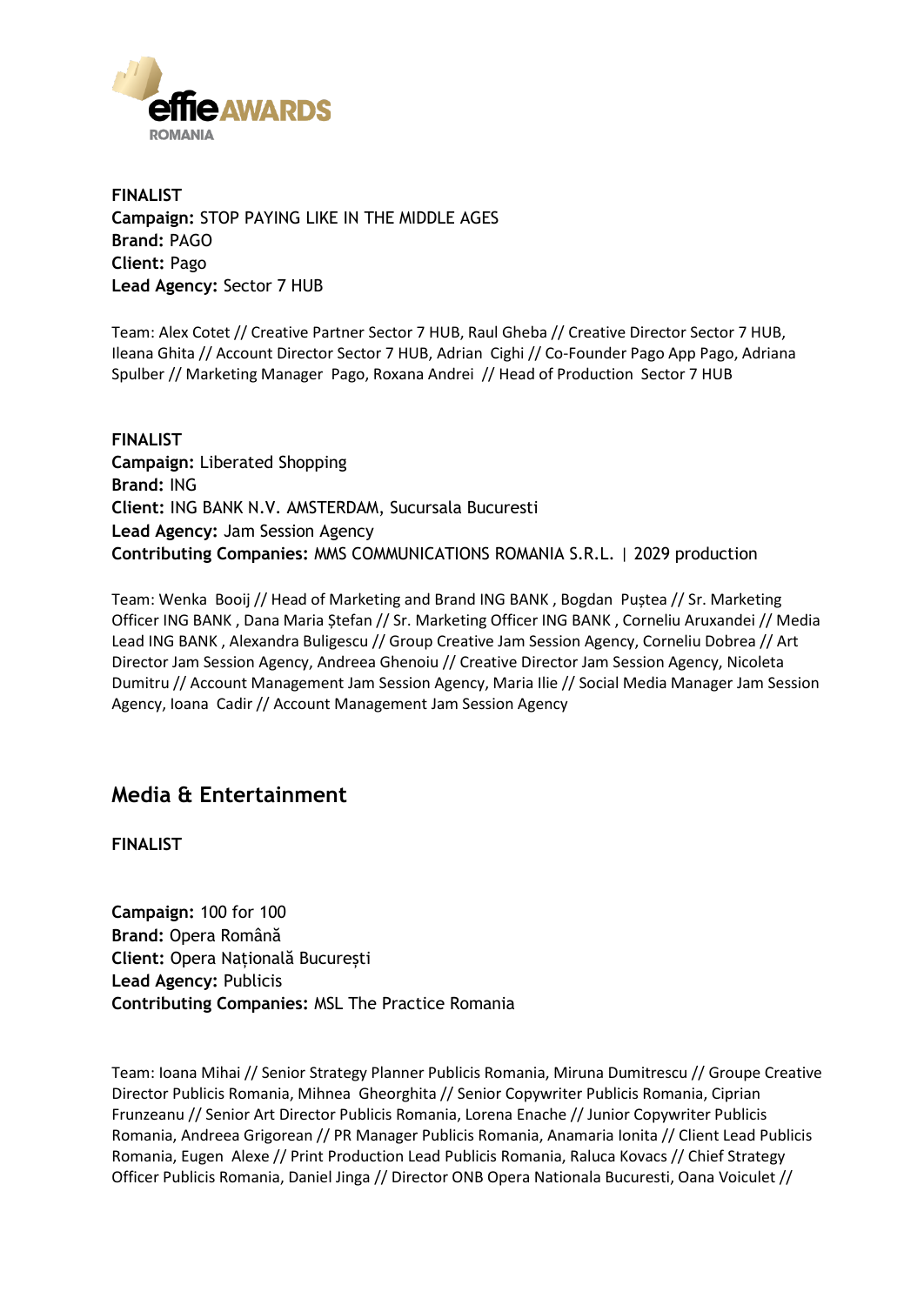

Director Organizare Spectacole Opera Nationala Bucuresti, Raluca Badoiu // șef Birou PR Opera Nationala Bucuresti, Andreea Logigan // Head Of Corporate MSL The Practice, Ana Poiana // Communication Director MSL The Practice, Daniela Marin // Communication Director MSL The Practice

### **Telecommunications**

**SILVER Campaign:** Orange solves the end of the wolrd **Brand:** Orange **Client:** Orange Romania **Lead Agency:** Publicis **Contributing Companies:** Initiative Media Romania

Team: Silviu Nedelschi // Executive Creative Officer Publicis Romania, Alexandru Negoescu // Group Creative Director Publicis Romania, Cristian Anton // Senior Art Director Publicis Romania, Mihaela Neatu // Senior Copywriter Publicis Romania, Camelia Efrimov // AV Production Lead Publicis Romania, Daniel Raicea // Deputy Director & Head of Orange Division Publicis Romania, Alina Vija // Senior Client Manager Publicis Romania, Sebastian Mogos // Digital Client Manager Publicis Romania, Elis Iaia // Associate Planning Director Publicis Romania, Raluca Kovacs // Chief Strategy Officer Publicis Romania, Crina Chiru // Consumer communication manager Orange Romania, Mirela Bosoi // Head of brand and communication Orange Romania, Camelia Ianculescu // Retail communication manager Orange Romania, Anca Stancov // Media communication manager Orange Romania, Andreea Corbos // Head of Orange Unit Initiative Media Romania, Valentina Chirica // Senior Media Planner Initiative Media

Romania, Liliana Pirvu // Senior Strategic Planner Initiative Media Romania, Marius Farcasanu // Digital Art Director Publicis Romania

**FINALIST Campaign:** Villages **Brand:** Vodafone

**Client:** VODAFONE ROMANIA **Lead Agency:** McCann Worldgroup Romania **Contributing Companies:** MRM Romania

Team: Ruxandra Papuc // Executive Creative Director McCann Worldgroup Romania, Tiberiu Munteanu // Head of A/V Production McCann Worldgroup Romania, Stefan Chiritescu // Chief Strategy Officer McCann Worldgroup Romania, Valentin Rusu // Head of DTP McCann Worldgroup Romania, Mircea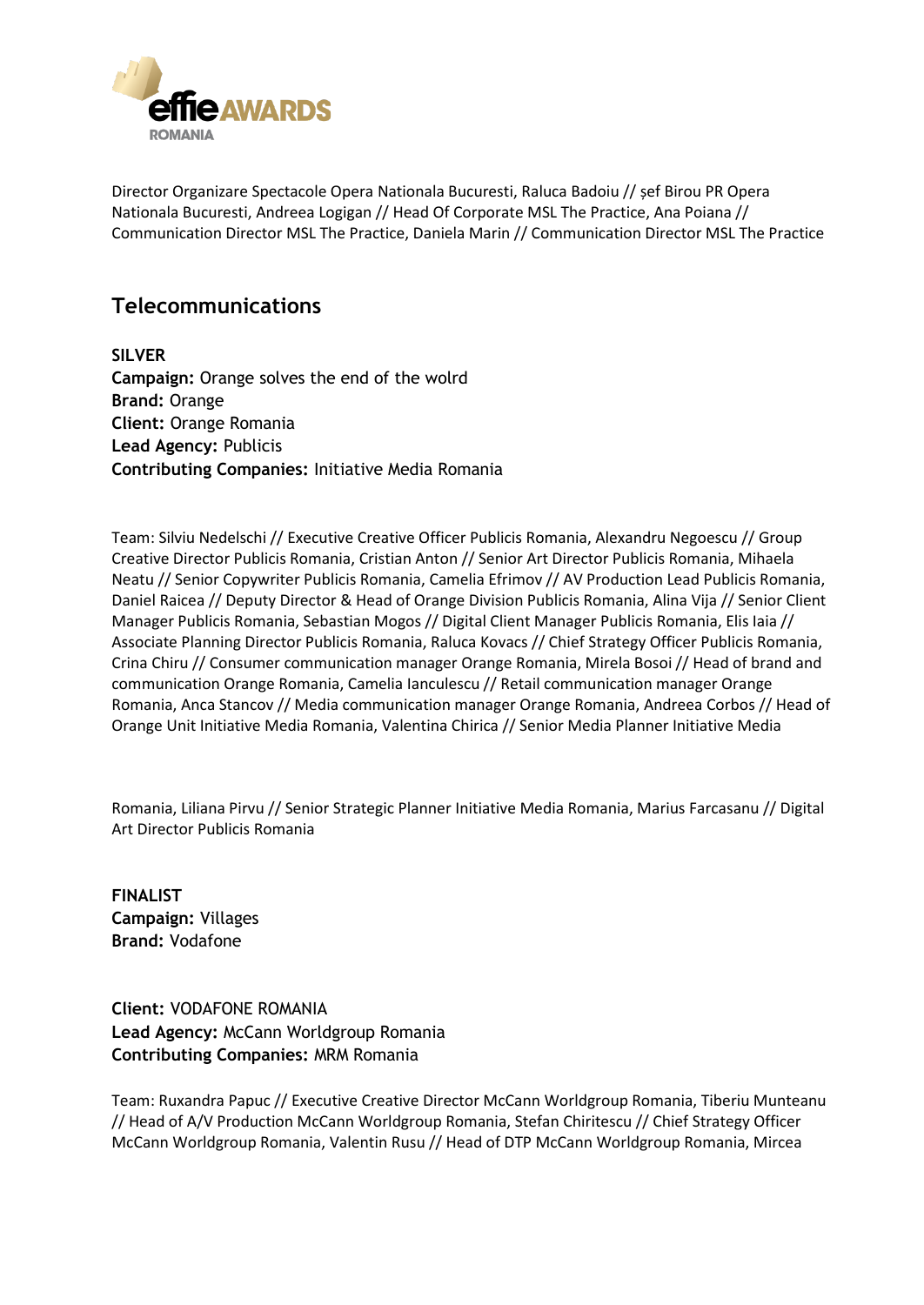

Tara // Senior Copywriter McCann Worldgroup Romania, Doina Ionescu // Group Account Director McCann Worldgroup Romania, Anca Mihalache // Art Director McCann Worldgroup Romania

### **Other Products & Services**

**FINALIST Campaign:** Book a Vax **Brand:** Curtea Veche Publishing **Client:** Curtea Veche Publishing **Lead Agency:** House of Arrows

Team: Dora Marian // Creative Director Curtea Veche Publishing, Sonia Ciocan // Creative Director House of Arrows, Radu Osaciuc // Creative Director House of Arrows, Cristina Bărăităruș // Group Account Director Curtea Veche Publishing, Iren Arsene Mate // General Director Curtea Veche Publishing, Maria Sarivan // Strategic Partner House of Arrows, Cătălin Tabacu // Copywriter former member, Miruna Meiroșu // PR Manager Curtea Veche Publishing, Marius Motoca // PR Specialist Curtea Veche Publishing, Theodora Petrescu // Account Manager Curtea Veche Publishing, Barna Nemethi // Executive Director House of Arrows

#### **FINALIST**

**Campaign:** Some will hate it. Others will love it. **Brand:** IAB MIXX Awards **Client:** IAB **Lead Agency:** VMLY&R **Contributing Companies:** Diud

Team: Alex Petrescu // Creative Director VMLY&R, Mihai Titirig // Group Creative Director VMLY&R, Victor Trifan // Senior Art Director , Alexandru Aiv // Senior Art Director VMLY&R, Mina Ionescu // Business Director VMLY&R, Elena Grigore // Account Manager , Mihaela Craciunescu // Strategy Director VMLY&R, Andrei Dragu // Vice President & Event Director IAB, Ioana Anescu // Managing Director IAB, Anca Gheorghe // Production Executive Diud, Andrei Gheorghe // Director Diud, Andreea Calina // Producer Diud, Deiu Stanciu // Script Consultant Diud, Rares Zimbran // Production Assistant Diud, Octavian Aftanasa // Social Media Manager VMLY&R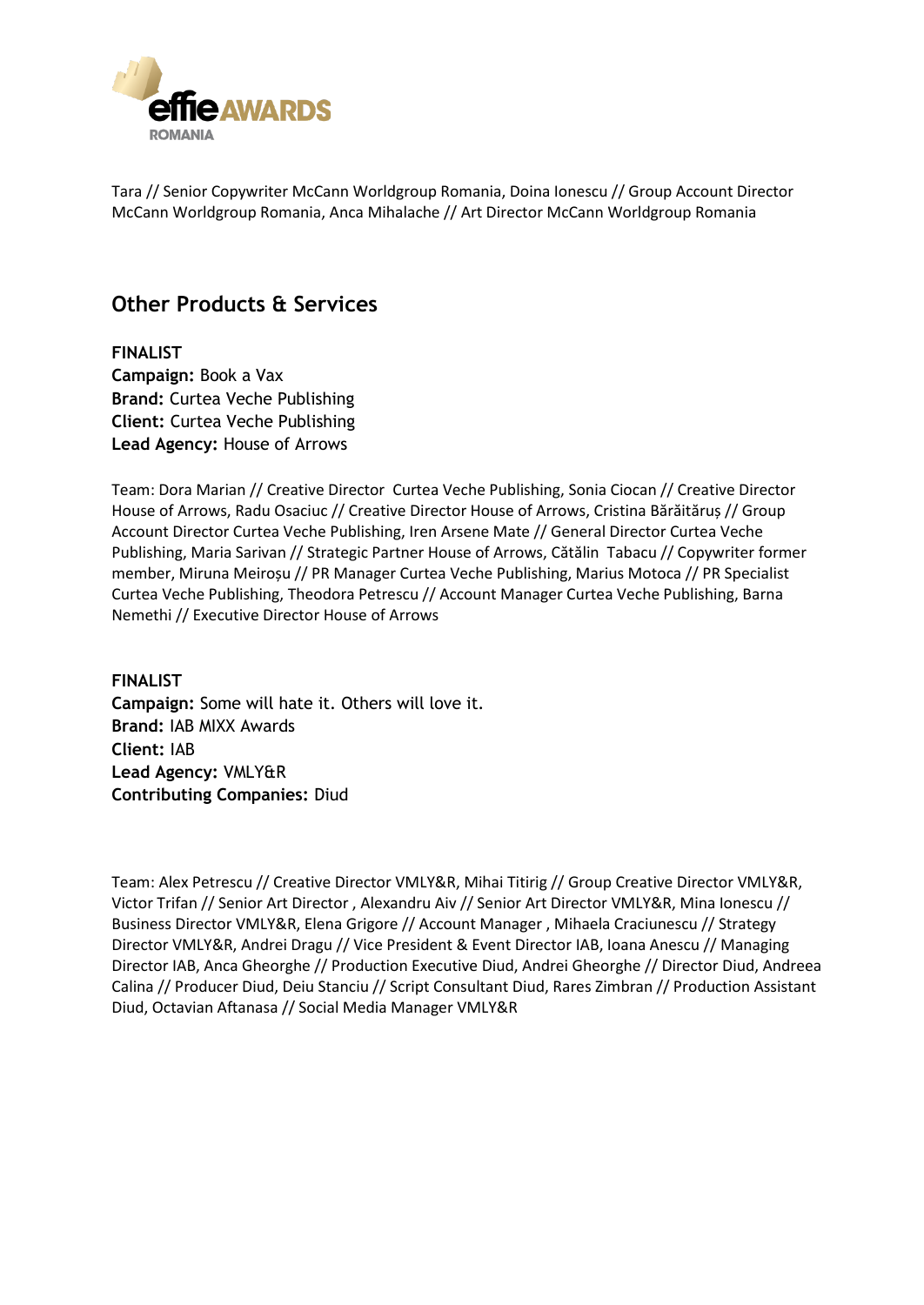

### **New Brand Introduction**

**FINALIST Campaign:** Unfished Launch in UE **Brand:** Unfished **Client:** Prefera Foods SA **Lead Agency:** Minio Studio **Contributing Companies:** Think Digital | Fulg Media

Team: Ioana Mucenic // CEO Minio Studio, Celina Condorovici // Marketing Director Prefera Foods SA, Alexandra Cercel // Brand Manager Prefera Foods SA, Cristiana Pana // Head of Strategy Minio Studio, Mihai Balan // Art Director Minio Studio, Alexandra Lucia Ilie // Head of Performance Think Digital, Dan Hutanu // Agency Partner Think Digital, Tudor Petremarin // Film Director Fulg Media, George Bonea // Copywriter Minio Studio, Andreea Balta // Senior account manager Minio Studio, Ionut Dumitrache // DTP & Video Minio Studio, Marius Ionescu-Amza // DTP & 3D Minio Studio, Sabin Belușica // Digital Account Manager , Cosmina Chelariu // Copywriter

**FINALIST Campaign:** Wet is better **Brand:** WET **Client:** Valvis Holding **Lead Agency:** Cohn & Jansen Creative Nework **Contributing Companies:** Media Investment

Team: Andrei Cohn // Creative Partner Cohn & Jansen Creative Network, Roxana Cristea // Group Creative Director Cohn & Jansen Creative Network, Felicia Stoica // Senior Copywriter Cohn & Jansen Creative Network, Octavian Budai // Senior Art Director Cohn & Jansen Creative Network, Diana Crasmariu // Head of Strategy Cohn & Jansen Creative Network, Cristina Abdel // Strategic Planner Cohn & Jansen Creative Network, Miriam Ivanescu // Group Account Director Cohn & Jansen Creative Network, Andreea Mateescu // Account Director Cohn & Jansen Creative Network, Valentina Vesler // Marketing Director Valvis Holding, Christos Valvis // Product Manager Valvis Holding, Andreea Velicoiu // Social Media Manager Valvis Holding, Raluca Popescu // Social Media Manager Valvis Holding, Iulia Danescu // Media Manager Media Investment, Crina Bibicu // Media Director Media Investment

### **Shopper Marketing**

**FINALIST Campaign:** Public Transport - a New Visa Card Payment Destination **Brand:** Visa **Client:** VISA Romania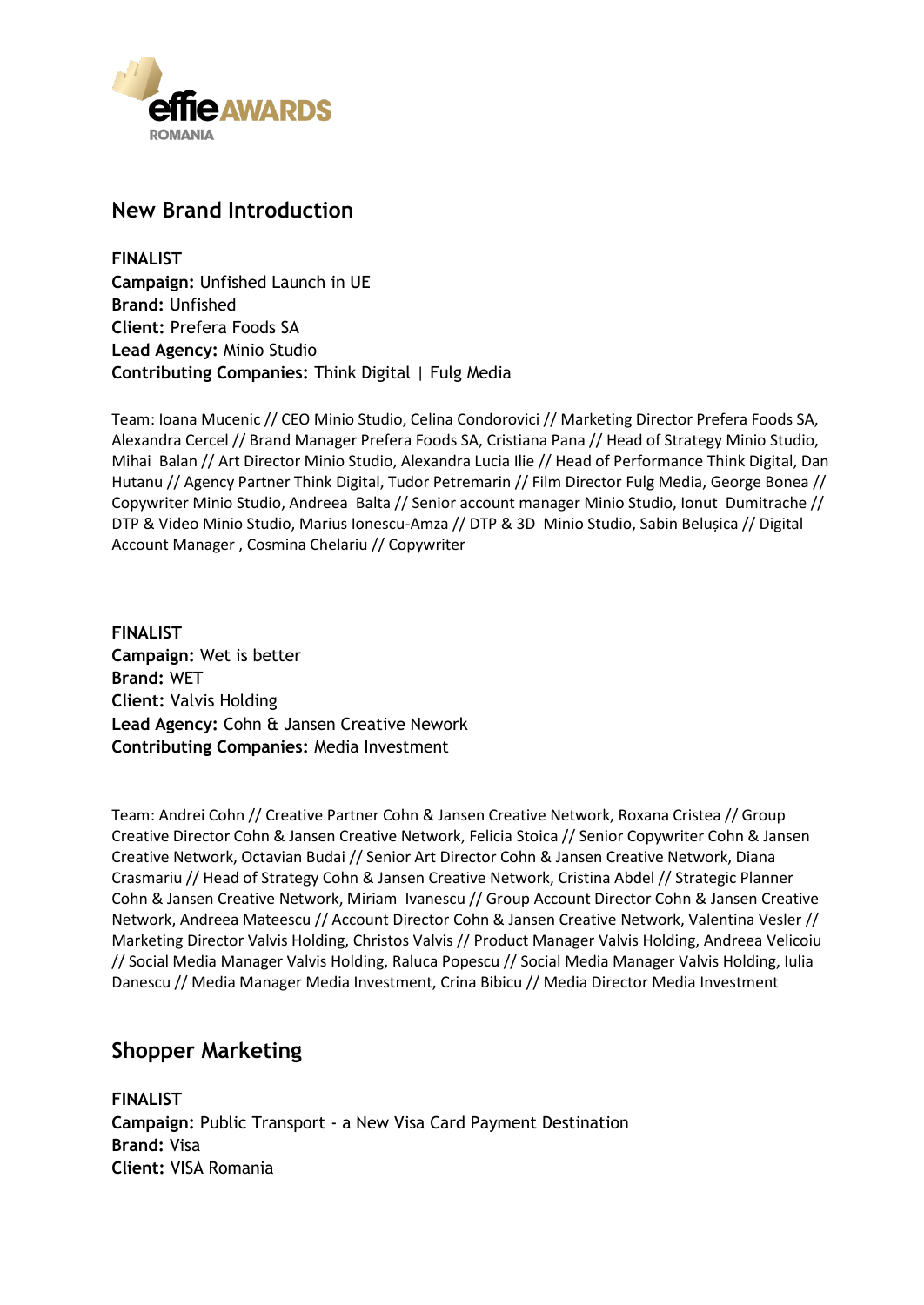

**Lead Agency:** Publicis Romania

#### **Contributing Companies:** STARCOM

Team: Loredana Barla // Senior Planner Publicis Romania, Raluca Kovacs // Chief Strategy Officer Publicis Romania, Otilia Coman // Senior Copywriter Publicis Romania, Irina Stoleru // Senior Art Director Publicis Romania, Sebastian Romano // Group Creative Director Publicis Romania, Sherin Arabo // Digital Art Director Publicis Romania, Casiana Horobeanu // Digital Copywriter Publicis Romania, Razvan Stoian // Digital Graphic Designer Publicis Romania, Daniel Stroe // 3D Graphic Designer Publicis Romania, Camelia Efrimov // A/V Production Lead Publicis Romania, Liviu Efrimov // AV producer Publicis Romania, Anamaria Ionita // Client Lead Publicis Romania, Ana Maria Banica // Digital Client Lead Publicis Romania, Marian Dragomir // Account Executive Publicis Romania, Cristian Buha // Client Manager Publicis Romania, Ioana Vieru // Sr. Manager Brand & Product Marketing VISA Romania, Gabriel Macovei // Sr. Client Marketing Manager VISA Romania, Anca Saltan // Client Lead STARCOM, George Mihart // Digital Media Planner STARCOM

### **Seasonal Marketing**

**GOLD Campaign:** Kinder Halloween **Brand:** Ferrero **Client:** Ferrero Romania **Lead Agency:** Publicis **Contributing Companies:** MSL The Practice | STARCOM

Team: Adina Albu // Senior Client Lead Publicis Romania, Tudor Toma // Client Manager Publicis Romania, Ioana Dumitrascuta // Client Lead Publicis Romania, Ana-Maria Taralunga // Group Creative Director Publicis Romania, Silviu Nedelschi // Executive Creative Officer Publicis Romania, Catalin Grigore // Senior Art Director Publicis Romania, Veronica Ciacoveanu // Digital Client Lead Publicis Romania, Sabina Huzum // Brand Manager , Diana Pasoi // Senior Brand Manager Ferrero Romania, Rebeca Rapeanu // Digital Client Manager Publicis Romania, Horia Girbea // Junior Copywriter Publicis Romania, Diana Maftei // Junior Art Director Publicis Romania, Mirela Iordache // Client Manager Publicis Romania, Andrei Purecel // Client Executive Publicis Romania, Andreea Ivanciu // Senior Performance Media Specialist STARCOM, Emil Mititelu // Digital Client Manager STARCOM, Roxana Stratulat // Communication Manager , Iulia Ioncescu // Project Manager MSL The Practice, Elis Iaia // Associate Planning Director Publicis Romania, Camelia Efrimov // A/V Production Lead Publicis Romania

**SILVER Campaign:** Christmas Bucket **Brand:** KFC **Client:** KFC **Lead Agency:** McCann Worldgroup Romania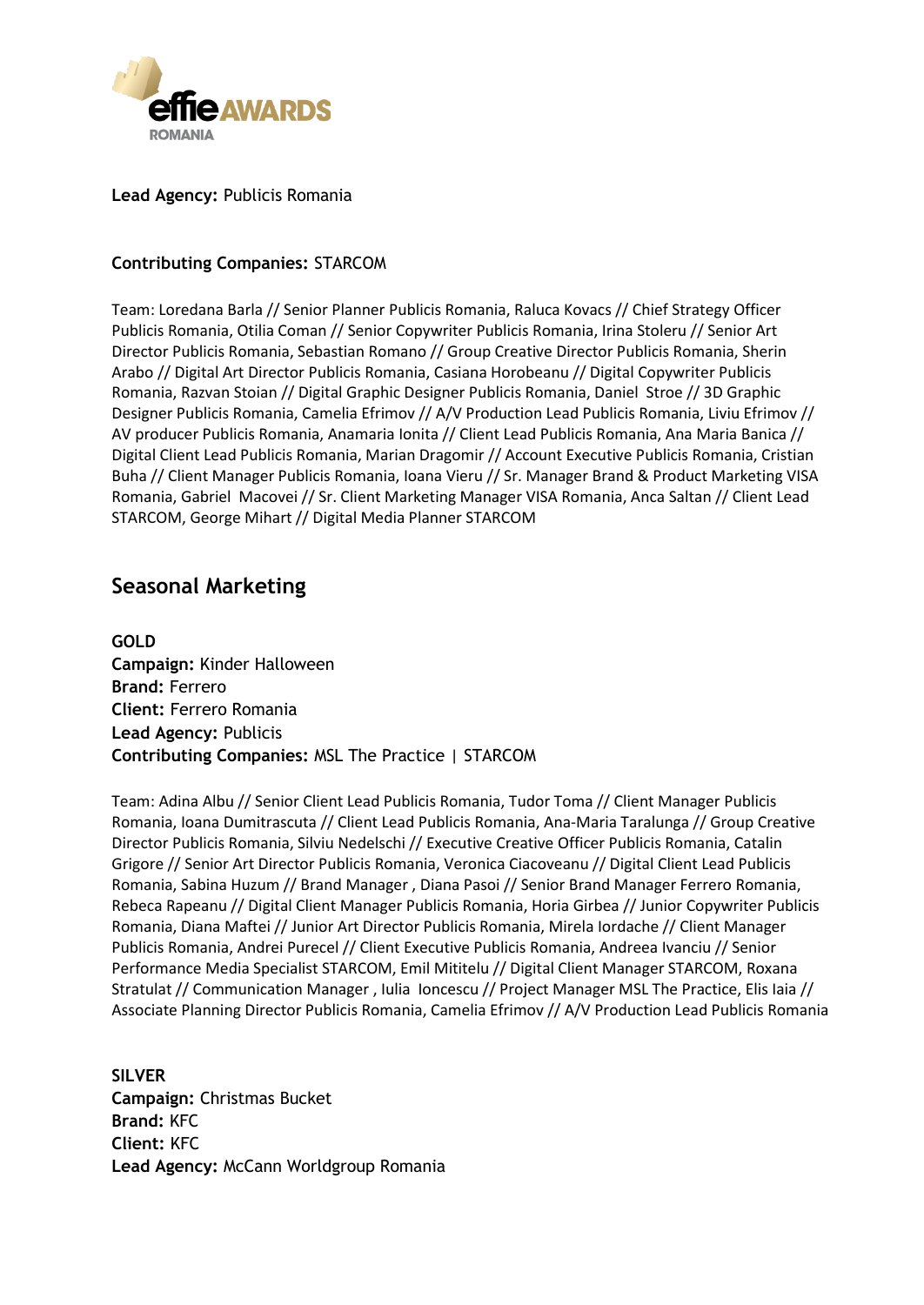

#### **Contributing Companies:** UM Romania | Golin

Team: Diana Patriche // Account Director McCann Worldgroup Romania, Cristina David // Senior Account Manager , Cristina Olaru // Account Executive McCann Worldgroup Romania, Andrei Florian // Senior Planner McCann Worldgroup Romania, Stefan Chiritescu // Chief Strategy Officer McCann Worldgroup Romania, Costin Bogdan // Executive Creative Director McCann Worldgroup Romania, Lucian Cernat // Creative Director McCann Worldgroup Romania, Paula Ionescu // Senior Copywritter McCann Worldgroup Romania, Mihai Constantinescu // Senior Art Director McCann Worldgroup Romania, Dora Boldor // Account Director UM Romania, Oana Grigore // Media Manager UM Romania, Luana Paun // Media Planner UM Romania, Dany Dinu // Media Planner UM Romania, Ana Maria Stoica // Sr PR Manager Golin Romania, Bianca Ionescu // Sr Media Associate Golin Romania, Bianca Sava // Digital Associate Golin Romania, Adriana Georgescu // Digital Manager Golin Romania

#### **SILVER**

**Campaign:** Elfi Corn Cob. The Romanian Wipe. **Brand:** ELFI **Client:** HARTIA ELFI **Lead Agency:** Mainstage | The Agency **Contributing Companies:** Sector 7 HUB

**BRONZE Campaign:** Open the Romanian Wine to the World **Brand:** Carrefour **Client:** Carrefour Romania **Lead Agency:** Publicis Romania **Contributing Companies:** Graffiti PR |Havas Worldwide Bucharest

Team: Sebastian Romano // Group Creative Director Publicis Romania, Ana Maria Taralunga // Group Creative Director Publicis Romania, Catalin Grigore // Senior Art Director Publicis Romania, Alexandra Jitarel // Copywriter Publicis Romania, Sherin Arabo // Art Director Publicis Romania, Titus Dumitrescu // Executive Creative Director Publicis Romania, Miruna Baias // Senior Strategic Planner Publicis Romania, Raluca Kovacs // Chief Strategy Officer Publicis Romania, Corina Tudor // Senior Client Lead Publicis Romania, Corina Panait // Junior Digital Client Manager Publicis Romania, Camelia Efrimov // AV Producer Publicis Romania, Cornelia Ghita // Corporate Programs Manager Carrefour Romania, Oana Pascu // Project Manager Corporate Causes Carrefour Romania, Ana Trif // Head of PR Carrefour Romania, Mircea Tomescu // Direct Brand Communications Carrefour Romania, Alina Silvestru // Inovation Manager Publicis Romania, Alexandra Caciur // Head Of Data & Business Intelligence Publicis Romania, Ilinca Sandor // Senior Account Manager Publicis Romania, Mira Sura // PR Consultant Graffiti PR, Iulia Botar // Communications Director Graffiti PR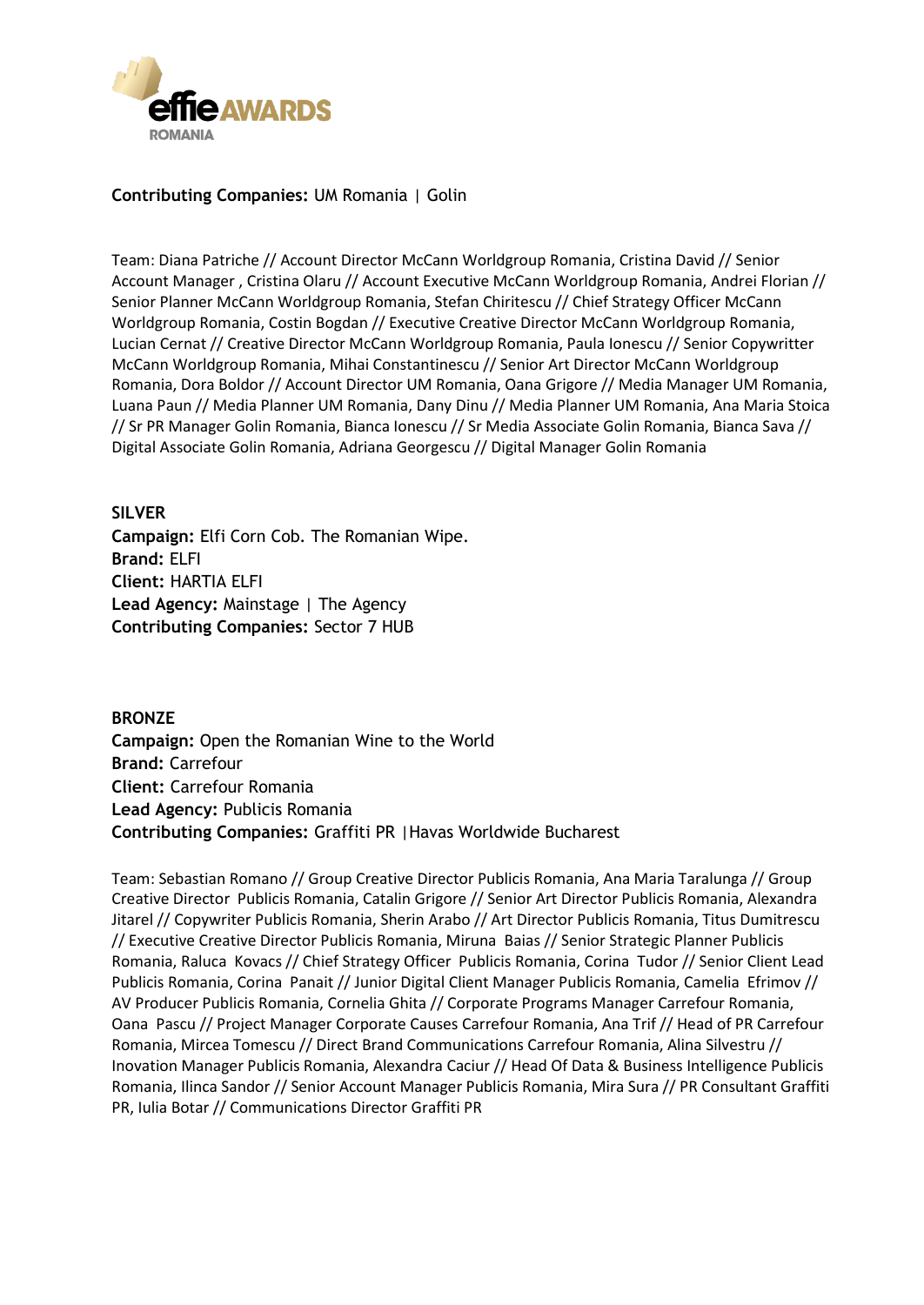

**BRONZE Campaign:** Move the world without moving at all **Brand:** OLX **Client:** OLX Group **Lead Agency:** Publicis Romania **Contributing Companies:** The Practice | Media Investment Romania | Asociatia de Tineret Impreuna pentru Barcani

Team: Miruna Baias // Strategic Planner Publicis Romania, Alin Marghidanu // Digital Creative Director Publicis Romania, Mihnea Gheorghita // Copywriter Publicis Romania, Alexandru Deaconu // Art Director Publicis Romania, Emanuela Ionescu // Senior Client Lead Publicis Romania, Andreea Popescu // Digital Client Manager Publicis Romania, Evan Waters // Head of Marketing for OLX Group OLX Group, Andreia Pacheco // Senior Brand Manager OLX Group for RPB OLX Group, Nora Kalionska // PR Manager for OLX RPB OLX Group, Alina Nechifor // Senior Communication Manager The Practice, Titus Dumitrescu // Executive Creative Director Publicis Romania, Raluca Kovacs // Head of Strategy Publicis Romania, Roxana Bularca // Digital Client Manager Publicis Romania, Camelia Efrimov // AV Production Director Publicis Romania, Liviu Efrimov // AV Producer Publicis Romania, Oana Bulexa // Managing Director MSL The Practice, Maria Cojocariu // Media Director Media Investment, Alexandra Santos // Marketing Manager OLX Portugal OLX Group, Vanesa Panait // Social Media Manager Publicis Romania

**BRONZE Campaign:** FIZZ UP SUMMER **Brand:** PEPSI **Client:** PepsiCo Romania **Lead Agency:** LEO BURNETT BUCHAREST **Contributing Companies:** OMD\_Romania | DDB Romania | Established Now | Viral Nation

Team: Victor Stroe // Head of Strategy LEO BURNETT, Adriana Pascan // Creative director LEO BURNETT, Andrei Nica // Group Creative Driector LEO BURNETT, Oana Nastase // Senior Digital Planner LEO BURNETT, Delia Corniciuc // MARKETING MANAGER BEVERAGES PepsiCo Romania, Iuliana Dragomir // SENIOR BRAND MANAGER PEPSI & FLAVORED PepsiCo Romania, Laurentiu Ion // TCP MANAGER PO1 PepsiCo Romania, Ioana Petrovici // BRAND MANAGER PepsiCo Romania, Bianca Muscalu // Copywriter LEO BURNETT, Mara Sabau // Art Director LEO BURNETT, Ana Miculescu // Business Director LEO BURNETT, Florina Simon // Senior Digital Account LEO BURNETT, Roxana Pascal // Digital Account Executive LEO BURNETT, Silvana Frinculescu // Art Director LEO BURNETT, Oana Andone // JR DIGITAL & MEDIA MANAGER PepsiCo Romania, IRENE DERASADURIAN // MEDIA MANAGER OMD Romania, Maria Nita // SENIOR MEDIA MANAGER OMD Romania, Dana Constantin // SENIOR DIGITAL MANAGER OMD Romania, Alex Tocilescu // Art Director DDB Romania, Mihai Calota // Copywriter DDB Romania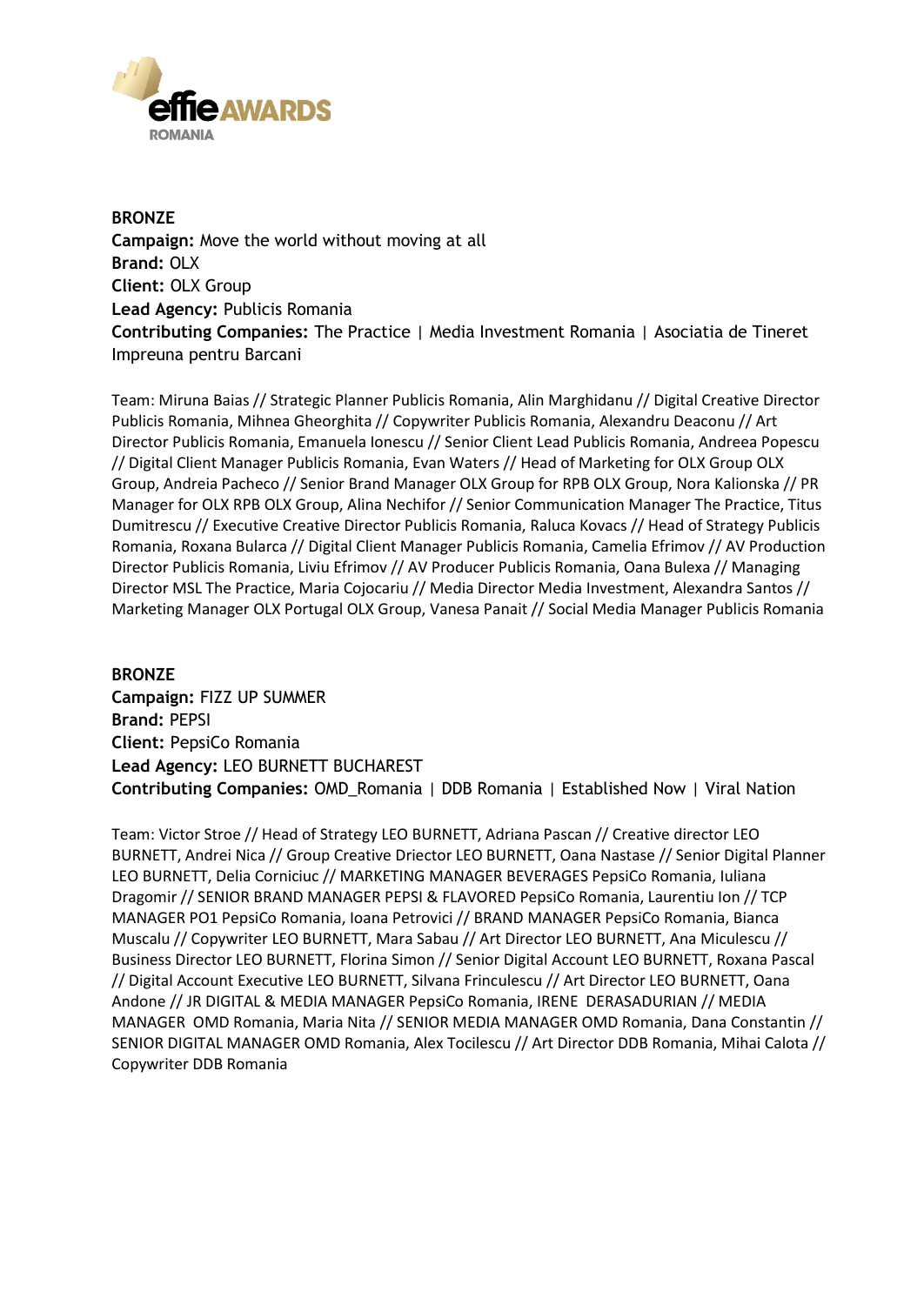

### **Corporate Reputation**

**SILVER Campaign:** Financial Intelligence **Brand:** BCR **Client:** BCR **Lead Agency:** COHN AND JANSEN CREATIVE NETWORK **Contributing Companies:** Wavemaker | W Talent Management Hub | Grapefruit | Graffiti PR

Team: Ionuț Stanimir // Executive Director of Marketing and Communication BCR, Laura Ștefania Mihăilă Andrei // Head of Marketing BCR, Bogdan Alexandru Lefter // Senior Brand Manager BCR, Gabriela Nicolae // Brand Manager BCR, Andrei Cohn // Creative Partner Cohn & Jansen Creative Network, Andrei Beșliu // Group Creative Director Cohn & Jansen Creative Network, Cătălina Ceparu // Senior Copywriter Cohn & Jansen Creative Network, Cristina Abdel // Strategic Planner Cohn & Jansen Creative Network, Arina Stoenică // Group Account Director Cohn & Jansen Creative Network, Oana Stirbu // Account Director Cohn & Jansen Creative Network, Ana Maria Ghiurcă // Head of Online Marketing BCR, Andreea Nicoleta Deliu-Pașol // Head of PR and Communication BCR, Cătălin Ioniță // Coordonator Comunicare Corporativă BCR, Andreea Cristina Blejan // Online Communication Expert BCR, Ovidiu Popa // Online Expert BCR, Alex Negoescu // Creative Director Cohn & Jansen Creative Network, Francisc Zinz // Art Director Cohn & Jansen Creative Network, Delia Bîrsan // Account Manager Cohn & Jansen Creative Network, Diana Crâșmariu // Head of Strategy Cohn & Jansen Creative Network, Simina Leotescu // Head of Strategy Cohn & Jansen Creative Network

**FINALIST Campaign:** Act For Good **Brand:** Carrefour **Client:** Carrefour Romania **Lead Agency:** Publicis Romania **Contributing Companies:** Havas Worldwide Bucharest | Graffiti PR | Funnel Agency |Jam Session Agency

Team: Alin Badiu // Group Creative Director Publicis Romania, Sebastian Romano // Group Creative Director Publicis Romania, Carmina Pohontu // Digital Client Manager Publicis Romania, Ilinca Sandor // Client Lead Publicis Romania, Corina Tudor // Senior Client Lead Publicis Romania, Titus Dumitrescu // Executive Creative Director Publicis Romania, Casiana Horobeanu // DIgital Copywriter Publicis Romania, Corina Panait // Junior Digital Client Manager Publicis Romania, Sherin Arabo // Art Director Publicis Romania, Miruna Baias // Brand Strategist Publicis Romania, Alina Silvestru // Inovation Manager Publicis Romania, Diana Falan // Brand Manager Carrefour Romania, Mihaela Abagief // Senior Campaign Manager Carrefour Romania, Teodor Gurgui // Mobile, Loyalty & UX Development Manager Carrefour Romania, Elena Carcu // Copywriter Publicis Romania, Andrei Antal // Copywriter Publicis Romania, Andrei Detesan // Art Director Publicis Romania, Nicoleta Baicu // Modern Shopping Brand Manager Carrefour Romania, Bogdan Lupu // Loyalty and Modern Director Carrefour Romania, Mihaela Dinu // Copywriter Publicis Romania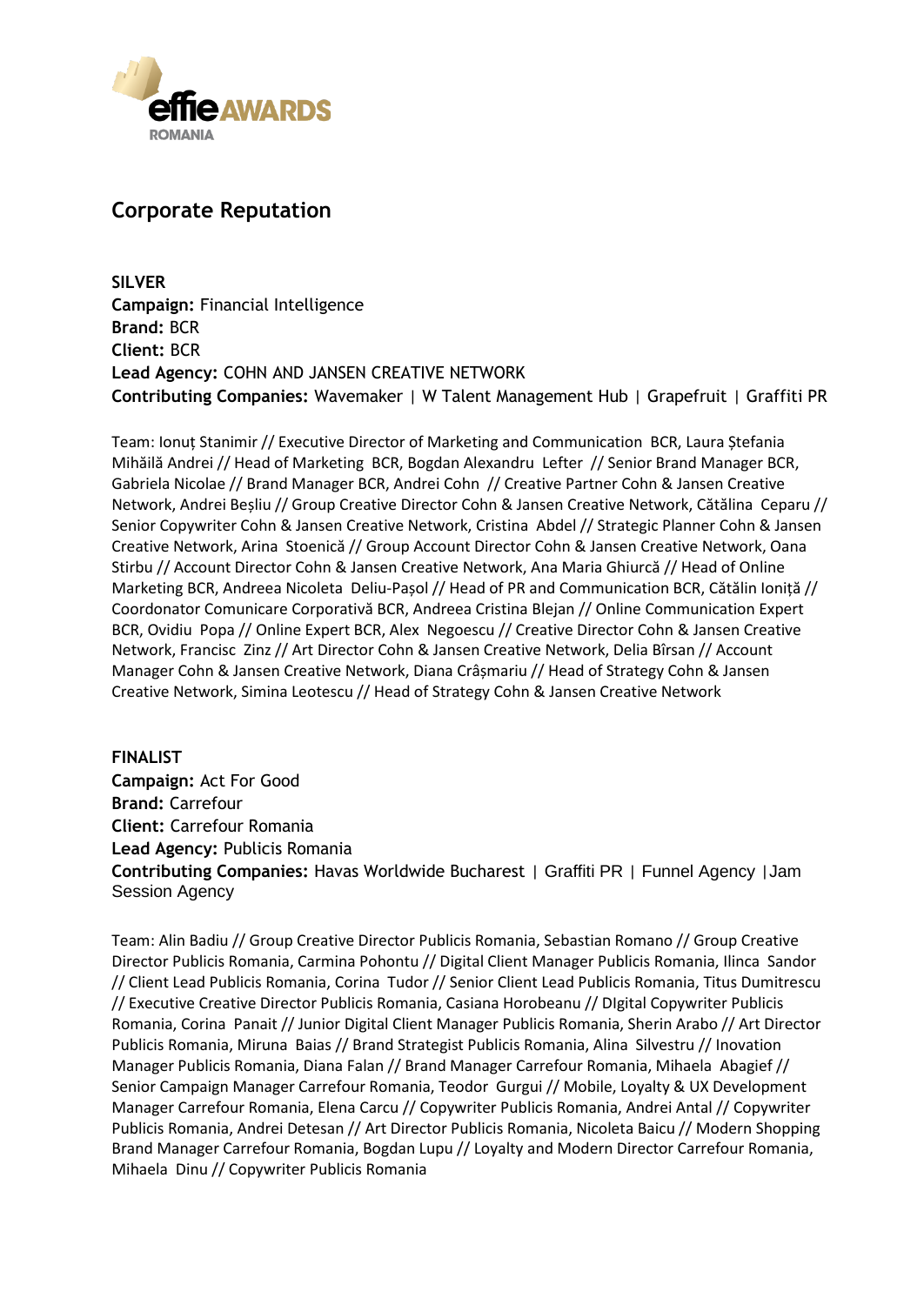

### **Business to Business**

**BRONZE Campaign:** Visa's SMALL big Businesses **Brand:** Visa **Client:** Visa Romania **Lead Agency:** Publicis Romania **Contributing Companies:** STARCOM | MSL Practice

Team: Loredana Barla // Senior Planner Publicis Romania, Raluca Kovacs // Chief Strategy Officer Publicis Romania, Otilia Coman // Senior Copywriter Publicis Romania, Irina Stoleru // Senior Art Director Publicis Romania, Sebastian Romano // Group Creative Director Publicis Romania, Camelia Efrimov // A/V production Lead Publicis Romania, Liviu Efrimov // AV Producer Publicis Romania, Sherin Arabo // Digital Art Director Publicis Romania, Casiana Horobeanu // Digital Copywriter Publicis Romania, Daniel Stroe // 3D Graphic Designer Publicis Romania, Anamaria Ionita // Client Lead Publicis Romania, Ana Maria Banica // Digital Client Lead Publicis Romania, Marian Dragomir // Account Executive Publicis Romania, Cristian Buha // Client Manager Publicis Romania, Ioana Vieru // Sr. Manager Brand & Product Marketing Central Eastern Europe, Visa VISA Romania, Gabriel Macovei // Sr. Client Marketing Manager Romania, Visa CEE VISA Romania, Anca Saltan // Client Lead Starcom Romania, George Mihart // Digital Media Planner Starcom Romania, Alina Jijau // Head Of Consumer Production MSL Practice

### **Brand Experience**

**BRONZE Campaign:** FIZZ UP STUDIOS **Brand:** PEPSI **Client:** PepsiCo Romania **Lead Agency:** LEO BURNETT BUCHAREST **Contributing Companies:** OMD Romania | DDB Romania | Established Now | Viral Nation

Team: Victor Stroe // Head of Strategy LEO BURNETT, Adriana Pascan // Creative director LEO BURNETT, Andrei Nica // Group Creative Driector LEO BURNETT, Oana Nastase // Senior Digital Planner LEO BURNETT, Delia Corniciuc // MARKETING MANAGER BEVERAGES PepsiCo Romania, Iuliana Dragomir // SENIOR BRAND MANAGER PEPSI & FLAVORED PepsiCo Romania, Laurentiu Ion // TCP MANAGER PO1 PepsiCo Romania, Ioana Petrovici // BRAND MANAGER PepsiCo Romania, Bianca Muscalu // Copywriter LEO BURNETT, Mara Sabau // Art Director LEO BURNETT, Ana Miculescu // Business Director LEO BURNETT, Florina Simon // Senior Digital Account LEO BURNETT, Roxana Pascal // Digital Account Executive LEO BURNETT, Silvana Frinculescu // Art Director LEO BURNETT, Oana Andone // JR DIGITAL & MEDIA MANAGER PepsiCo Romania, IRENE DERASADURIAN // MEDIA MANAGER OMD Romania, Maria Nita // SENIOR MEDIA MANAGER OMD Romania, Dana Constantin // SENIOR DIGITAL MANAGER OMD Romania, Alex Tocilescu // Art Director DDB Romania, Mihai Calota // Copywriter DDB Romania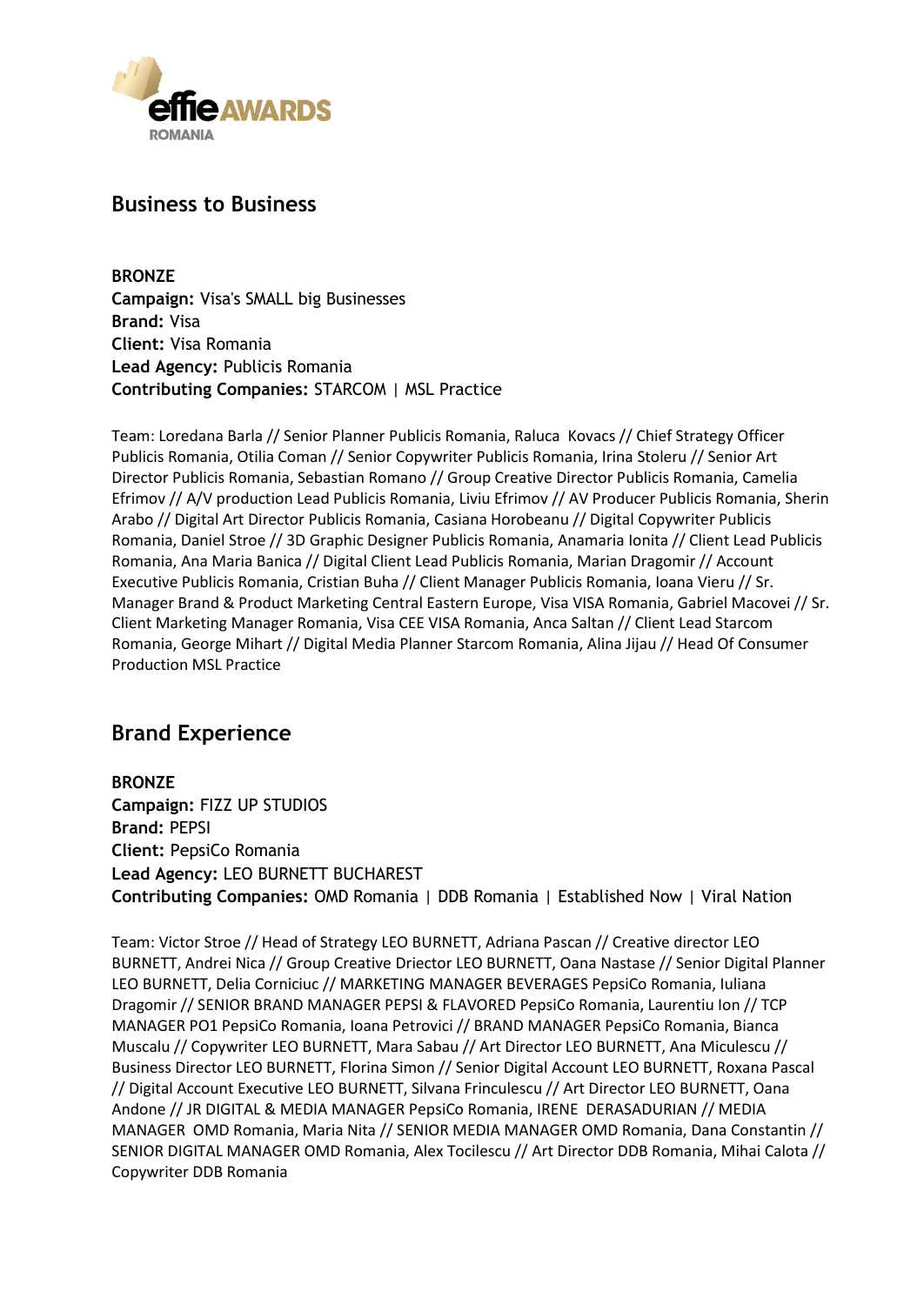

**BRONZE Campaign:** 100 for 100

**Brand:** Opera Română **Client:** Opera Națională București **Lead Agency:** Publicis **Contributing Companies:** MSL The Practice Romania

Team: Ioana Mihai // Senior Strategy Planner Publicis Romania, Miruna Dumitrescu // Groupe Creative Director Publicis Romania, Mihnea Gheorghita // Senior Copywriter Publicis Romania, Ciprian Frunzeanu // Senior Art Director Publicis Romania, Lorena Enache // Junior Copywriter Publicis Romania, Andreea Grigorean // PR Manager Publicis Romania, Anamaria Ionita // Client Lead Publicis Romania, Eugen Alexe // Print Production Lead Publicis Romania, Raluca Kovacs // Chief Strategy Officer Publicis Romania, Daniel Jinga // Director ONB Opera Nationala Bucuresti, Oana Voiculet // Director Organizare Spectacole Opera Nationala Bucuresti, Raluca Badoiu // șef Birou PR Opera Nationala Bucuresti, Andreea Logigan // Head Of Corporate MSL The Practice, Ana Poiana // Communication Director MSL The Practice, Daniela Marin // Communication Director MSL The Practice

#### **BRONZE Campaign:** When the Chef judges, Tazz delivers. **Brand:** Tazz **Client:** HCL Online Advertising **Lead Agency:** Jam Session Agency

Team: Razvan Acsente // Chief Marketing Officer HCL Online Advertising, Cristina Sauciuc // Head of Brand & Communication HCL Online Advertising, Anca Nelersa // Senior Campaign Coordinator HCL Online Advertising, Catalina Manaila // Events Manager HCL Online Advertising, Eva Cosa // Social Media Manager HCL Online Advertising, Alin Serban // CEO HCL Online Advertising, Mihai Brenda // Chief Business Development HCL Online Advertising, Catalin Georgescu // Senior Creative Lead HCL Online Advertising, Madalina Patachia // Former team member Jam Session Agency, Amalia Jakab // Business Unit Leader Jam Session Agency, Luca Costea // Copywriter Jam Session Agency, Andreea Cotet // Former team member Jam Session Agency, Bogdan Apalaghiei // Art Director Jam Session Agency, Andi Voicila // Art Director HCL Online Advertising, Mihnea Ursu // Media Manager HCL Online Advertising, Valentin Suciu // Creative Partner & Founder Jam Session Agency, Stefan Talos // Dark Kitchen & Virtual Brands Director HCL Online Advertising

**FINALIST Campaign:** HIT PLAY Show **Brand:** Vodafone **Client:** VODAFONE ROMANIA **Lead Agency:** McCann Worldgroup Romania **Contributing Companies:** MRM Romania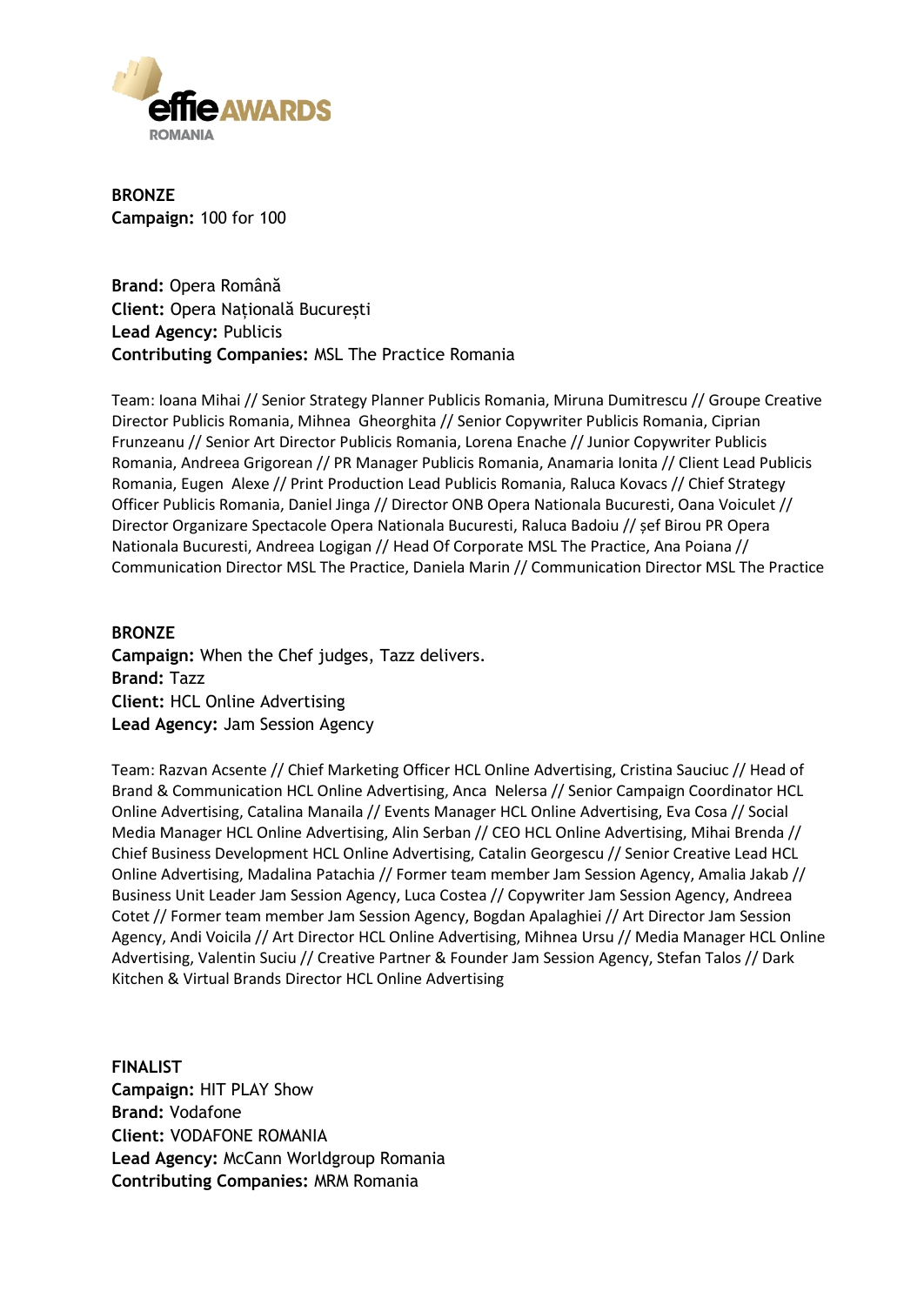

Team: Andreea Spilca // Senior Account Director McCann Worldgroup Romania, Daniel Chelu // Senior Account Executive McCann Worldgroup Romania, Ruxandra Oprea // Senior Digital Project Manager MRM Romania, Ruxandra Papuc // Executive Creative Director McCann Worldgroup Romania, Adrian Rusu // Group Creative Director McCann Worldgroup Romania, Iulia Bold // Senior Art Director McCann

Worldgroup Romania, Alexandru Badarau // Senior Copywriter, Stefan Chiritescu // Chief Strategy Officer McCann Worldgroup Romania, Alex Budin // Head of Technology MRM Romania, Tiberiu Munteanu // Head of A/V Production McCann Worldgroup Romania, Mircea Tara // Senior Copywriter McCann Worldgroup Romania, Raluca Circo // Senior Art Director , Delia Raicu // Art Director , Madalina Ioan // Social Strategist MRM Romania, Bianca Troncea // Strategy Director , Diana Neagu // Junior Art Director MRM Romania, Valentin Rusu // Head of DTP McCann Worldgroup Romania, Cosmin Hritcu // AV Producer McCann Worldgroup Romania, Andreea Deliu // UX/UI Designer MRM Romania, Alexandru Blanarescu // Digital Copywriter MRM Romania

### **Branded Content & Entertainment**

**GOLD Campaign:** FIZZ UP STUDIOS **Brand:** PEPSI **Client:** PepsiCo Romania **Lead Agency:** LEO BURNETT BUCHAREST **Contributing Companies:** OMD\_Romania | DDB Romania | Established Now | Viral Nation

Team: Victor Stroe // Head of Strategy LEO BURNETT, Adriana Pascan // Creative director LEO BURNETT, Andrei Nica // Group Creative Driector LEO BURNETT, Oana Nastase // Senior Digital Planner LEO BURNETT, Delia Corniciuc // MARKETING MANAGER BEVERAGES PepsiCo Romania, Iuliana Dragomir // SENIOR BRAND MANAGER PEPSI & FLAVORED PepsiCo Romania, Laurentiu Ion // TCP MANAGER PO1 PepsiCo Romania, Ioana Petrovici // BRAND MANAGER PepsiCo Romania, Bianca Muscalu // Copywriter LEO BURNETT, Mara Sabau // Art Director LEO BURNETT, Ana Miculescu // Business Director LEO BURNETT, Florina Simon // Senior Digital Account LEO BURNETT, Roxana Pascal // Digital Account Executive LEO BURNETT, Silvana Frinculescu // Art Director LEO BURNETT, Oana Andone // JR DIGITAL & MEDIA MANAGER PepsiCo Romania, IRENE DERASADURIAN // MEDIA MANAGER OMD Romania, Maria Nita // SENIOR MEDIA MANAGER OMD Romania, Dana Constantin // SENIOR DIGITAL MANAGER OMD Romania, Alex Tocilescu // Art Director DDB Romania, Mihai Calota // Copywriter DDB Romania

**SILVER Campaign:** TO WASH OR NOT TO WASH MY HAIR? **Brand:** Head & Shoulders **Client:** Procter & Gamble Romania **Lead Agency:** LEO BURNETT **Contributing Companies:** Graffiti PR | MediaCom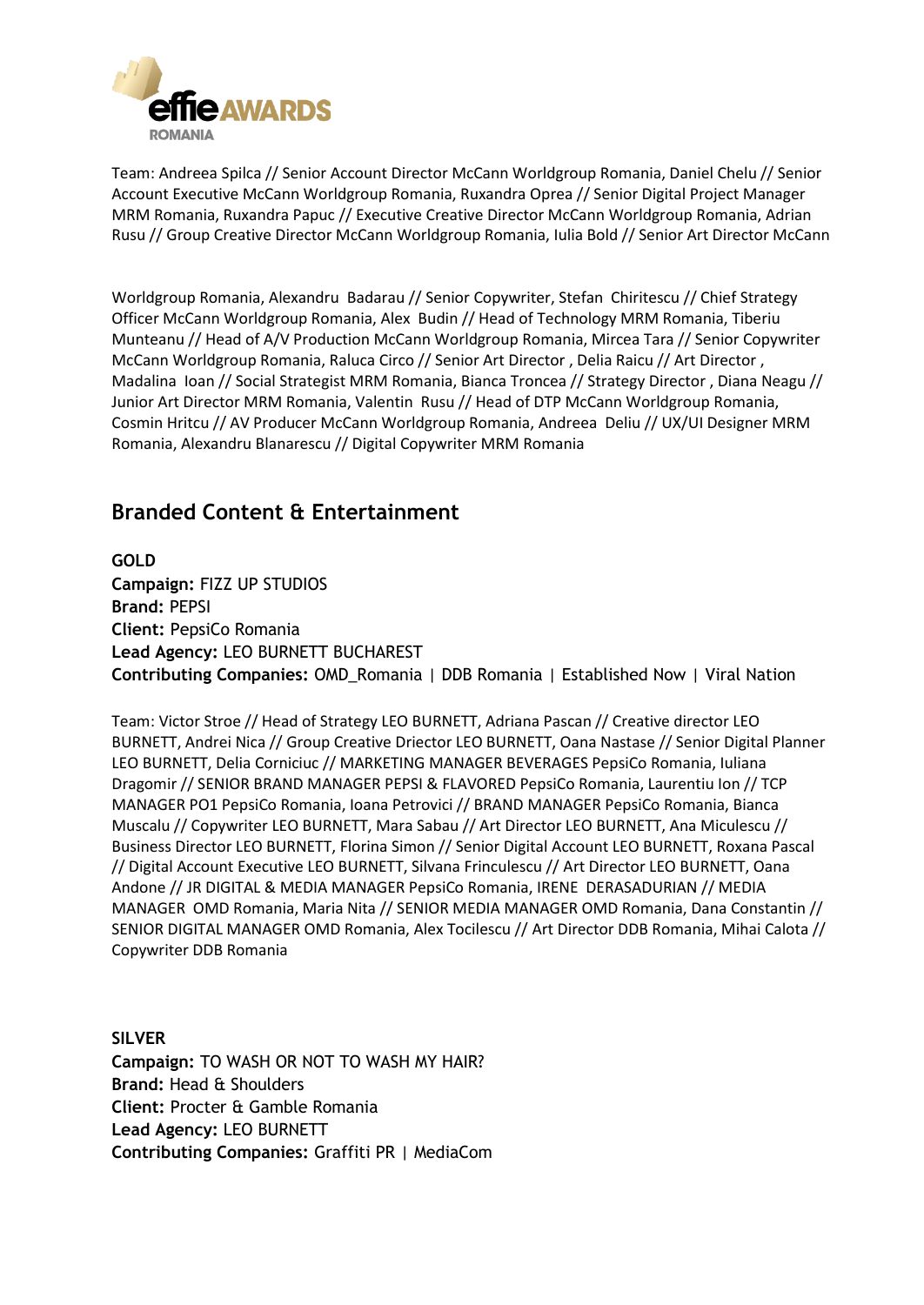

Team: Irina Becher // Creative Director LEO BURNETT, Alexandru Savescu // Art Director LEO BURNETT, Silvia Gradinaru // Copywriter LEO BURNETT, Andreia Anghel // Brand Communication Director LEO BURNETT, Nicoleta Pena // Brand Communication Manager LEO BURNETT, Bianca Naumovici-Bella // AV Producer LEO BURNETT, Laura Moisiu // Communication Director Graffiti PR, Ioana Ciobanu // PR Consultant Graffiti PR, Teodora Cirstea // PR Specialist Graffiti PR, Delia Sucher // Digital Content

Consultant Graffiti PR, Denisa Dumitru // Jr. Digital Content Specialist Graffiti PR, Monica Petricica // Strategic & Activation Planning Lead MediaCom, Mihaela Neagoe // Digital Media Specialist MediaCom, Elena Teodorescu // Campaign Manager MediaCom, Giulia Tudor // Digital Content Specialist Graffiti PR, Valentin Olteanu // Hair Care Brand Manager Procter & Gamble Romania, Evangelos Tselentis // Hair Care Brand Director South East Europe Procter & Gamble Romania

**SILVER Campaign:** PLAYON WITH SAMSUNG **Brand:** Samsung **Client:** SAMSUNG ROMANIA **Lead Agency:** Cheil Centrade **Contributing Companies:** MSL The Practice | Starcom Romania

Team: Simona Panait // Marketing & Online Director SAMSUNG ROMANIA, Ioana Mârzac Sigarteu // Corporate Communications Manager SAMSUNG ROMANIA, Corina Enache // Social Media Specialist SAMSUNG ROMANIA, Oana Mita // MX Campaign & Category Supervisor SAMSUNG ROMANIA, Amelia Rusu // Events Coordinator SAMSUNG ROMANIA, Mihai Gongu // Executive Creative Director Cheil Centrade, Roxana Niță // Creative Director Cheil Centrade, Ionuț Iordache // Senior Copywriter Cheil Centrade, Dragos Botcau // Senior Art Director Cheil Centrade, Ana Constantin // Jr. Graphic Designer Cheil Centrade, Diana Isabell Paduraru // Content Writer Cheil Centrade, Alina Miu // Account Manager Cheil Centrade, Petruța Ciuică // Social Media Manager , Camelia Cucu // Digital Account Manager Cheil Centrade, Ștefan Manole // Art Director Cheil Centrade, Robert Ghiță // Copywriter Cheil Centrade, Cătălin Ancoreanu // Art Director Cheil Centrade

**FINALIST Campaign:** When cravings hit, Tazz delivers. **Brand:** Tazz **Client:** HFCL Online Advertising **Lead Agency:** Jam Session Agency **Contributing Companies:** Conversion

Team: Valentin Suciu // Creative Partner & Founder Jam Session Agency, Alexandra Vestineanu // Co-Managing Partner Jam Session Agency, Oana Oprea // Head of Digital Planning Jam Session Agency, Emi Chitu // Account Manager Jam Session Agency, Razvan Acsente // Chief Marketing Officer HCL Online Advertising, Anca Nelersa // Senior Campaign Coordinator HCL Online Advertising, Eva Cosa // Social Media Manager HCL Online Advertising, Mihnea Ursu // Media Manager HCL Online Advertising, Andi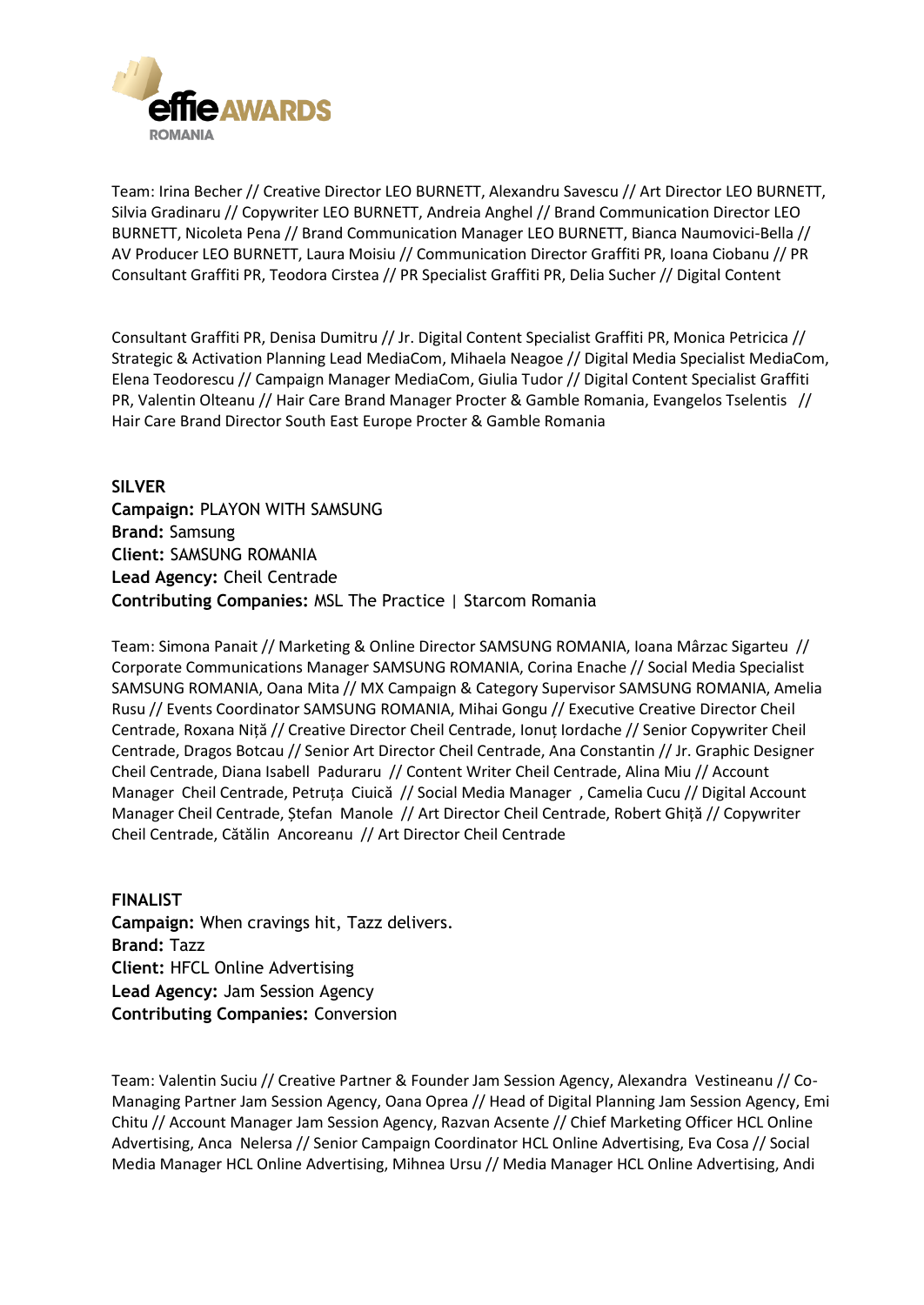

Voicila // Art Director HCL Online Advertising, Bogdan Apalaghiei // Art Director Jam Session Agency, Luca Costea // Copywriter Jam Session Agency, Maria Ilie // Social Media Manager Jam Session Agency, Andrei Ruxanda // Former team member Jam Session Agency, Serban Mocanu // Former team member Jam Session Agency, Alin Serban // CEO HCL Online Advertising, Mihai Brenda // Chief Business Development HCL Online Advertising, Irina Pencea // Co-Founder & CEO Jam Session Agency

**FINALIST**

**Campaign:** Kinder Halloween **Brand:** Ferrero **Client:** Ferrero Romania **Lead Agency:** Publicis **Contributing Companies:** MSL The Practice | STARCOM

Team: Adina Albu // Senior Client Lead Publicis Romania, Tudor Toma // Client Manager Publicis Romania, Ioana Dumitrascuta // Client Lead Publicis Romania, Ana-Maria Taralunga // Group Creative Director Publicis Romania, Silviu Nedelschi // Executive Creative Officer Publicis Romania, Catalin Grigore // Senior Art Director Publicis Romania, Veronica Ciacoveanu // Digital Client Lead Publicis Romania, Sabina Huzum // Brand Manager , Diana Pasoi // Senior Brand Manager Ferrero Romania, Rebeca Rapeanu // Digital Client Manager Publicis Romania, Horia Girbea // Junior Copywriter Publicis Romania, Diana Maftei // Junior Art Director Publicis Romania, Mirela Iordache // Client Manager Publicis Romania, Andrei Purecel // Client Executive Publicis Romania, Andreea Ivanciu // Senior Performance Media Specialist STARCOM, Emil Mititelu // Digital Client Manager STARCOM, Roxana Stratulat // Communication Manager , Iulia Ioncescu // Project Manager MSL The Practice, Elis Iaia // Associate Planning Director Publicis Romania, Camelia Efrimov // A/V Production Lead Publicis Romania

**FINALIST Campaign:** Wine Strangers **Brand:** Carrefour Romania **Client:** Carrefour Romania **Lead Agency:** Jam Session Agency **Contributing Companies:** Graffiti PR | Havas | Funnel Agency

Team: Diana Falan // Head of Brand Communication Carrefour Romania, Mircea Tomescu // Director Brand Communication Carrefour Romania, Marius Tudor // Group Creative Director Jam Session Agency, Razvan Raicu // Group Creative Director Jam Session Agency, Elena Pelmus // Social Media Manager Carrefour Romania, Andreea Calarasu // Senior Creative Planner Jam Session Agency, Delia Chirila // Account Director Jam Session Agency, Alexandra Vestineanu // Business Unit Leader Jam

Session Agency, Luca Costea // Senior Copywriter Jam Session Agency, Valentin Suciu // Creative Partner Jam Session Agency, Oana Pascu // Project Manager Corporate Causes Carrefour Romania, Irina Pencea // Head of Strategy Jam Session Agency, Andreea Ghenoiu // Creative Director Jam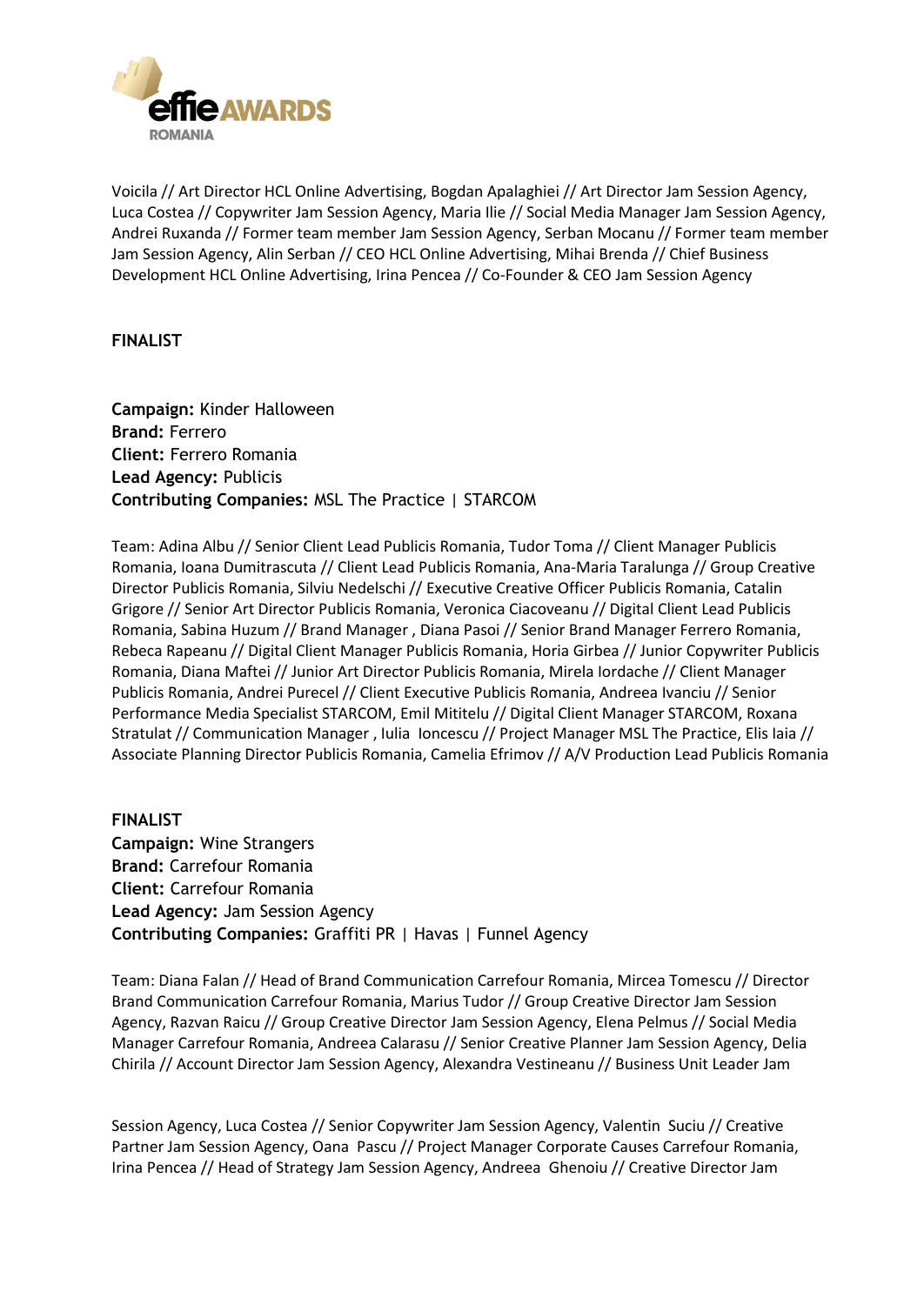

Session Agency, Carla Andrade // Senior Account Executive Jam Session Agency, Bogdan Apalaghiei // Art Director Jam Session Agency, Marinela Ardelean // Wine Expert Carrefour Romania, Emi Chitu // Account Manager Jam Session Agency, Iulia Botar // Communications Director Graffiti PR, Mira Sfura // PR Consultant Graffiti PR

**FINALIST Campaign:** Craving Science Show **Brand:** Carrefour Romania **Client:** Carrefour Romania **Lead Agency:** Jam Session Agency **Contributing Companies:** Graffiti PR | Funnel Agency | Havas Romania | Saga Film

Team: Diana Falan // Head of Brand Communication Carrefour, Mircea Tomescu // Director Brand Communication Carrefour, Elena Pelmus // Social Media Manager Carrefour, Marius Tudor // Group Creative Director Jam Session Agency, Razvan Raicu // Group Creative Director Jam Session Agency, Andreea Calarasu // Senior Creative Planner Jam Session Agency, Delia Chirila // Account Director Jam Session Agency, Alexandra Vestineanu // Business Unit Leader Jam Session Agency, Andreea Ghenoiu // Creative Director Jam Session Agency, Deiu Stanciu // Partner in crime Jam Session Agency, Vio Pintilie // Senior Art Director Jam Session Agency, Alexandra Ion // Senior Copywriter Jam Session Agency, Codrin Vasile // CopyWriter Jam Session Agency, Eduard Manolache // Art Director Jam Session Agency, Carla Andrade // Senior Account Executive Jam Session Agency, Emi Chitu // Account Manager Jam Session Agency, Corina Coman // Communications Director Graffiti PR, Silvia Stoica // Jr. PR Specialist Graffiti PR, Mira Sfura // PR Consultant Graffiti PR, Catalin Matei // Producator Saga Film

### **Engaged Communities**

**FINALIST Campaign:** 100 for 100 **Brand:** Opera Română **Client:** Opera Națională București **Lead Agency:** Publicis **Contributing Companies:** MSL The Practice Romania

Team: Ioana Mihai // Senior Strategy Planner Publicis Romania, Miruna Dumitrescu // Groupe Creative Director Publicis Romania, Mihnea Gheorghita // Senior Copywriter Publicis Romania, Ciprian Frunzeanu // Senior Art Director Publicis Romania, Lorena Enache // Junior Copywriter Publicis Romania, Andreea Grigorean // PR Manager Publicis Romania, Anamaria Ionita // Client Lead Publicis Romania, Eugen Alexe // Print Production Lead Publicis Romania, Raluca Kovacs // Chief Strategy Officer Publicis Romania, Daniel Jinga // Director ONB Opera Nationala Bucuresti, Oana Voiculet // Director Organizare Spectacole Opera Nationala Bucuresti, Raluca Badoiu // șef Birou PR Opera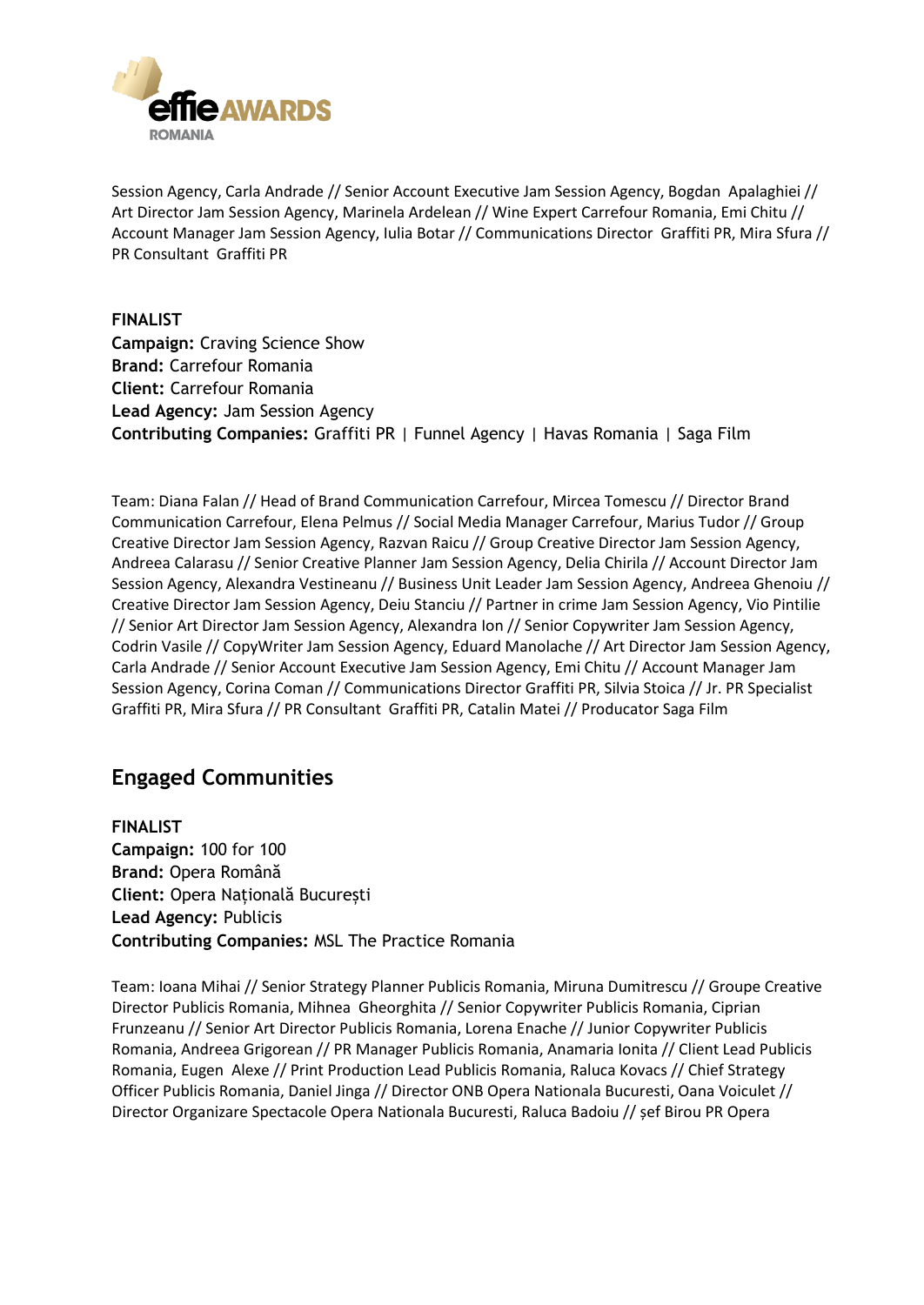

Nationala Bucuresti, Andreea Logigan // Head Of Corporate MSL The Practice, Ana Poiana // Communication Director MSL The Practice, Daniela Marin // Communication Director MSL The Practice

**FINALIST Campaign:** Come out with me **Brand:** Accept **Client:** ACCEPT **Lead Agency:** Publicis Romania **Contributing Companies:** Global Records | TikTok

Team: Matei Florea // Content & Community Specialist TikTok, Miruna Dumitrescu // Group Creative Director Publicis Romania, Ioana Mihai // Strategy Director Publicis Romania, Tudor Toma // Client Manager Publicis Romania, Ioana Dumitrascuta // Client Lead Publicis Romania, Catalina Preda // Art Director Publicis Romania, Bianca Barsan // Copywriter Publicis Romania, Cosmin Anghel // Copywriter Publicis Romania, Ciprian Frunzeanu // Digital Art Director Publicis Romania, Vanesa Panait // Junior Copywriter Publicis Romania, Andreea Roscan // Art director , Patrik Barila // Co-Director & trans activist Asociatia Accept, Ana Ciutu // Campaign Coordinator Asociatia Accept, Diana Dragomir //

Communication Coordinator Asociatia Accept, Gabriel Gherman // Trans Activist Asociatia Accept, Luca Istodor // Bucharest Pride co-organizer Asociatia Accept, Alex Zorila // Bucharest Pride co-organizer Asociatia Accept, Andreea Pietrosel // Content Creator & PR Asociatia Accept, Teodora Roseti Ion Rotaru // Executive Director Asociatia Accept, Laura Savu // Global Community Manager TikTok

**FINALIST Campaign:** Gaming Bootcamp **Brand:** Vodafone **Client:** VODAFONE ROMANIA **Lead Agency:** McCann Romania

Team: Stefan Chiritescu // Chief Strategy Officer McCann Romania, Delia Raicu // Art Director McCann Romania, Popa Alecsandra // Copywriter McCann Romania, Spilca Andreea // Senior Account Director McCann Romania, Stefania Tita // Account Executive McCann Romania, Papuc Ruxandra // Executive Creative Director McCann Romania

#### **FINALIST**

**Campaign:** When there is a GOSPODINA, there also needs to be a GOSPODIN **Brand:** Fairy, Procter & Gamble **Client:** Procter & Gamble Romania **Lead Agency:** Graffiti PR **Contributing Companies:** MediaCom | Cult Market Research Team: Elida Pantea // Senior Brand Manager Home Care, P&G SEE Procter & Gamble Romania, Razvan Resmerita // Communications Director Fabric, Home, Baby and Fem Care, P&G SEE Procter & Gamble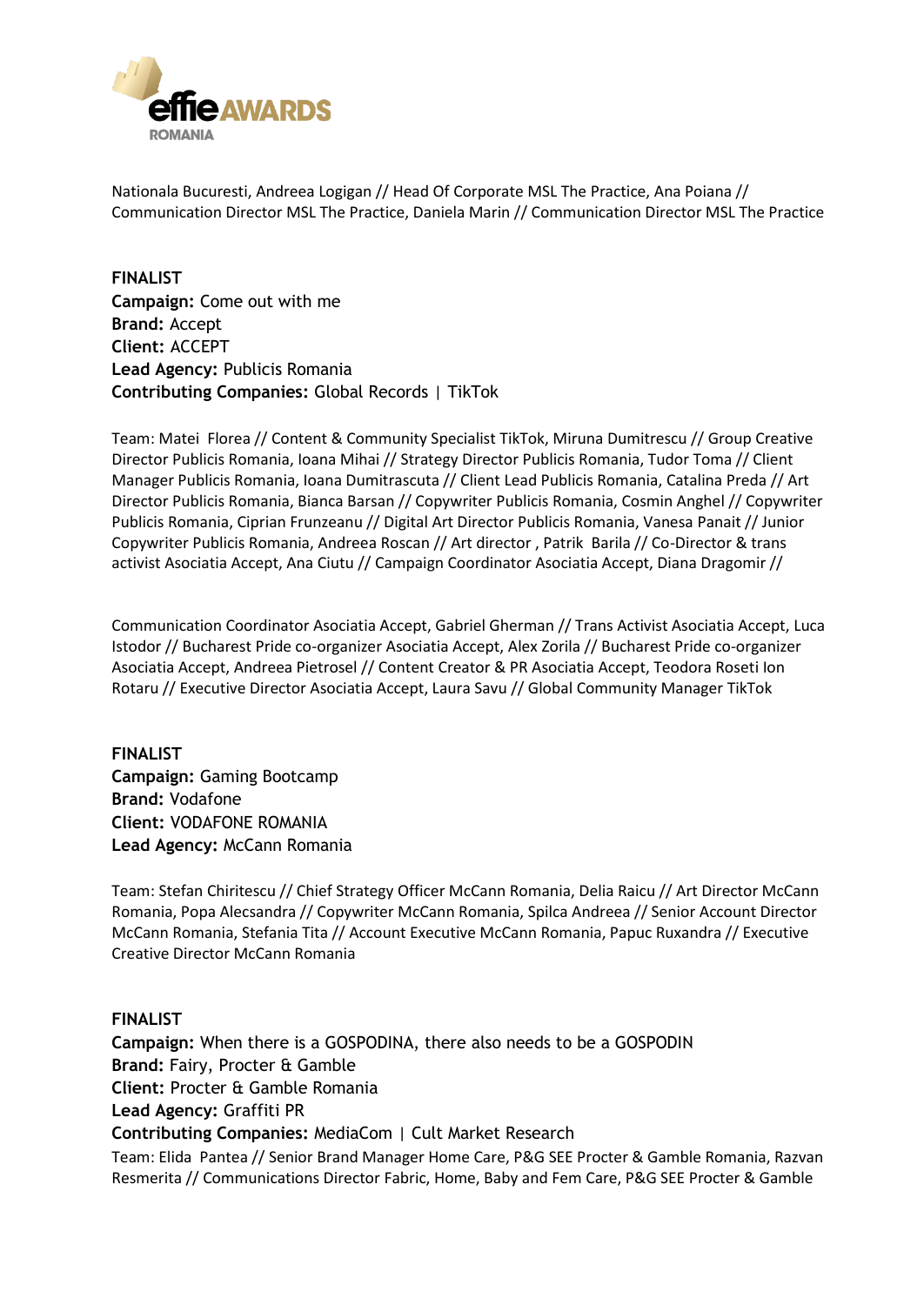

Romania, Alhassan Alkuhlani // Brand Director Home Care, P&G SEE Procter & Gamble Romania, Laura Moisiu // Integrated Communications Director Graffiti PR, Geanina Iamandi // PR Consultant Graffiti PR, Madalina Ghebaru // PR Specialist Graffiti PR, Oana Samit // Jr PR Specialist Graffiti PR, Stefana Lepadatu // Jr PR Specialist Graffiti PR, Paul Kasprovschi // Researcher and Brand Strategist Graffiti PR, Mihai Gitu // Head of Video Graffiti PR, Madalina Savulescu // Head of Digital Graffiti PR, Roxana Diaconescu // Senior Digital Content Consultant Graffiti PR, Madalina Radu // Digital Content Specialist Graffiti PR, Iulia Stoicanea // Digital Content Assistant Graffiti PR, Bogdan Ionita // Graphic Designer Graffiti PR, Mihaela Neagoe // Digital Media Specialist MediaCom, Paul Acatrini // Research Manager Cult Market Research

#### **FINALIST**

**Campaign:** Some will hate it. Others will love it. **Brand:** IAB MIXX Awards **Client:** IAB **Lead Agency:** VMLY&R **Contributing Companies:** Diud

Team: Alex Petrescu // Creative Director VMLY&R, Mihai Titirig // Group Creative Director VMLY&R, Victor Trifan // Senior Art Director , Alexandru Aiv // Senior Art Director VMLY&R, Mina Ionescu // Business Director VMLY&R, Elena Grigore // Account Manager , Mihaela Craciunescu // Strategy

Director VMLY&R, Andrei Dragu // Vice President & Event Director IAB, Ioana Anescu // Managing Director IAB, Anca Gheorghe // Production Executive Diud, Andrei Gheorghe // Director Diud, Andreea Calina // Producer Diud, Deiu Stanciu // Script Consultant Diud, Rares Zimbran // Production Assistant Diud, Octavian Aftanasa // Social Media Manager VMLY&R

**FINALIST Campaign:** PLAYON WITH SAMSUNG **Brand:** Samsung **Client:** SAMSUNG ROMANIA **Lead Agency:** Cheil Centrade **Contributing Companies:** MSL The Practice | Starcom Romania

Team: Simona Panait // Marketing & Online Director SAMSUNG ROMANIA, Ioana Mârzac Sigarteu // Corporate Communications Manager SAMSUNG ROMANIA, Corina Enache // Social Media Specialist SAMSUNG ROMANIA, Oana Mita // MX Campaign & Category Supervisor SAMSUNG ROMANIA, Amelia Rusu // Events Coordinator SAMSUNG ROMANIA, Mihai Gongu // Executive Creative Director Cheil Centrade, Roxana Niță // Creative Director Cheil Centrade, Ionuț Iordache // Senior Copywriter Cheil Centrade, Dragos Botcau // Senior Art Director Cheil Centrade, Ana Constantin // Jr. Graphic Designer Cheil Centrade, Diana Isabell Paduraru // Content Writer Cheil Centrade, Alina Miu // Account Manager Cheil Centrade, Petruța Ciuică // Social Media Manager , Camelia Cucu // Digital Account Manager Cheil Centrade, Ștefan Manole // Art Director Cheil Centrade, Robert Ghiță // Copywriter Cheil Centrade, Cătălin Ancoreanu // Art Director Cheil Centrade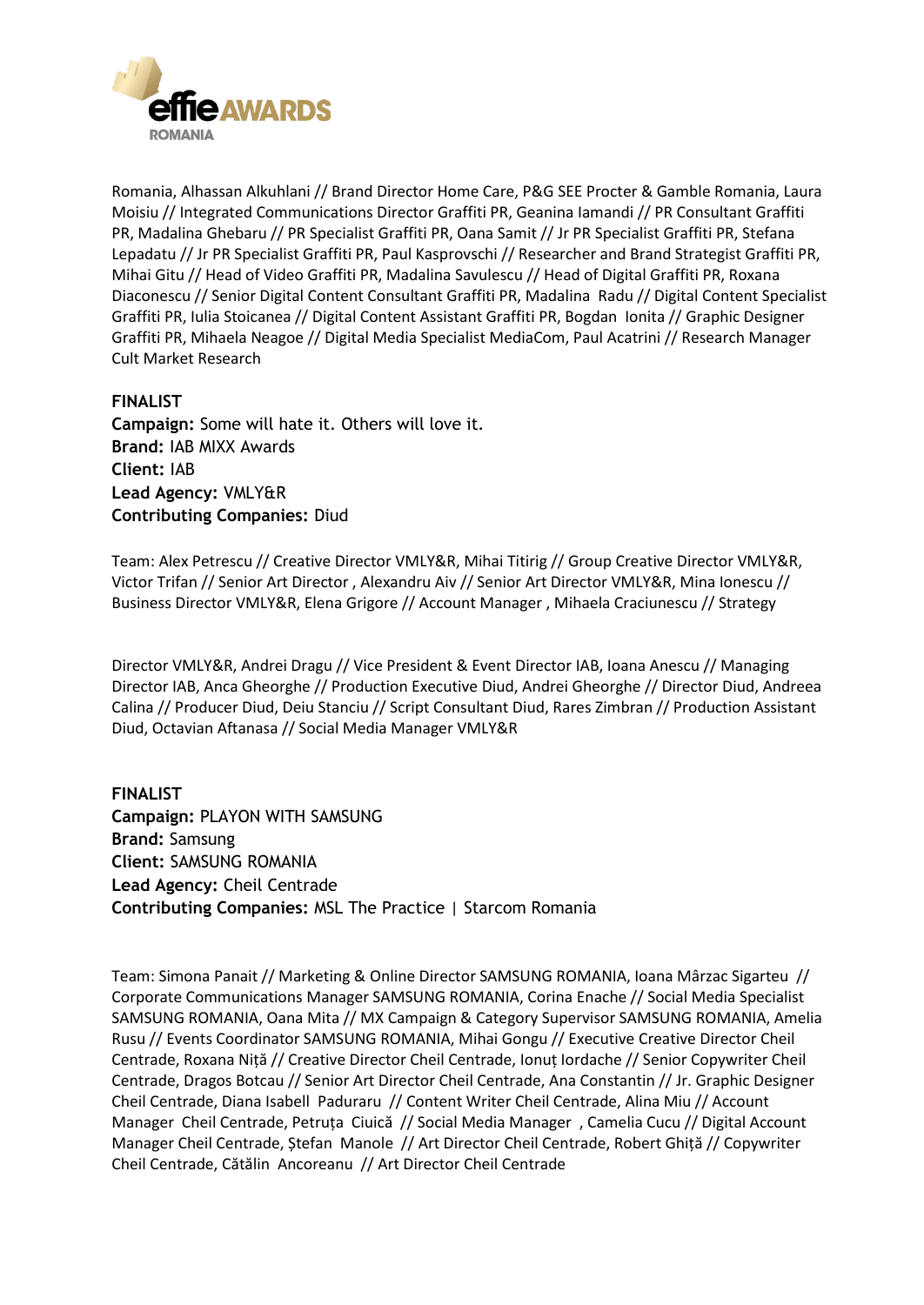

### **Branded Utility**

**SILVER Campaign:** Smart Forest **Brand:** Vodafone **Client:** VODAFONE ROMANIA **Lead Agency:** McCann Worldgroup Romania **Contributing Companies:** MRM Romania

Team: Stefan Chiritescu // Chief Strategy Officer McCann Romania, Bianca Troncea // Strategy Director McCann Romania, Papuc Ruxandra // Executive Creative Director McCann Romania, Rusu Adrian // Group Creative Director McCann Romania, Ovidiu Juravle // Senior Art Director McCann Romania, Bold Iulia // Art Director McCann Romania, Mircea Tara // Senior Copywriter McCann Romania, Andreea Spilca // Senior Account Director McCann Romania, Stefania Tita // Account Executive McCann Romania, Doina Ionescu // Group Account Director McCann Romania, Tiberiu Munteanu // Head of A/V Production McCann Romania, Valentin Rusu // Senior DTP McCann Romania

#### **BRONZE**

**Campaign:** TRUST THE SPECIALISTS **Brand:** PAMPERS **Client:** Procter and Gamble **Lead Agency:** LEO BURNETT & Graffiti PR **Contributing Companies:** MediaCom

Team: Corina Bratu // Planning Director LEO BURNETT, Irina Becher // Creative Director LEO BURNETT, Alexandru Savescu // Art Director LEO BURNETT, Silvia Gradinaru // Copywriter LEO BURNETT, Andreia Anghel // Brand Communication Director LEO BURNETT, Julide Omer // Brand Communication Manager LEO BURNETT, Corina Costea // Brand Communication Manager LEO BURNETT, Sorin Deleanu // Senior AV Producer LEO BURNETT, Alexandru Zlavog // AV Producer LEO BURNETT, Ramona Bilic // Pampers Brand Manager Procter & Gamble Romania, Razvan Resmerita // Communication Director Procter & Gamble Romania, Corina Coman // Communication Director Graffiti PR, Mariana Oprea // PR Consultant Graffiti PR, Bianca Talașman // PR Specialist Graffiti PR, Roxana Diaconescu // Digital Content Consultant Graffiti PR, Adriana Pintilescu // Digital Content Specialist Graffiti PR, Bianca Ranete // Digital Content Assistant Graffiti PR

**FINALIST Campaign:** Book a Vax **Brand:** Curtea Veche Publishing **Client:** Curtea Veche Publishing **Lead Agency:** House of Arrows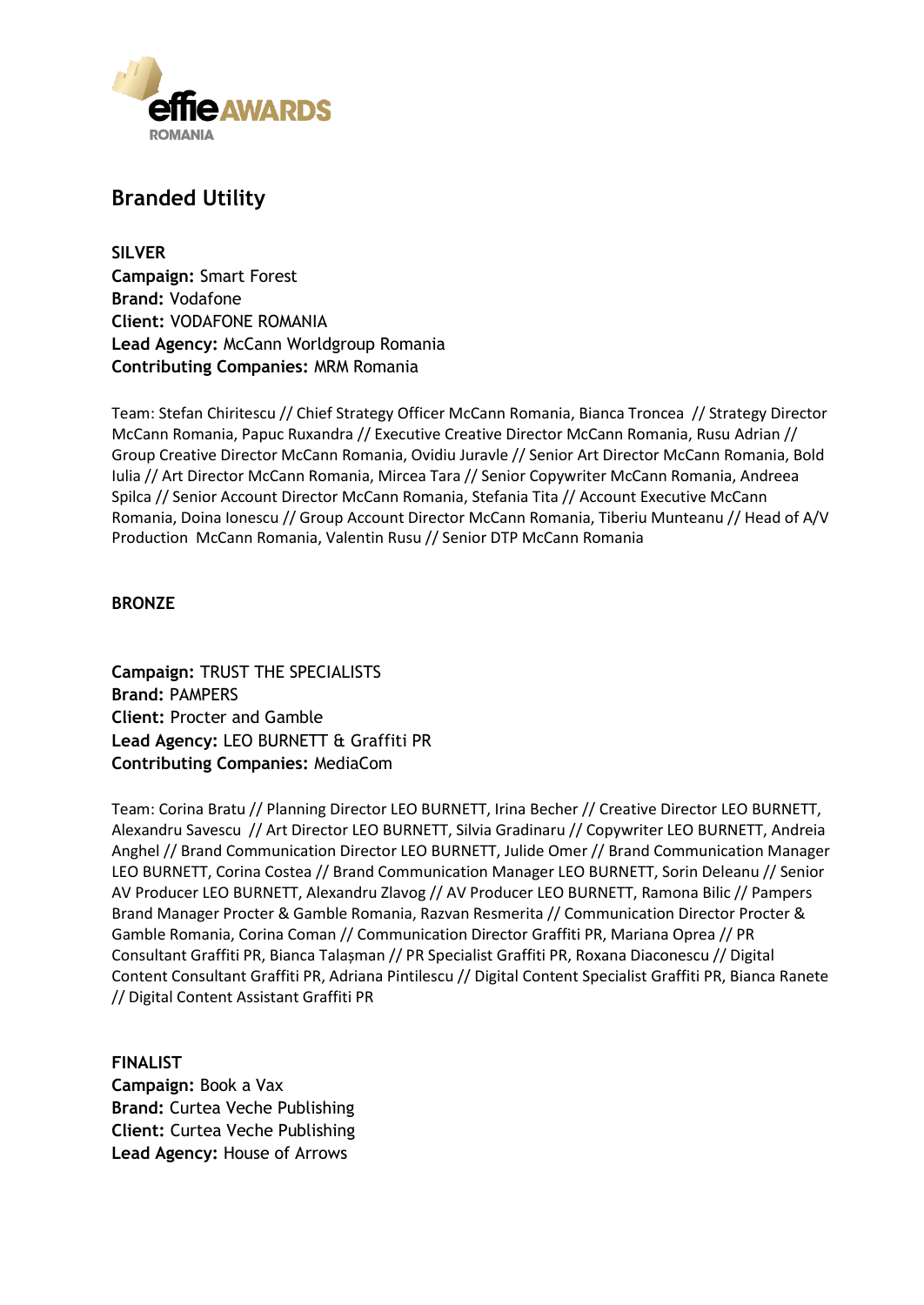

Team: Dora Marian // Creative Director Curtea Veche Publishing, Sonia Ciocan // Creative Director House of Arrows, Radu Osaciuc // Creative Director House of Arrows, Cristina Bărăităruș // Group Account Director Curtea Veche Publishing, Iren Arsene Mate // General Director Curtea Veche Publishing, Maria Sarivan // Strategic Partner House of Arrows, Cătălin Tabacu // Copywriter , Miruna Meiroșu // PR Manager Curtea Veche Publishing, Marius Motoca // PR Specialist Curtea Veche Publishing, Theodora Petrescu // Account Manager Curtea Veche Publishing, Barna Nemethi // Executive Director House of Arrows, Stefan Chiritescu // Chief Strategy Officer McCann Romania

### **Marketing Innovation**

**SILVER Campaign:** Local ingredients for legendary cravings. **Brand:** Tazz **Client:** HCL Online Advertising **Lead Agency:** Jam Session Agency **Contributing Companies:** Conversion | Graffiti PR

Team: Valentin Suciu // Creative Partner & Founder Jam Session Agency, Maria Matei // Copywriter Jam Session Agency, Vio Pintilie // Art Director Jam Session Agency, Alexandra Vestineanu // Co-

Managing Partner Jam Session Agency, Oana Oprea // Head of Digital Planning Jam Session Agency, Emi Chitu // Account Manager Jam Session Agency, Razvan Acsente // Chief Marketing Officer HCL Online Advertising, Cristina Sauciuc // Head of Brand & Communication HCL Online Advertising, Anca Nelersa // Senior Campaign Coordinator HCL Online Advertising, Eva Cosa // Social Media Manager HCL Online Advertising, Alin Serban // CEO HCL Online Advertising, Mihai Brenda // Chief Business Development HCL Online Advertising, Mihnea Ursu // Media Manager HCL Online Advertising, Andi Voicila // Art Director HCL Online Advertising, Catalina Manaila // Events Manager HCL Online Advertising, Iulia Mirica // Copywriter HCL Online Advertising, Irina Pencea // Co-Founder & CEO Jam Session Agency, Bogdan Apalaghiei // Art Director Jam Session Agency, Maria Ilie // Social Media Manager Jam Session Agency, Andrada Farcas // Copywriter HCL Online Advertising

**SILVER Campaign:** Elfi Corn Cob. The Romanian Wipe. **Brand:** ELFI **Client:** HARTIA ELFI **Lead Agency:** Mainstage | The Agency **Contributing Companies:** Sector 7 HUB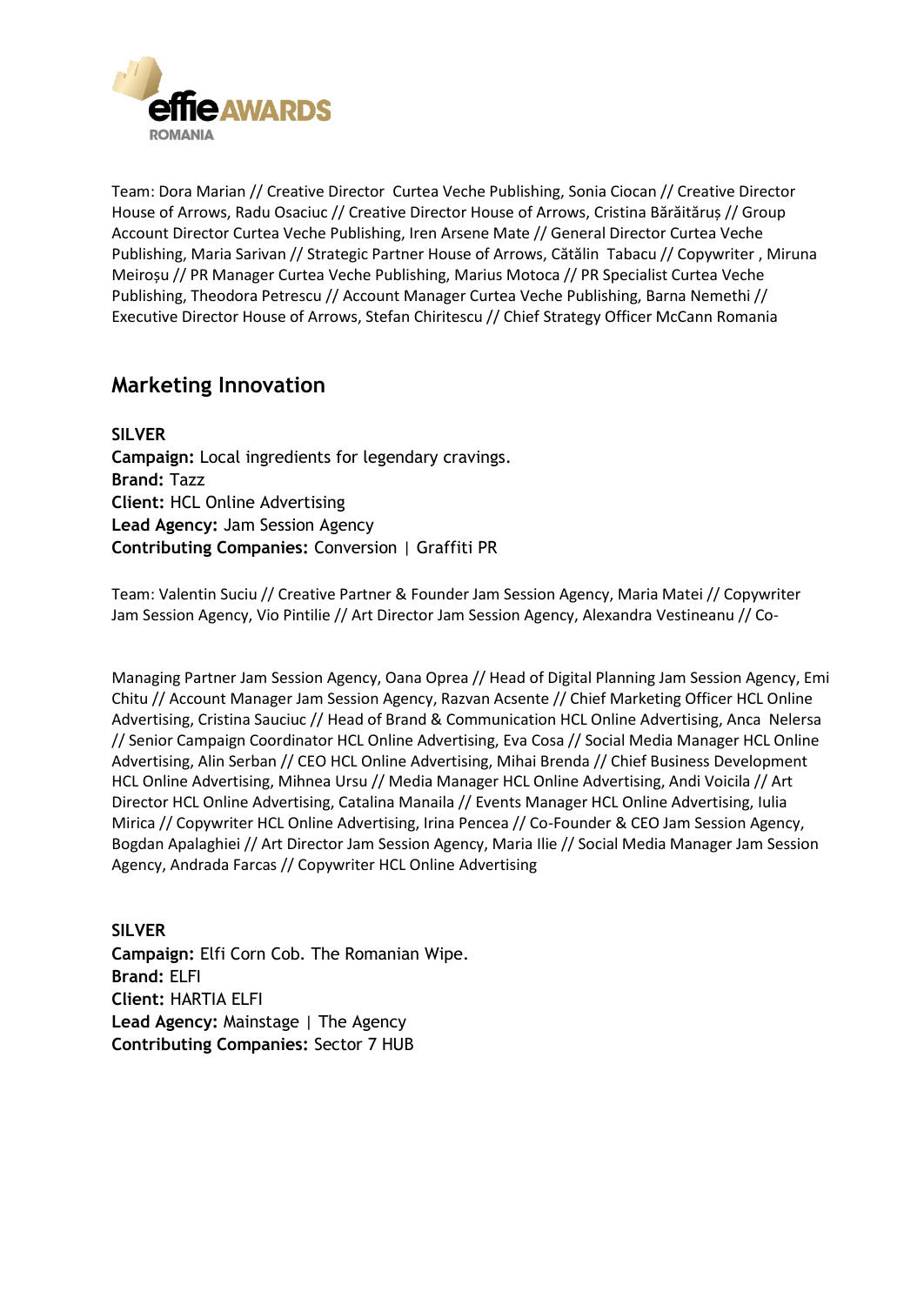

**FINALIST Campaign:** Smart Forest **Brand:** Vodafone **Client:** VODAFONE ROMANIA **Lead Agency:** McCann Worldgroup Romania **Contributing Companies:** MRM Romania

Team: Stefan Chiritescu // Chief Strategy Officer McCann Romania, Bianca Troncea // Strategy Director McCann Romania, Papuc Ruxandra // Executive Creative Director McCann Romania, Rusu Adrian // Group Creative Director McCann Romania, Ovidiu Juravle // Senior Art Director McCann Romania, Bold Iulia // Art Director McCann Romania, Mircea Tara // Senior Copywriter McCann Romania, Andreea Spilca // Senior Account Director McCann Romania, Stefania Tita // Account Executive McCann Romania, Doina Ionescu // Group Account Director McCann Romania, Tiberiu Munteanu // Head of A/V Production McCann Romania, Valentin Rusu // Senior DTP McCann Romania

### **Marketing Disruptors**

**SILVER**

**Campaign:** Act For Good **Brand:** Carrefour **Client:** Carrefour Romania **Lead Agency:** Publicis Romania **Contributing Companies:** Havas Worldwide Bucharest | Graffiti PR | Funnel Agency |Jam Session Agency

Team: Alin Badiu // Group Creative Director Publicis Romania, Sebastian Romano // Group Creative Director Publicis Romania, Carmina Pohontu // Digital Client Manager Publicis Romania, Ilinca Sandor // Client Lead Publicis Romania, Corina Tudor // Senior Client Lead Publicis Romania, Titus Dumitrescu // Executive Creative Director Publicis Romania, Casiana Horobeanu // DIgital Copywriter Publicis Romania, Corina Panait // Junior Digital Client Manager Publicis Romania, Sherin Arabo // Art Director Publicis Romania, Miruna Baias // Brand Strategist Publicis Romania, Alina Silvestru // Inovation Manager Publicis Romania, Diana Falan // Brand Manager Carrefour Romania, Mihaela Abagief // Senior Campaign Manager Carrefour Romania, Teodor Gurgui // Mobile, Loyalty & UX Development Manager Carrefour Romania, Elena Carcu // Copywriter Publicis Romania, Andrei Antal // Copywriter Publicis Romania, Andrei Detesan // Art Director Publicis Romania, Nicoleta Baicu // Modern Shopping Brand Manager Carrefour Romania, Bogdan Lupu // Loyalty and Modern Director Carrefour Romania, Mihaela Dinu // Copywriter Publicis Romania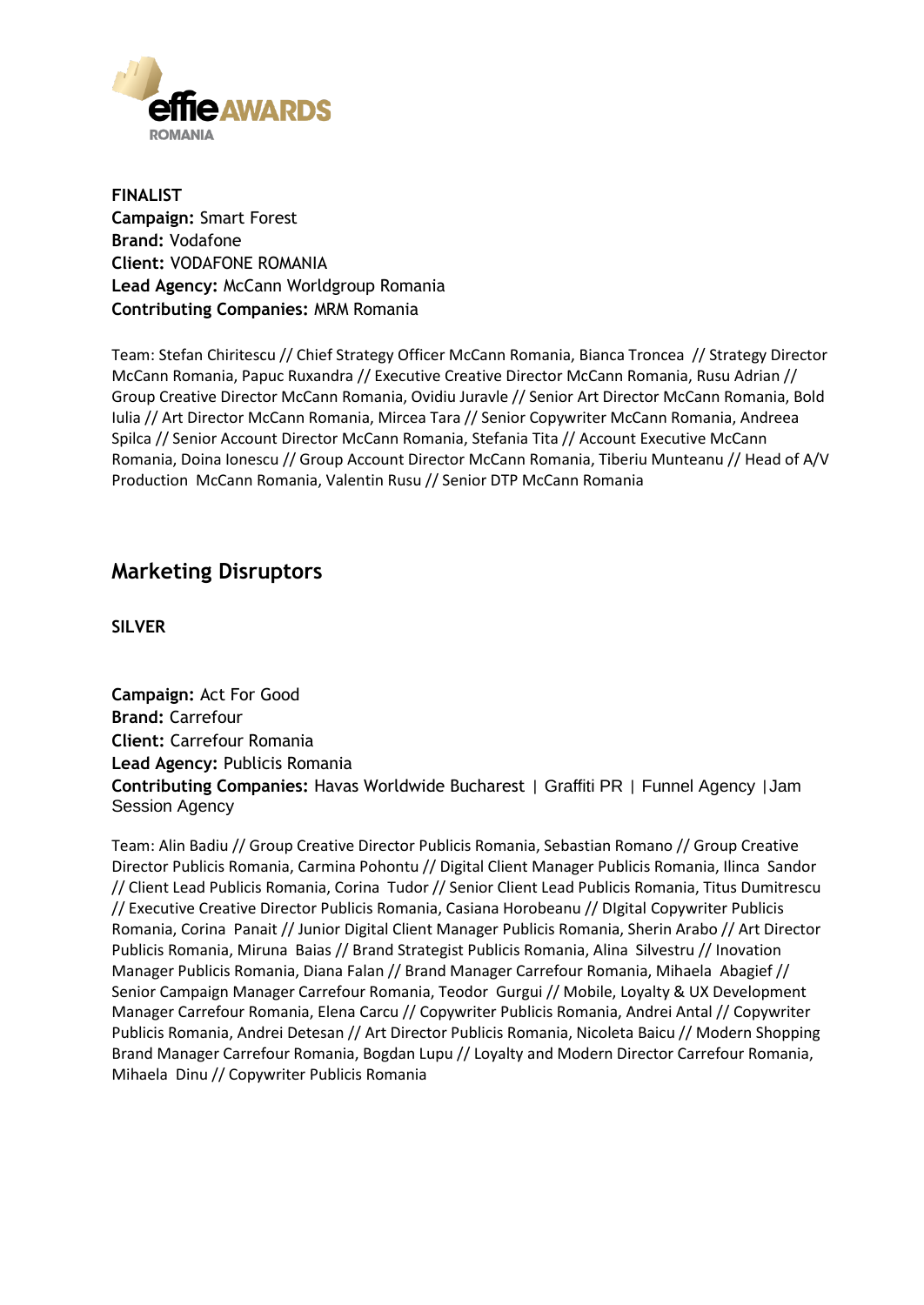

**SILVER Campaign:** STOP PAYING LIKE IN THE MIDDLE AGES **Brand:** PAGO

**Client:** Pago **Lead Agency:** Sector 7 HUB

Team: Alex Cotet // Creative Partner Sector 7 HUB, Raul Gheba // Creative Director Sector 7 HUB, Ileana Ghita // Account Director Sector 7 HUB, Adrian Cighi // Co-Founder Pago App Pago, Adriana Spulber // Marketing Manager Pago, Roxana Andrei // Head of Production Sector 7 HUB

**BRONZE Campaign:** TO WASH OR NOT TO WASH MY HAIR? **Brand:** Head & Shoulders **Client:** Procter & Gamble Romania **Lead Agency:** LEO BURNETT **Contributing Companies:** Graffiti PR | MediaCom

Team: Irina Becher // Creative Director LEO BURNETT, Alexandru Savescu // Art Director LEO BURNETT, Silvia Gradinaru // Copywriter LEO BURNETT, Andreia Anghel // Brand Communication Director LEO BURNETT, Nicoleta Pena // Brand Communication Manager LEO BURNETT, Bianca Naumovici-Bella // AV Producer LEO BURNETT, Laura Moisiu // Communication Director Graffiti PR, Ioana Ciobanu // PR Consultant Graffiti PR, Teodora Cirstea // PR Specialist Graffiti PR, Delia Sucher // Digital Content Consultant Graffiti PR, Denisa Dumitru // Jr. Digital Content Specialist Graffiti PR, Monica Petricica // Strategic & Activation Planning Lead MediaCom, Mihaela Neagoe // Digital Media Specialist MediaCom,

Elena Teodorescu // Campaign Manager MediaCom, Giulia Tudor // Digital Content Specialist Graffiti PR, Valentin Olteanu // Hair Care Brand Manager Procter & Gamble Romania, Evangelos Tselentis // Hair Care Brand Director South East Europe Procter & Gamble Romania

**BRONZE Campaign:** LOVE YOURSELF // BLACK FRIDAY CAMPAIGN **Brand:** FASHION DAYS **Client:** Fashion Days **Lead Agency:** Leo Burnett Romania **Contributing Companies:** MSL The Practice Romania | Conversion

Team: Fulvia Olaru // Deputy Brand Communication Director LEO BURNETT, Raluca Monac // Head of Brand Marketing Fashion Days, Raluca Acuculitei // Brand Communication Manager LEO BURNETT, Denisa Cojocariu // Brand Manager Fashion Days, Andrei Nica // Group Creative Director LEO BURNETT BUCHAREST, Oana Nastase // Senior Planner LEO BURNETT, Oana Sandru // Copywriter LEO BURNETT,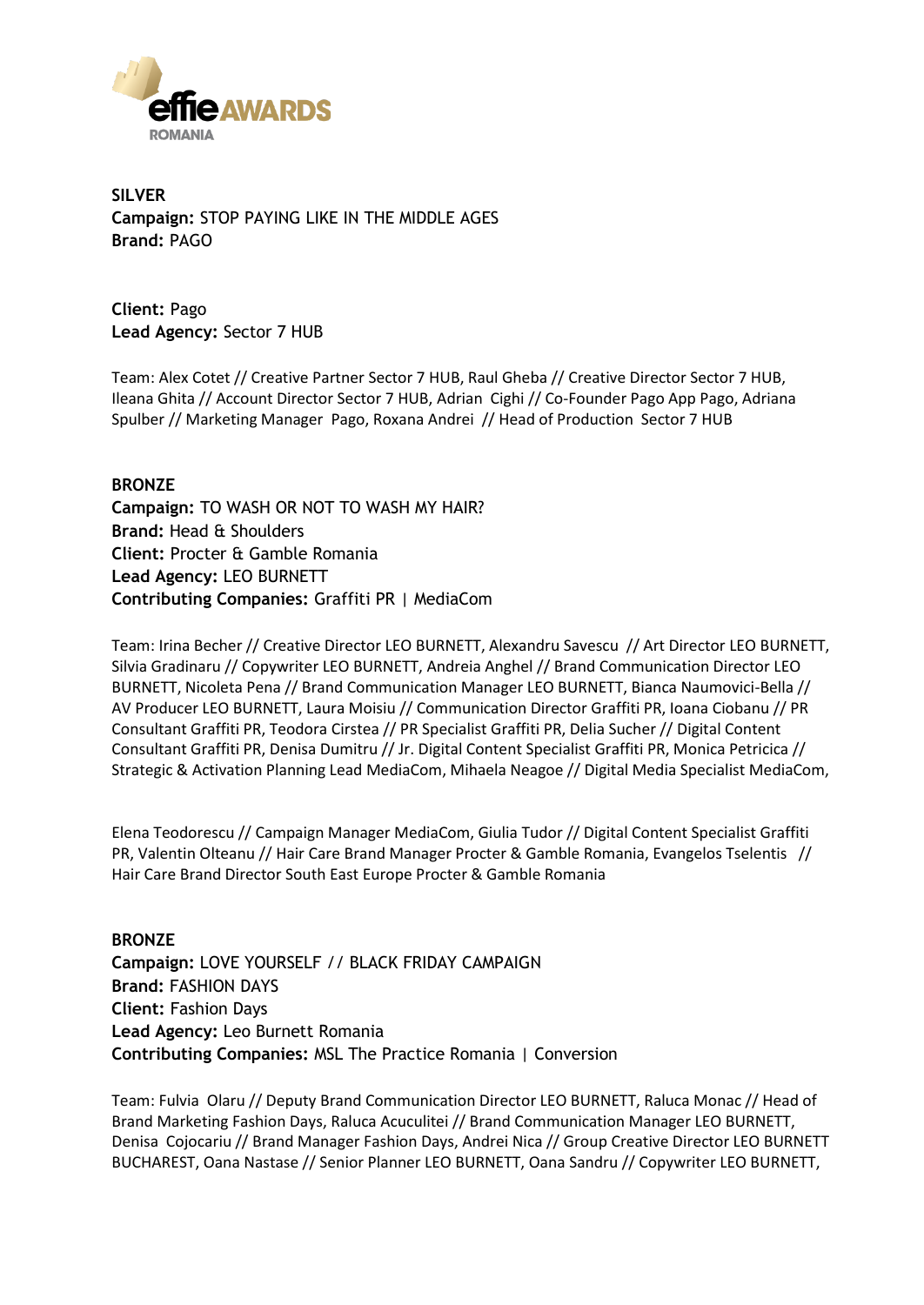

Eduar Cirstea // Art Director LEO BURNETT, Laura Moisa // AV Producer LEO BURNETT, Maria Toma // Social Media Manager Fashion Days, Andrei Petrea // Art Director LEO BURNETT, Ionut Radu // Media Manager Conversion Media Romania, Andrei Chirila // Marketing Director Fashion Days, Alexandra Badita // Social Media Specialist Fashion Days, Alexandra Gabriela Mateescu // Visual Content Manager Fashion Days, Andra Pecingina // Copywriter Fashion Days, Diana Alexa // Managing Director LEO BURNETT, Robert Berza // General Manager Fashion Days

**FINALIST Campaign:** Alistotel **Brand:** Bringo **Client:** Carrefour Romania **Lead Agency:** Publicis Romania **Contributing Companies:** Havas Worldwide Bucharest

Team: Cosmin Anghel // Senior Copywriter Publicis Romania, Vlad Socianu // Senior Art Director Publicis Romania, Miruna Dumitrescu // Group Creative Director Publicis Romania, Alin Marghidanu // Digital Creative Director Publicis Romania, Titus Dumitrescu // Chief Creative Officer Publicis Romania, Sherin Arabo // Digital Art Director Publicis Romania, Ciprian Frunzeanu // Senior Art Director Publicis Romania, carmina Pohontu // Digital Client Manager Publicis Romania, Ilinca Sandor // Client Lead Publicis Romania, Miruna Baias // Strategic Planner Publicis Romania, Corina Tudor // Senior Client Lead Publicis Romania, Alina Silvestru // Inovation Manager Publicis Romania, Corina Seler // Brand Manager Carrefour Romania, Nicoleta Baicu // Modern Shopping Brand Manager Carrefour Romania, Evelina Albici // Marketing Responsible Carrefour Romania, Diana Falan // Brand Manager Carrefour Romania, Ana Trif // Head of PR Carrefour Romania, Theodor Sandu // Senior Art Director Publicis Romania, Amalia Nanu // Junior Copywriter Publicis Romania, Martha Ionescu // Digital Executive Publicis Romania

#### **FINALIST**

**Campaign:** LISTEN TO YOUR INNER BEAR **Brand:** URSUS **Client:** Ursus Breweries **Lead Agency:** LEO BURNETT & Media Investment **Contributing Companies:** MSL Practice

Team: Ana Miculescu // Business Director LEO BURNETT, Victor Bratu // Head of Planning & Associate Director LEO BURNETT, Corina Bratu // Strategy Director LEO BURNETT, Vasilije Corluka // Chief Creative Officer LEO BURNETT, Adriana Pascan // Executive Creative Director LEO BURNETT, Cristina Calota // Group Creative Director LEO BURNETT, Laura Moisa // Sr Digital Account Manager LEO BURNETT, Ana Stefan // Account Manager LEO BURNETT, Oana Nastase // Sr Digital Planner LEO BURNETT, Anca Calugaritoiu // Senior Brand Manager Ursus Breweries, Victor Teiosanu // Head of Premium Brands Ursus Breweries, Andrei Uta // Brand Manager Ursus Breweries, Virginia Nutuloiu // Media Director Media Investment, Zoltan Barti // Digital Media Manager Media Investment, Vanda Clain-Stratulat // Brand Manager Ursus Breweries, Ana-Maria Popa // Consumer Insights Manager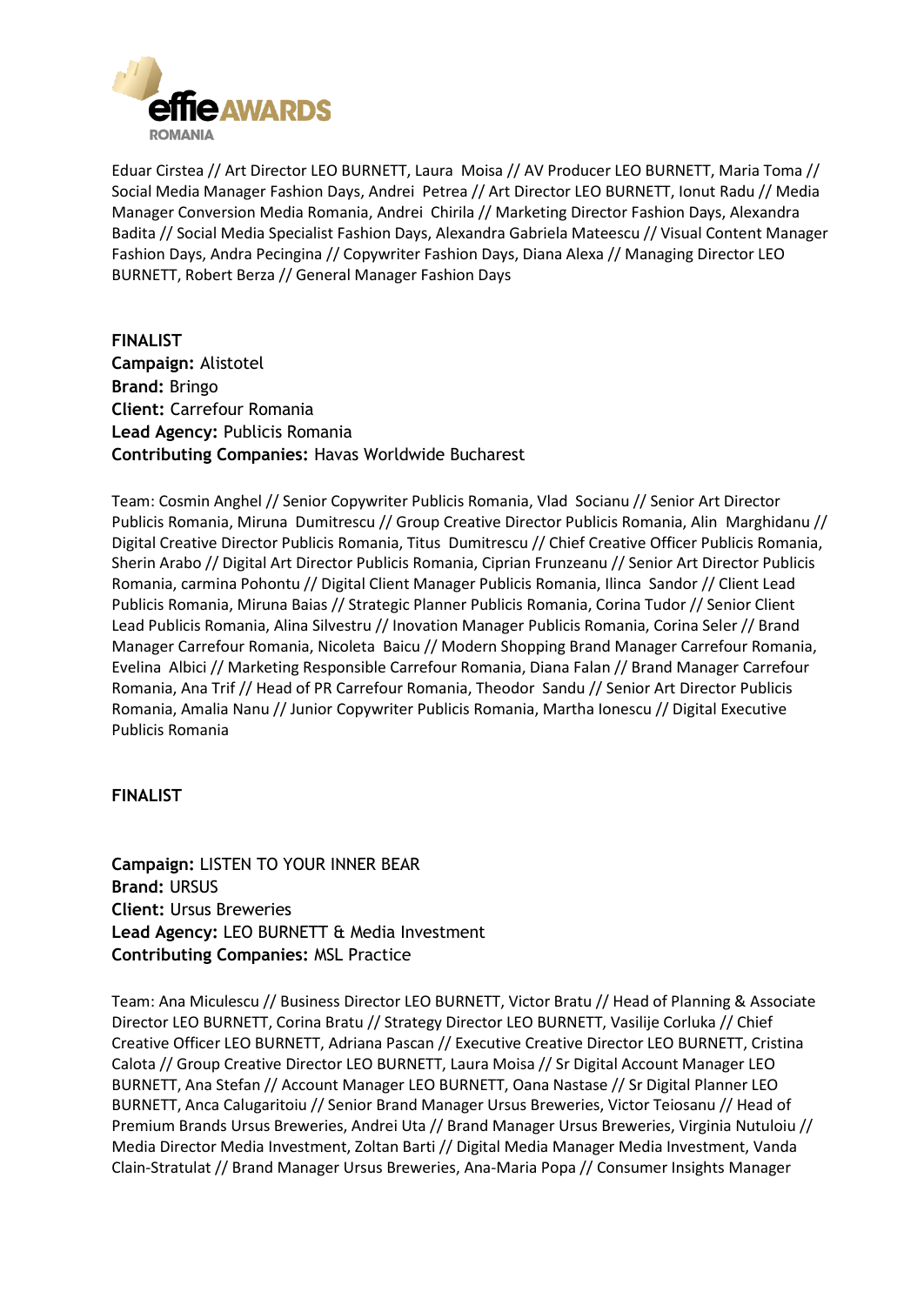

Ursus Breweries, Victor Popa // Head of Integrated Communications Ursus Breweries, Alina Jijau // Communication Director MSL Practice, Dora Parfene // Media Manager Media Investment, Corina Zamfir // Digital Media Specialist Media Investment

**FINALIST Campaign:** When cravings hit, Tazz delivers.

**Brand:** Tazz **Client:** HFCL Online Advertising **Lead Agency:** Jam Session Agency **Contributing Companies:** Conversion

Team: Valentin Suciu // Creative Partner & Founder Jam Session Agency, Andrei Ruxanda // Former team member Jam Session Agency, Serban Mocanu // Former team member Jam Session Agency, Alexandra Vestineanu // Co-Managing Partner Jam Session Agency, Oana Oprea // Head of Digital Planning Jam Session Agency, Emi Chitu // Account Manager Jam Session Agency, Razvan Acsente // Chief Marketing Officer HCL Online Advertising, Anca Nelersa // Senior Campaign Coordinator HCL Online Advertising, Alin Serban // CEO HCL Online Advertising, Mihai Brenda // Chief Business Development HCL Online Advertising, Mihnea Ursu // Media Manager HCL Online Advertising, Eva Cosa // Social Media Manager HCL Online Advertising, Andi Voicila // Art Director HCL Online Advertising, Irina Pencea // Co-Founder & CEO Jam Session Agency, Bogdan Apalaghiei // Art Director Jam Session Agency, Luca Costea // Copywriter Jam Session Agency, Maria Ilie // Social Media Manager Jam Session Agency

### **Timely Opportunity**

**GOLD Campaign:** WASHING THE BAD AWAY | #CeleRele să se spele **Brand:** ARIEL

**Client:** Procter & Gamble Romania **Lead Agency:** LEO BURNETT **Contributing Companies:** Graffiti PR | MediaCom

Team: Irina Becher // Creative Director LEO BURNETT, Corina Bratu // Planning Director LEO BURNETT, Andreia Anghel // Brand Communication Director LEO BURNETT, Irina Constantin // Brand Communication Manager LEO BURNETT, Bianca Naumovici-Bella // AV Producer LEO BURNETT, Barna Nemethi // Producer LEO BURNETT, Ruxandra Staneci // Laundry Senior Brand Manager SEE Procter & Gamble Romania, Elia Cazanbulacu // Fabric Care Brand Director SEE Procter & Gamble Romania, Razvan Resmerita // Communication Director Procter & Gamble Romania, Mariuca Tiron // Planning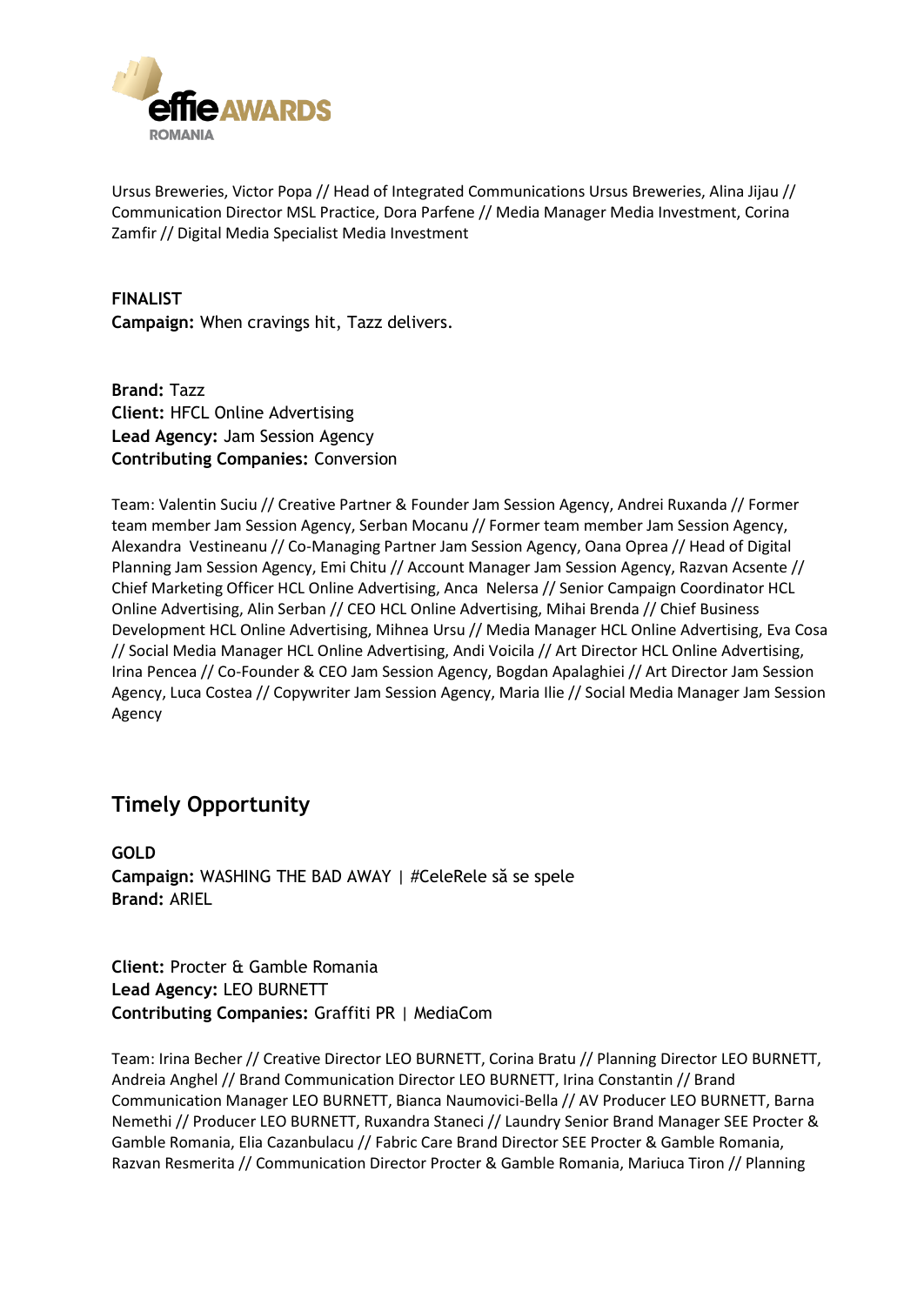

Lead for P&G Laundry category MediaCom, Mihaela Neagoe // Digital Media Specialist MediaCom, Liviu Radu // Digital Biddable Specialist MediaCom, Madalina Savulescu // Head of Digital Graffiti PR, Roxana Diaconescu // Digital Content Consultant Graffiti PR, Iulia Stoicanea // Digital Content Assistant Graffiti PR, Laura Moisiu // Communication Director Graffiti PR, Geanina Iamandi // PR Consultant Graffiti PR, Madalina Ghebaru // PR Specialist Graffiti PR, Oana Samit // Jr PR Specialist Graffiti PR

**GOLD Campaign:** When the Chef judges, Tazz delivers. **Brand:** Tazz

**Client:** HCL Online Advertising **Lead Agency:** Jam Session Agency

Team: Razvan Acsente // Chief Marketing Officer HCL Online Advertising, Cristina Sauciuc // Head of Brand & Communication HCL Online Advertising, Anca Nelersa // Senior Campaign Coordinator HCL Online Advertising, Catalina Manaila // Events Manager HCL Online Advertising, Eva Cosa // Social Media Manager HCL Online Advertising, Madalina Patachia // Former team member Jam Session Agency, Amalia Jakab // Business Unit Leader Jam Session Agency, Luca Costea // Copywriter Jam Session Agency, Andreea Cotet // Former team member Jam Session Agency, Bogdan Apalaghiei // Art Director Jam Session Agency, Alin Serban // CEO HCL Online Advertising, Mihai Brenda // Chief Business Development HCL Online Advertising, Catalin Georgescu // Senior Creative Lead HCL Online Advertising, Andi Voicila // Art Director HCL Online Advertising, Mihnea Ursu // Media Manager HCL Online Advertising, Valentin Suciu // Creative Partner & Founder Jam Session Agency, Stefan Talos // Dark Kitchen & Virtual Brands Director HCL Online Advertising

#### **BRONZE**

**Campaign:** Home Menu - Anchoring McDonald's in the New Reality **Brand:** McDonald's **Client:** McDonald's Romania **Lead Agency:** DDB Romania **Contributing Companies:** Tribal Romania | OMD Romania

Team: Ioana Dobrinescu // Senior Strategic Planner DDB Romania, Mihai Calotă // Senior Art Director DDB Romania, Alex Tocilescu // Senior Copywriter DDB Romania, Georgiana Rotaru // Account Director DDB Romania, Ștefan Vasilachi // Creative Director DDB Romania, Luciana Cucoaneș // Head of Strategy DDB Romania, Georgiana Nica // Strategic Planner DDB Romania, Simina Zidaru // Creative Director Tribal Romania, Luana Roman // Social Media Manager Tribal Romania, Irina Angelescu // Marketing Director McDonald's Romania, George Romanescu // Marketing Manager McDonald's Romania, Claudia Călin // Account Director OMD Romania, Andrei Albu // Media Director OMD Romania, Mircea Bodolan // Digital Manager OMD Romania, Anca Roșu // Media Executive OMD Romania,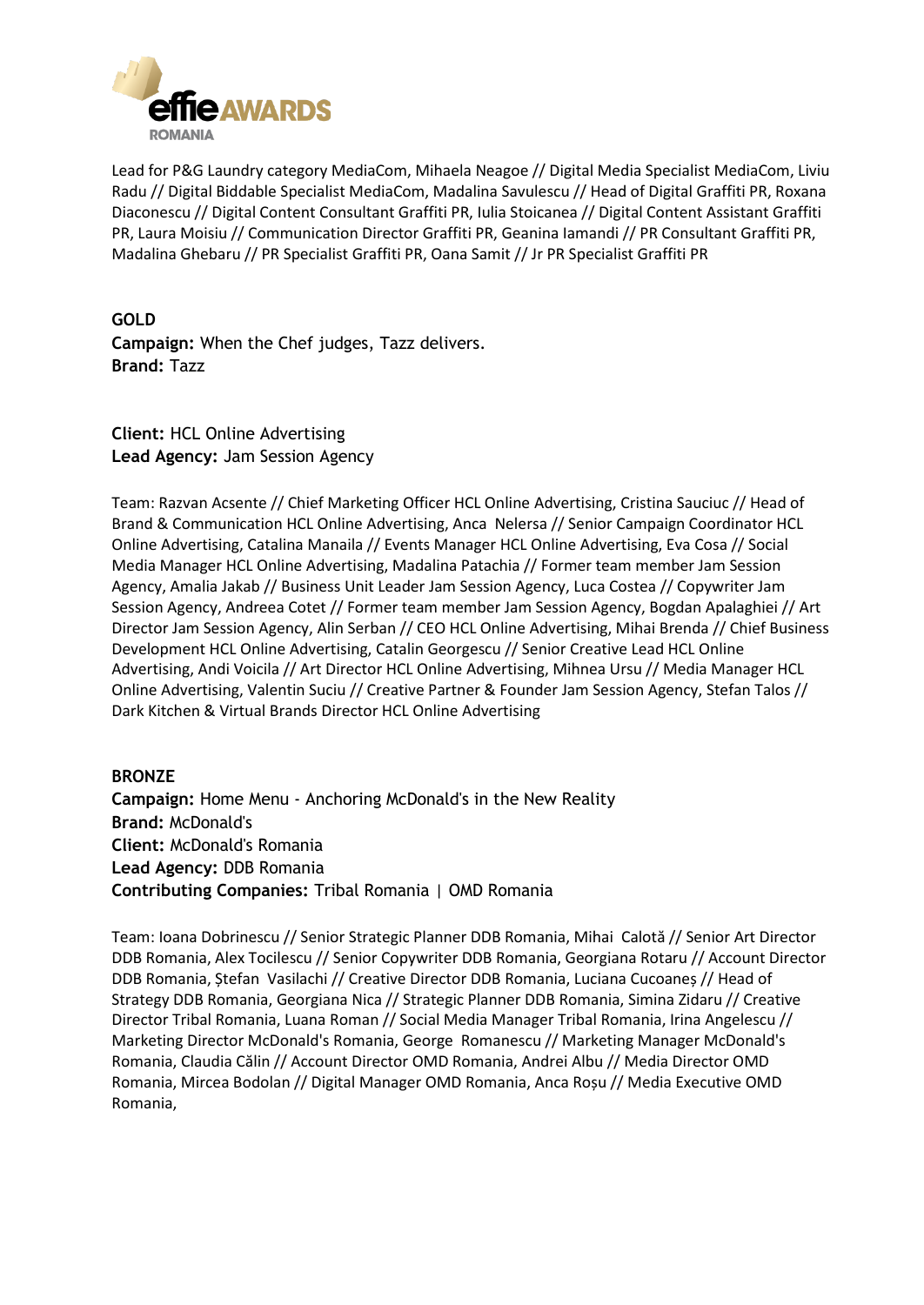

**FINALIST Campaign:** Book a Vax **Brand:** Curtea Veche Publishing **Client:** Curtea Veche Publishing **Lead Agency:** House of Arrows

Team: Dora Marian // Creative Director Curtea Veche Publishing, Sonia Ciocan // Creative Director House of Arrows, Radu Osaciuc // Creative Director House of Arrows, Cristina Bărăităruș // Group Account Director Curtea Veche Publishing, Iren Arsene Mate // General Director Curtea Veche Publishing, Maria Sarivan // Strategic Partner House of Arrows, Cătălin Tabacu // Copywriter , Miruna Meiroșu // PR Manager Curtea Veche Publishing, Marius Motoca // PR Specialist Curtea Veche Publishing, Theodora Petrescu // Account Manager Curtea Veche Publishing, Barna Nemethi // Executive Director House of Arrows

**FINALIST Campaign:** Open the Romanian Wine to the World **Brand:** Carrefour **Client:** Carrefour Romania **Lead Agency:** Publicis Romania **Contributing Companies:** Graffiti PR | Havas Worldwide Bucharest

Team: Sebastian Romano // Group Creative Director Publicis Romania, Ana Maria Taralunga // Group Creative Director Publicis Romania, Catalin Grigore // Senior Art Director Publicis Romania, Alexandra Jitarel // Copywriter Publicis Romania, Sherin Arabo // Art Director Publicis Romania, Titus Dumitrescu // Executive Creative Director Publicis Romania, Miruna Baias // Senior Strategic Planner Publicis Romania, Raluca Kovacs // Chief Strategy Officer Publicis Romania, Corina Tudor // Senior Client Lead Publicis Romania, Corina Panait // Junior Digital Client Manager Publicis Romania, Camelia Efrimov //

AV Producer Publicis Romania, Cornelia Ghita // Corporate Programs Manager Carrefour Romania, Oana Pascu // Project Manager Corporate Causes Carrefour Romania, Ana Trif // Head of PR Carrefour Romania, Mircea Tomescu // Direct Brand Communications Carrefour Romania, Alina Silvestru // Inovation Manager Publicis Romania, Alexandra Caciur // Head Of Data & Business Intelligence Publicis Romania, Ilinca Sandor // Senior Account Manager Publicis Romania, Mira Sura // PR Consultant Graffiti PR, Iulia Botar // Communications Director Graffiti PR

**FINALIST Campaign:** Savior of love **Brand:** First Bank **Client:** First Bank **Lead Agency:** Centrade | Cheil **Contributing Companies:** Chainsaw Europe Studio | Cyclops Gilms | OMD Romania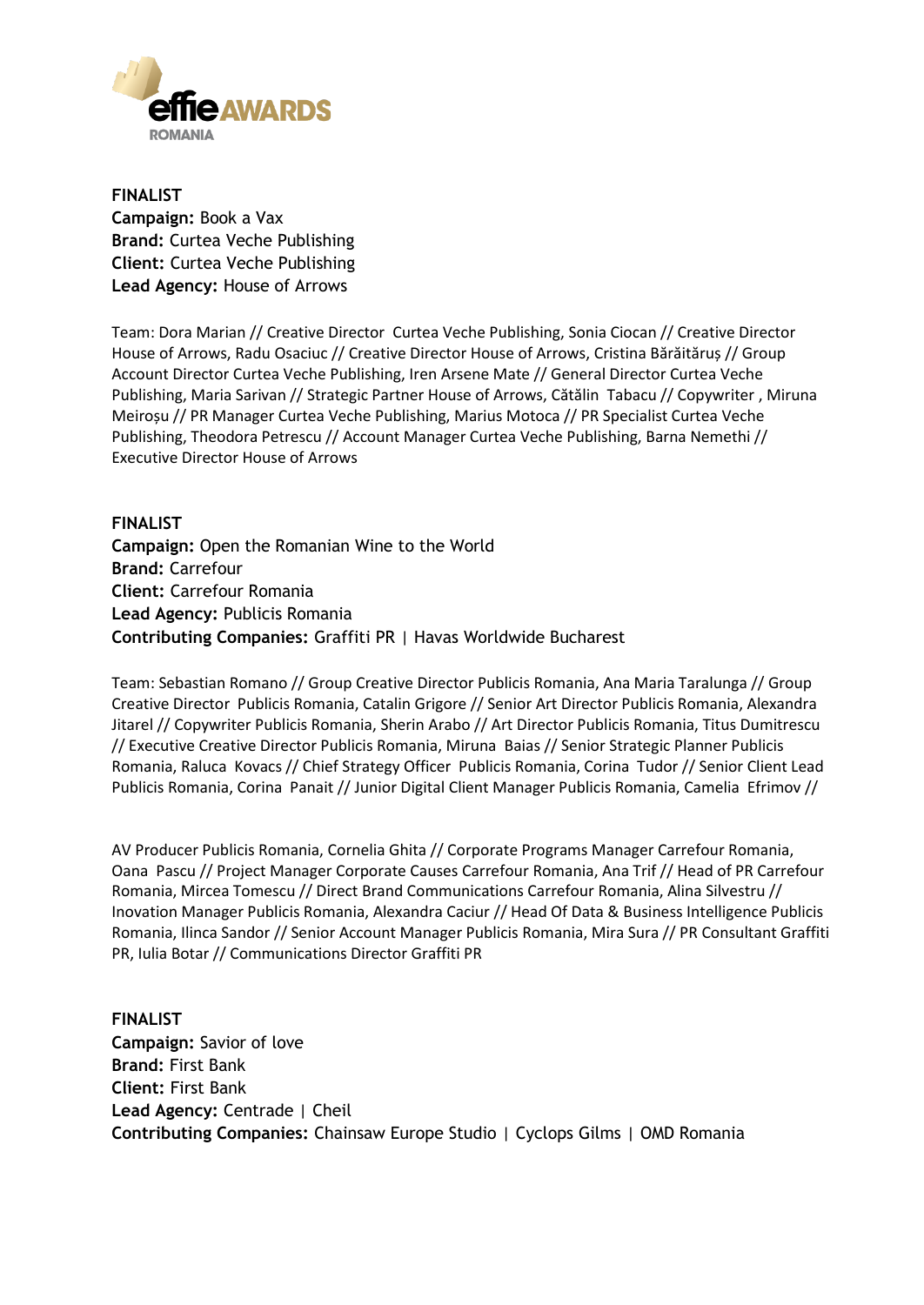

Team: Viorel Ruse // Marketing & Communication Director First Bank, Mihai Tănase // Senior Marketing Specialist First Bank, Mihai Terecoasă // BTL & Production First Bank, Alina Petcu // Marketing Specialist First Bank, Mihai Gongu // ECD SEE Cheil Centrade, Roxana Niță // Creative Director Cheil Centrade, Ana-Maria Tanasă // Art Director Cheil Centrade, Alexandru Iliescu // Copywriter Cheil Centrade, Monica Garbur // AV Producer Cheil Centrade, Carmen Miruță // Client Service Director Cheil Centrade, Bianca Cauc // Account Director Cheil Centrade, Cristina Drașovean-Oniceanu // Senior PR & CSR Specialist First Bank, Daniela Baraitaru // Marketing Specialist Insights & Social Media First Bank, George Gugulici // Director Cyclops Films, Mircea Lăcătuș // Senior video editor Chainsaw Europe Studio, Hasan Nasser // Sound engineer Chainsaw Europe Studio, Oana Maria Ursachi // Producer Cyclops Films, Maria Tanasoff // Digital Manager OMD Romania, Mădălina Borcea // Media Director OMD Romania

### **Sustained Success**

**SILVER Campaign:** The first intelligent banking **Brand:** George **Client:** BCR **Lead Agency:** Cohn & Jansen Creative Network **Contributing Companies:** Wavemaker (Romania) | Grapefruit | Mainstage The Agency | L2 Agency

Team: Andrei Beșliu // Group Creative Director Cohn & Jansen Creative Network, Cătălina Ceparu // Copywriter Cohn & Jansen Creative Network, Arina Stoenică // Group Account Director Cohn & Jansen

Creative Network, Delia Bârsan // Account Manager Cohn & Jansen Creative Network, Oana Știrbu // Account Director Cohn & Jansen Creative Network, MIhaela Coman // Copywriter Cohn & Jansen Creative Network, Francisc Zinz // Art Director Cohn & Jansen Creative Network, Ionuț Stanimir // Executive Director of Marketing and Communication BCR, Laura Andrei // Head of Marketing BCR, Katerina Todorovski // Head of Brand Marketing BCR, Adrian Săveanu // Brand Manager BCR, Ana Maria Ghiurcă // Head of Digital Marketing BCR, Andrei Cohn // Creative Partner Cohn & Jansen Creative Network, Alex Negoescu // Group Creative Director Cohn & Jansen Creative Network, Cristina Abdel // Strategic Planner Cohn & Jansen Creative Network, Diana Crâșmariu // Head of Strategy Cohn & Jansen Creative Network, Alexandru Ilie // Junior Brand Manager BCR, Ovidiu Popa // Online Expert BCR, Gabriel Daniel Stanciu // Online Specialist BCR, Andreea Blejan // Online Communication Expert BCR

**SILVER Campaign:** TUC SUCCESS STORY **Brand:** TUC **Client:** MONDELEZ Romania **Lead Agency:** Minio Studio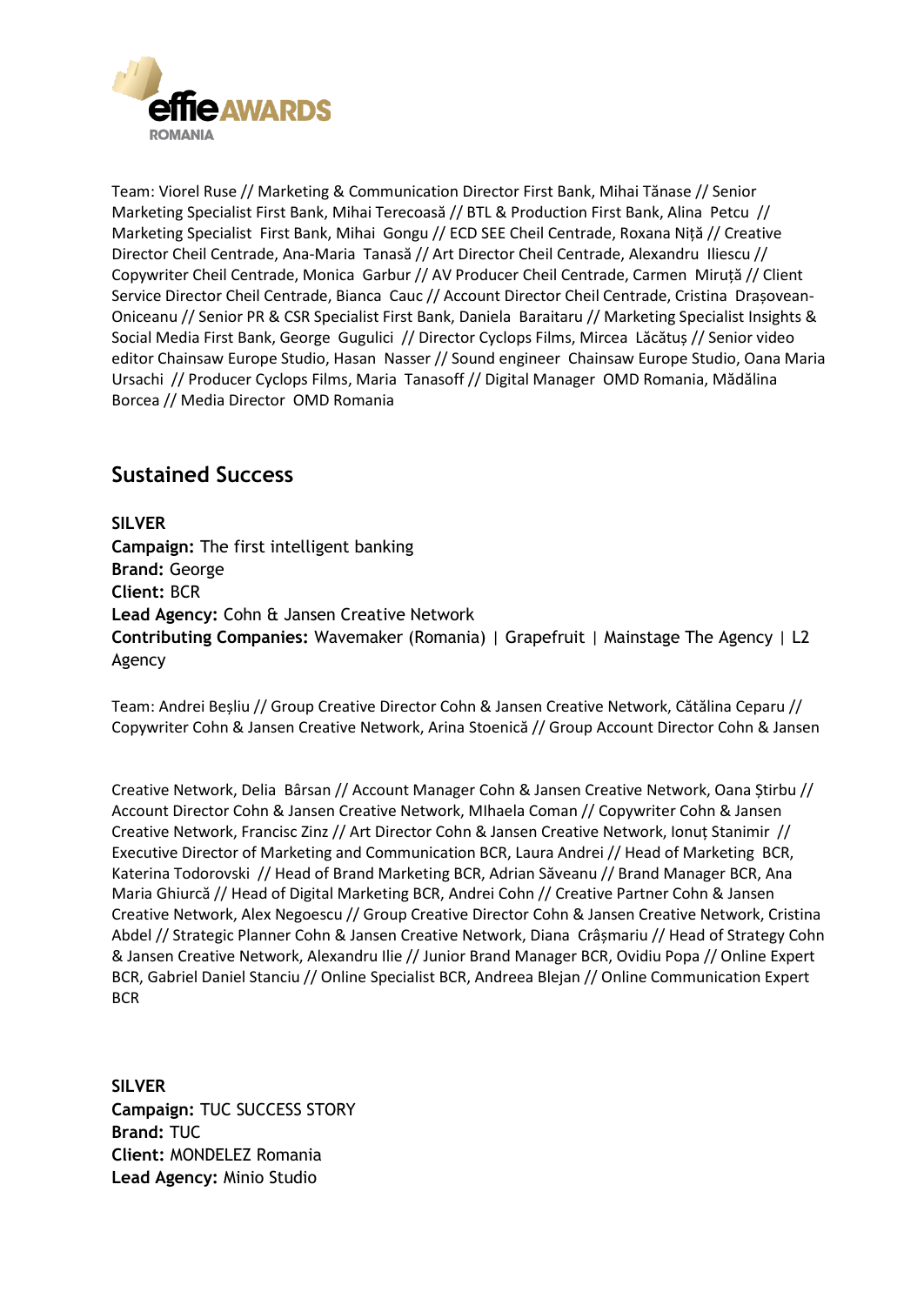

#### **Contributing Companies:** Carat Romania | STARCOM | The Good Company

Team: Ioana Mucenic // CEO Minio Studio, Cristiana Pana // Head of Strategy and Growth Minio Studio, Paul Cotor // Head of Creatives Minio Studio, Andreea Vergelea // Junior Brand Manager MONDELEZ Romania, Ioana Pana // Senior Brand Manager Biscuits Category RO MONDELEZ Romania, Monica Zeciu // Senior Category Manager Macromex, Otilia Pandele // Client Director Carat Romania, Daniela Eustafievici // Digital Client Lead STARCOM, Tudor Petremarin // Film Director Fulg Media, Bogdan Alexandrescu // Executive Chef Independent, Iustin Vadana // Web Developer Land of Web, Marius Cioroaba // Director New Frame, Ana Stănel // Managing Partner The Good Company

**BRONZE Campaign:** Eduard by Edenia

**Brand:** Edenia Foods **Client:** Macromex **Lead Agency:** Saatchi & Saatchi + The Geeks **Contributing Companies:** STARCOM

Team: Teodora Ionica // Group Creative Director Saatchi & Saatchi + The Geeks, Bogdan Costin // Creative Director Saatchi & Saatchi + The Geeks, Andreea Moise // Senior Art Director Saatchi & Saatchi + The Geeks, Madalina Stoica // Account Director Saatchi & Saatchi + The Geeks, Oana Stincel // Marketing Director Macromex, Vlad Petre // Managing Director Saatchi & Saatchi + The Geeks, Camelia Manoil // Senior Brand Manager Macromex, Silvia Braileanu // Junior Brand Manager Macromex, Daniela Eustafievici // Digital Client lead STARCOM, Georgiana Modoran // Brand Manager , Ana Ocnaru // Communication & Digital Manager , Octavian Catana // Art Director , Adrian Vladut // Media Communication Manager STARCOM, Manuela Tutunica // Media Performance Specialist STARCOM, Andreea Ivanov // Performance Media Consultant STARCOM

**FINALIST Campaign:** House Rules **Brand:** Carrefour **Client:** Carrefour Romania **Lead Agency:** Publicis Romania **Contributing Companies:** Havas Worldwide Bucharest | Funnel Agency

Team: Alin Badiu // Group Creative Director Publicis Romania, Sebastian Romano // Group Creative Director Publicis Romania, Irina Stoleru // Senior Art Director Publicis Romania, Otilia Coman // Senior Copywriter Publicis Romania, Mihaela Dinu // Copywriter Publicis Romania, Roberta Schuster // Art Director Publicis Romania, Casiana Horobeanu // Copywriter Publicis Romania, Sherin Arabo // Art Director Publicis Romania, Titus Dumitrescu // Executive Creative Director Publicis Romania, Miruna Baias // Senior Strategic Planner Publicis Romania, Ilinca Sandor // Senior Account Manager Publicis Romania, Corina Tudor // Group Account Director Publicis Romania, Elena Tanase // Account Executive Publicis Romania, Mihaela Abagief // Senior Campaign Manager Carrefour Romania, Liliana Baclea //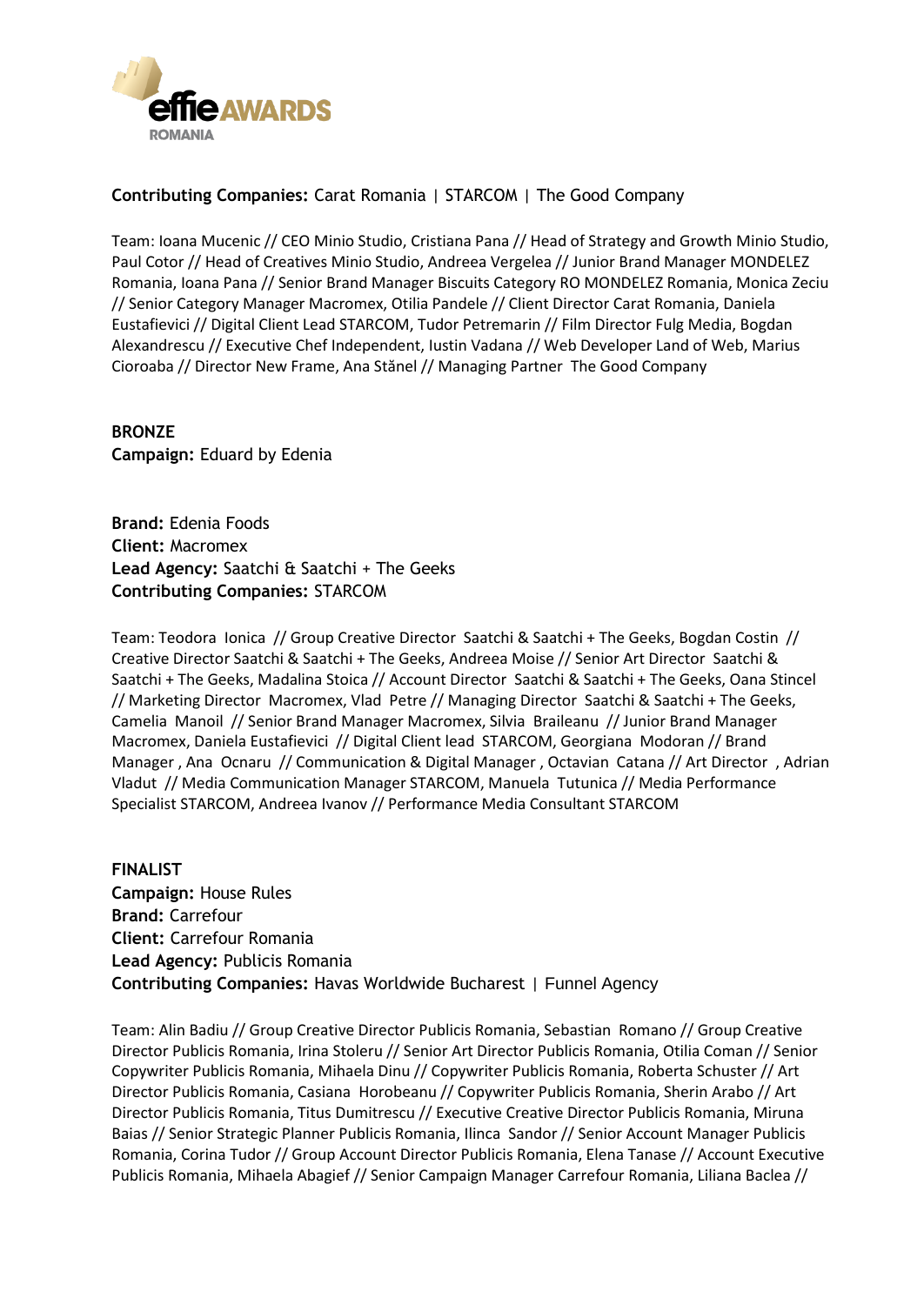

Responsabil Comunicare ATL și Trafic Carrefour Romania, Diana Falan // Head of Brand Communication Carrefour Romania, Mircea Tomescu // Director Brand Communications Carrefour Romania, Elena Manolache // Account Manager Publicis Romania, Carmina Pohontu // Account Manager Publicis Romania, Camelia Efrimov // AV Producer Publicis Romania

### **Positive Change: Social Good - Brands**

**GOLD Campaign:** Book a Vax **Brand:** Curtea Veche Publishing **Client:** Curtea Veche Publishing **Lead Agency:** House of Arrows

Team: Dora Marian // Creative Director Curtea Veche Publishing, Sonia Ciocan // Creative Director House of Arrows, Radu Osaciuc // Creative Director House of Arrows, Cristina Bărăităruș // Group Account Director Curtea Veche Publishing, Iren Arsene Mate // General Director Curtea Veche Publishing, Maria Sarivan // Strategic Partner House of Arrows, Cătălin Tabacu // Copywriter former member, Miruna Meiroșu // PR Manager Curtea Veche Publishing, Marius Motoca // PR Specialist Curtea Veche Publishing, Theodora Petrescu // Account Manager Curtea Veche Publishing, Barna Nemethi // Executive Director House of Arrows

**SILVER Campaign:** Act For Good **Brand:** Carrefour **Client:** Carrefour Romania **Lead Agency:** Publicis Romania **Contributing Companies:** Havas Worldwide Bucharest | Graffiti PR | Funnel Agency |Jam Session Agency

Team: Alin Badiu // Group Creative Director Publicis Romania, Sebastian Romano // Group Creative Director Publicis Romania, Carmina Pohontu // Digital Client Manager Publicis Romania, Ilinca Sandor // Client Lead Publicis Romania, Corina Tudor // Senior Client Lead Publicis Romania, Titus Dumitrescu // Executive Creative Director Publicis Romania, Casiana Horobeanu // DIgital Copywriter Publicis Romania, Corina Panait // Junior Digital Client Manager Publicis Romania, Sherin Arabo // Art Director Publicis Romania, Miruna Baias // Brand Strategist Publicis Romania, Alina Silvestru // Inovation Manager Publicis Romania, Diana Falan // Brand Manager Carrefour Romania, Mihaela Abagief // Senior Campaign Manager Carrefour Romania, Teodor Gurgui // Mobile, Loyalty & UX Development Manager Carrefour Romania, Elena Carcu // Copywriter Publicis Romania, Andrei Antal // Copywriter Publicis Romania, Andrei Detesan // Art Director Publicis Romania, Nicoleta Baicu // Modern Shopping Brand Manager Carrefour Romania, Bogdan Lupu // Loyalty and Modern Director Carrefour Romania, Mihaela Dinu // Copywriter Publicis Romania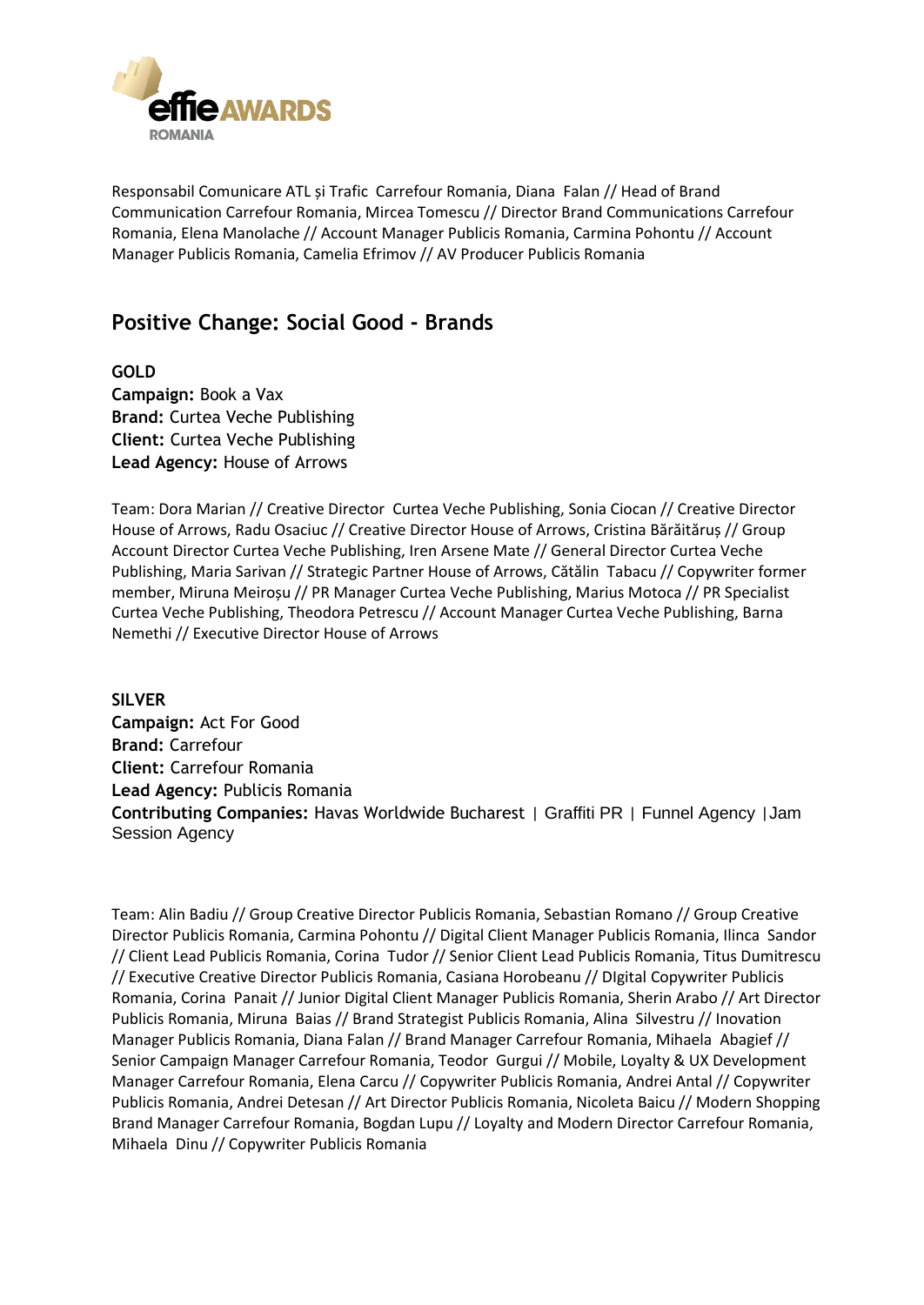

**BRONZE Campaign:** LOVE YOURSELF // BLACK FRIDAY CAMPAIGN **Brand:** FASHION DAYS **Client:** Fashion Days **Lead Agency:** Leo Burnett Romania **Contributing Companies:** MSL The Practice Romania | Conversion

Team: Fulvia Olaru // Deputy Brand Communication Director LEO BURNETT, Raluca Monac // Head of Brand Marketing Fashion Days, Raluca Acuculitei // Brand Communication Manager LEO BURNETT, Denisa Cojocariu // Brand Manager Fashion Days, Andrei Nica // Group Creative Director LEO BURNETT BUCHAREST, Oana Nastase // Senior Planner LEO BURNETT, Oana Sandru // Copywriter LEO BURNETT, Eduar Cirstea // Art Director LEO BURNETT, Laura Moisa // AV Producer LEO BURNETT, Maria Toma // Social Media Manager Fashion Days, Andrei Petrea // Art Director LEO BURNETT, Ionut Radu // Media Manager Conversion Media Romania, Andrei Chirila // Marketing Director Fashion Days, Alexandra Badita // Social Media Specialist Fashion Days, Alexandra Gabriela Mateescu // Visual Content Manager Fashion Days, Andra Pecingina // Copywriter Fashion Days, Diana Alexa // Managing Director LEO BURNETT, Robert Berza // General Manager Fashion Days

**BRONZE Campaign:** Villages **Brand:** Vodafone **Client:** VODAFONE ROMANIA **Lead Agency:** McCann Worldgroup Romania **Contributing Companies:** MRM Romania

Team: Stefan Chiritescu // Chief Strategy Officer McCann Romania, Mircea Tara // Senior Copywriter McCann Romania, Papuc Ruxandra // Executive Creative Director McCann Romania, Doina Ionescu // Group Account Director McCann Romania, Tiberiu Munteanu // Head of A/V Production McCann Romania, Anca Mihalache // Art Director McCann Romania, Valentin Rusu // Head of DTP McCann Worldgroup Romania

**BRONZE Campaign:** Smart Forest **Brand:** Vodafone **Client:** VODAFONE ROMANIA **Lead Agency:** McCann Worldgroup Romania **Contributing Companies:** MRM Romania

Team: Stefan Chiritescu // Chief Strategy Officer McCann Romania, Bianca Troncea // Strategy Director McCann Romania, Papuc Ruxandra // Executive Creative Director McCann Romania, Rusu Adrian // Group Creative Director McCann Romania, Ovidiu Juravle // Senior Art Director McCann Romania, Bold Iulia // Art Director McCann Romania, Mircea Tara // Senior Copywriter McCann Romania, Andreea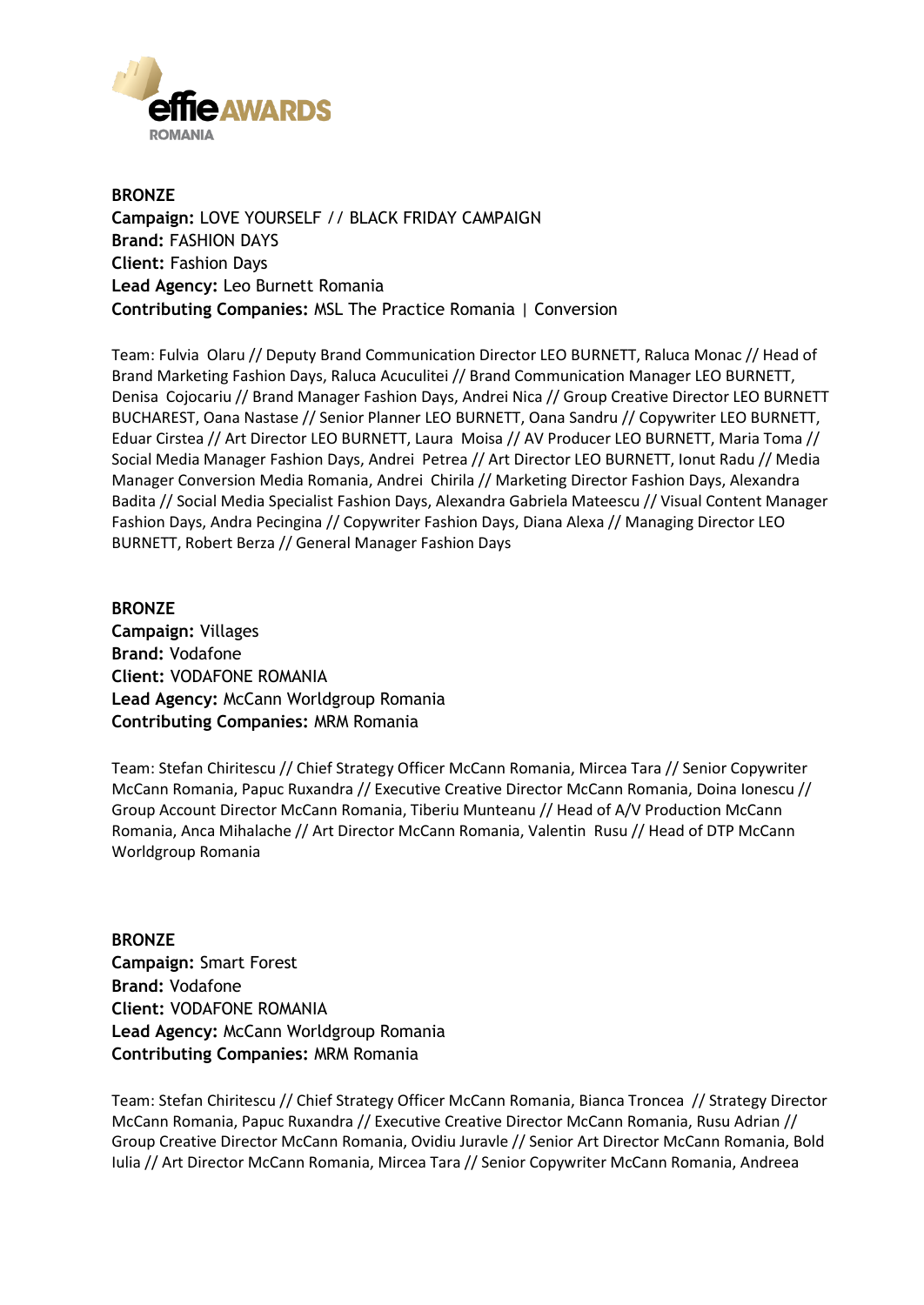

Spilca // Senior Account Director McCann Romania, Stefania Tita // Account Executive McCann Romania, Doina Ionescu // Group Account Director McCann Romania, Tiberiu Munteanu // Head of A/V Production McCann Romania, Valentin Rusu // Senior DTP McCann Romania

#### **BRONZE**

**Campaign:** When there is a GOSPODINA, there also needs to be a GOSPODIN **Brand:** Fairy, Procter & Gamble **Client:** Procter & Gamble Romania **Lead Agency:** Graffiti PR **Contributing Companies:** MediaCom | Cult Market Research

Team: Elida Pantea // Senior Brand Manager Home Care, P&G SEE Procter & Gamble Romania, Razvan Resmerita // Communications Director Fabric, Home, Baby and Fem Care, P&G SEE Procter & Gamble

Romania, Alhassan Alkuhlani // Brand Director Home Care, P&G SEE Procter & Gamble Romania, Laura Moisiu // Integrated Communications Director Graffiti PR, Geanina Iamandi // PR Consultant Graffiti PR, Madalina Ghebaru // PR Specialist Graffiti PR, Oana Samit // Jr PR Specialist Graffiti PR, Stefana Lepadatu // Jr PR Specialist Graffiti PR, Paul Kasprovschi // Researcher and Brand Strategist Graffiti PR, Mihai Gitu // Head of Video Graffiti PR, Madalina Savulescu // Head of Digital Graffiti PR, Roxana Diaconescu // Senior Digital Content Consultant Graffiti PR, Madalina Radu // Digital Content Specialist Graffiti PR, Iulia Stoicanea // Digital Content Assistant Graffiti PR, Bogdan Ionita // Graphic Designer Graffiti PR, Mihaela Neagoe // Digital Media Specialist MediaCom, Paul Acatrini // Research Manager Cult Market Research

#### **FINALIST**

**Campaign:** Storysinging riddles **Brand:** Kinder Felie de Lapte **Client:** Ferrero Romania **Lead Agency:** Saatchi & Saatchi + The Geeks **Contributing Companies:** Starcom Romania | MSL The Practice

Team: Bogdan Costin // Creative Director Saatchi & Saatchi + The Geeks, Tiberiu Coman // Group Creative Director Saatchi & Saatchi + The Geeks, Ani Mina // Art Director Saatchi & Saatchi + The Geeks, Laurentiu Semeniuc // Senior Strategic Planner Saatchi & Saatchi + The Geeks, Simona Zglimbea // Senior Account Director Saatchi & Saatchi + The Geeks, Emil Mititelu // Digital Client Manager STARCOM, Andreea Ivanciu // Senior Performance Media Specialist STARCOM, Cristina Chicus // Senior Project Manager MSL The Practice, Daniela Marin // Communications Director MSL The Practice, Delia Danu // Project Lead Saatchi & Saatchi + The Geeks, Irina Ivanet // Junior Strategic Planner Saatchi & Saatchi + The Geeks, Anca Geana // Brand Manager Kinder Kinder Romania, Diana Pasoi // Senior Brand Manager Kinder Kinder Romania, Paul Foltache // Senior Web Developer Saatchi & Saatchi + The Geeks, Alexa Balaskas // Communication Manager MSL The Practice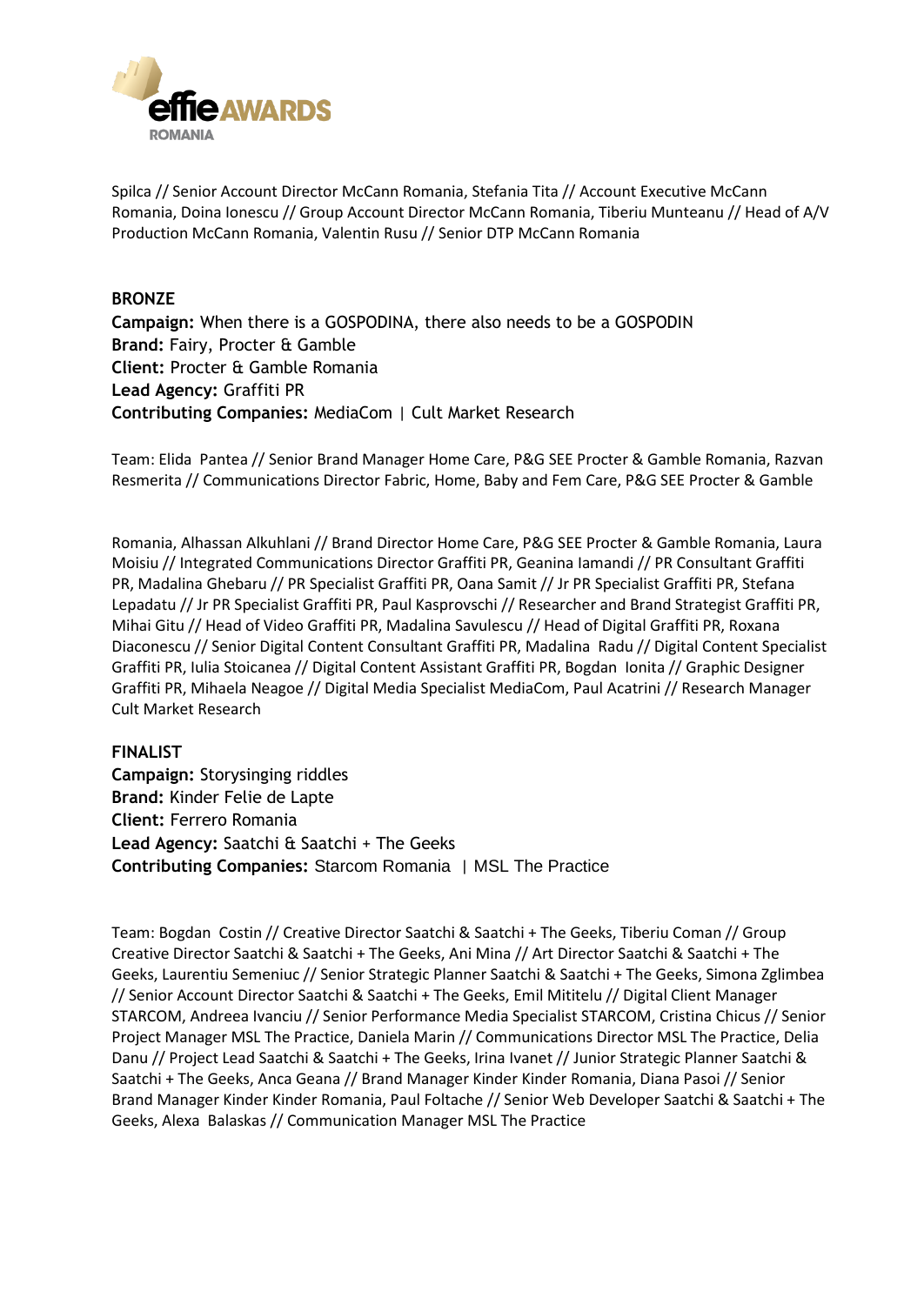

### **Positive Change: Social Good – Non-Profit**

**GOLD Campaign:** GUILT GIFTS PUPPETRY **Brand:** ANAIS **Client:** ANAIS **Lead Agency:** Cheil Centrade

Team: Roxana Nita // Group Creative Director Centrade | Cheil, Alexandru Iliescu // Copywriter Centrade | Cheil, Ana-Ramona Tanasă // Art Director Centrade | Cheil, Maria Trepcea // Account Director Centrade | Cheil, Ana-Maria Radulescu // Senior Account Manager Centrade | Cheil, Monica Garbur // AV Director Centrade | Cheil, Veronica Bratu // Social Media Manager Centrade | Cheil, Mihai Gongu // Executive Creative Director SEE Centrade | Cheil, Carmen Miruță // Client Service

Director Centrade | Cheil, Mihaela Mangu // Director Executiv ANAIS, Carmen Nemes // Presedinte ANAIS, Petru Stratulat // Actor, Lightwave Theatre Company Independent Romania, Cristina-Andreea Ion // Coordonator, Ligtwave Theatre Company Independent Romania, Alex Petrosanu // Creative Director, Les Ateliers Nomad Independent Romania, Adi Bulboaca // DOP & FOTOGRAF Independent Romania, Razvan Rotaru // Coregraf, Mike's School of Dance Independent Romania, Corina Platon // Coregraf, Mike's School of Dance Independent Romania, Mircea Lăcătuș // Editor, Chainsaw Europe Independent Romania, Medeea Marinescu // Actor Independent Romania

**SILVER Campaign:** Come out with me **Brand:** Accept **Client:** ACCEPT **Lead Agency:** Publicis Romania **Contributing Companies:** Global Records | TikTok

Team: Matei Florea // Content & Community Specialist TikTok, Miruna Dumitrescu // Group Creative Director Publicis Romania, Ioana Mihai // Strategy Director Publicis Romania, Tudor Toma // Client Manager Publicis Romania, Ioana Dumitrascuta // Client Lead Publicis Romania, Catalina Preda // Art

Director Publicis Romania, Bianca Barsan // Copywriter Publicis Romania, Cosmin Anghel // Copywriter Publicis Romania, Ciprian Frunzeanu // Digital Art Director Publicis Romania, Vanesa Panait // Junior Copywriter Publicis Romania, Andreea Roscan // Art director , Patrik Barila // Co-Director & trans activist Asociatia Accept, Ana Ciutu // Campaign Coordinator Asociatia Accept, Diana Dragomir // Communication Coordinator Asociatia Accept, Gabriel Gherman // Trans Activist Asociatia Accept, Luca Istodor // Bucharest Pride co-organizer Asociatia Accept, Alex Zorila // Bucharest Pride co-organizer Asociatia Accept, Andreea Pietrosel // Content Creator & PR Asociatia Accept, Teodora Roseti Ion Rotaru // Executive Director Asociatia Accept, Laura Savu // Global Community Manager TikTok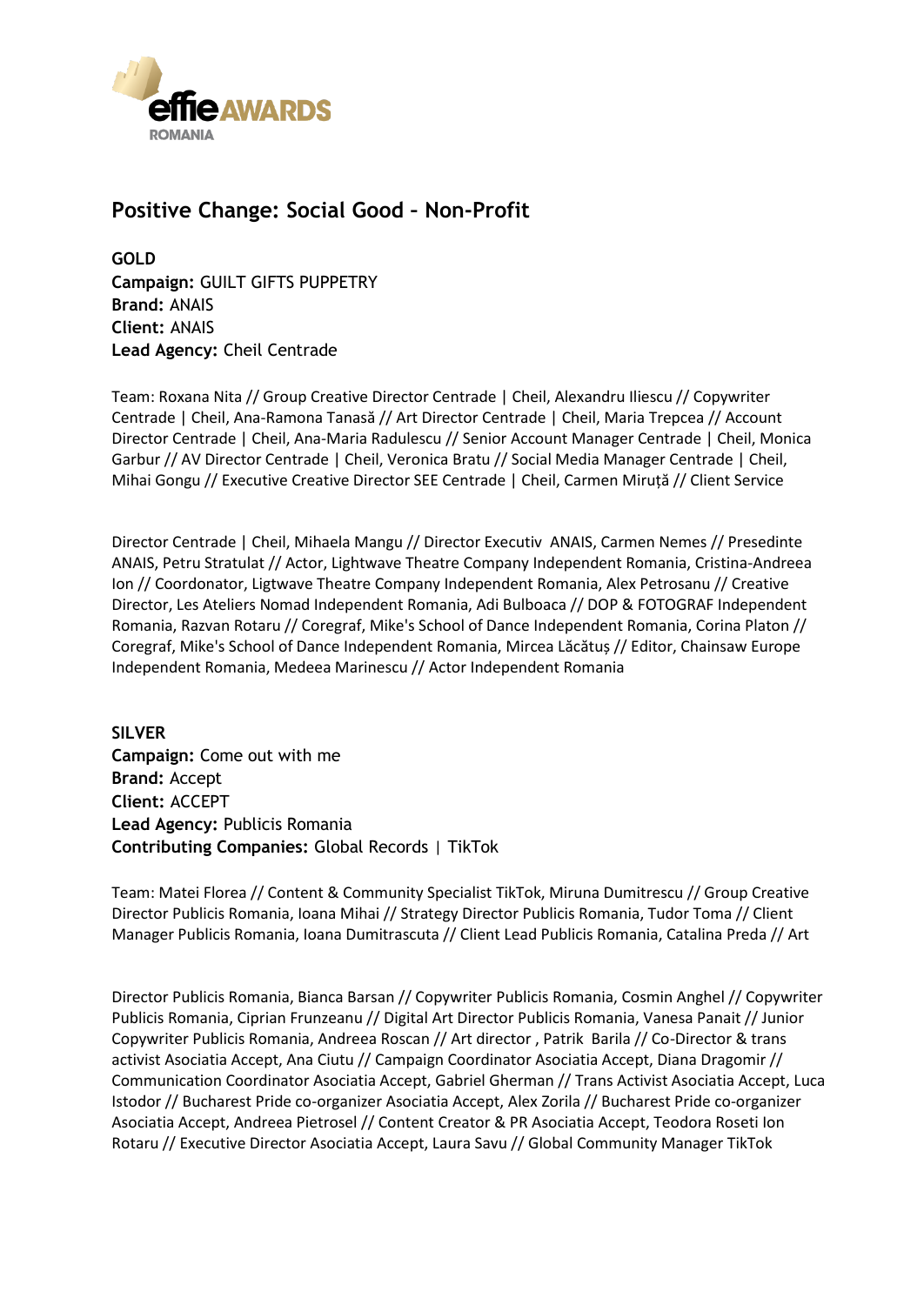

**SILVER Campaign:** The Institute **Brand:** Autism Voice **Client:** Autism Voice **Lead Agency:** Pastel Age **Contributing Companies:** Canopy I Music Gear I Glome Studio

Team: Manuela Silica // Client service director Pastel Age, Laura Iane // Creative director Pastel Age, Roxana Sava // Group creative director/ Copywriter Pastel Age, Raluca Gorjanu-Radu // Art director/ Editor Pastel Age, Vlad Giogu // Editor / Graphic designer Pastel Age, Loredana Pogonescu // Account manager Pastel Age, Ana Doaga // PR Manager Pastel Age

**BRONZE Campaign:** Real Life Estate **Brand:** Samusocial Romania **Client:** Samusocial din România **Lead Agency:** Tribal Worldwide **Contributing Companies:** OLX Group

Team: Simina Zidaru // Deputy Managing Director & Creative Director Tribal Worldwide, Mădălina Pop // Senior Copywriter Tribal Worldwide, Ionuț Raicu // Senior Art Director Tribal Worldwide, Andreea Apostoliu // Head of Social Media Tribal Worldwide, Claudiu Ioniță // Social Media Manager Tribal Worldwide, Bianca Vișinescu // Social Media Executive Tribal Worldwide, Marie-Claire Borcan // Influencers Manager , Ruxandra Popescu // Client Service Director Tribal Worldwide, Alexandra Mesaroș // Account Manager , Andrei Soare // Development Director Tribal Worldwide, Andrei Crăciun // Communication Manager Samusocial din România, Sabina Nicolae // Executive Director

**FINALIST Campaign:** Unwanted Touches **Brand:** Asociația Telefonul Copilului **Client:** Asociația Telefonul Copilului **Lead Agency:** Mercury360 **Contributing Companies:** Romanian Police – Prevention Division

Team: Liviu Turcanu // Creative Director Mercury360, Roxana Paduraru // Art Director Mercury360, Ana Serban // Group Creative Director Mercury360, Mihaela Bourceanu // Client Service Director Mercury360, Madalina Gheorghe // Sr. Account Manager Mercury360, Georgiana Bumbu // Account Executive Mercury360, Catalina Surcel // Executive Director Asociatia Telefonul Copilului, Ramona Dabija // Chief Commissioner ROMANIAN POLICE – PREVENTION DIVISION, Sorin Stanica // Chief Commissioner ROMANIAN POLICE – PREVENTION DIVISION, Andrei Busuioc // Head of Digital Design Outbox, Andrian Munteanu // Managing Director Outbox, Razvan Cliza // Executive Producer